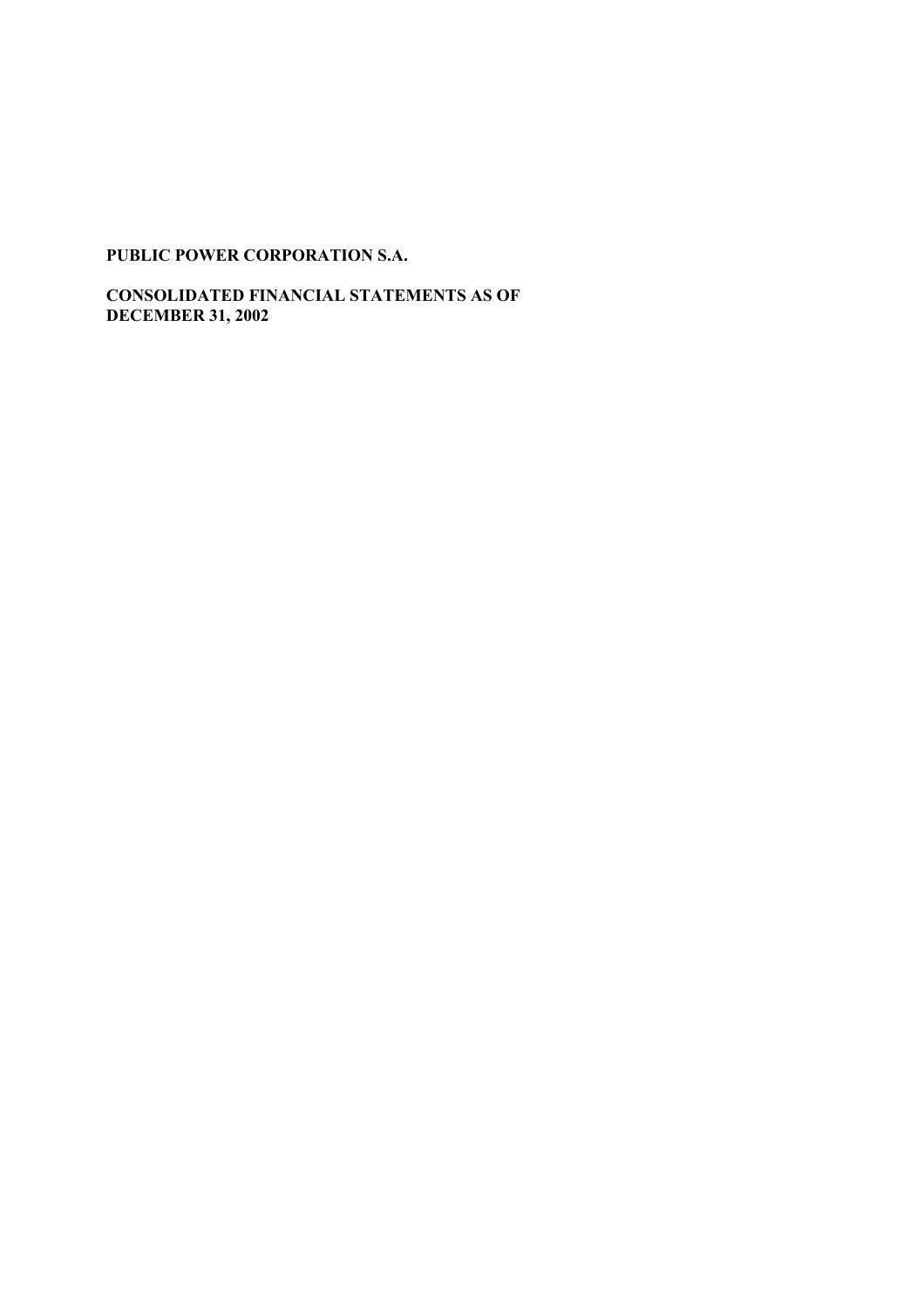### **INDEPENDENT AUDITORS' REPORT**

To:

The Shareholders of Public Power Corporation S.A.

- 1. We have audited the accompanying consolidated balance sheet of Public Power Corporation S.A. (the "Company"), a Greek corporation, as of  $31<sup>st</sup>$  December 2002 and the related consolidated income statement, changes in shareholders' equity and cash flows for the year then ended. These financial statements are the responsibility of the Company's management. Our responsibility is to express an opinion on these consolidated financial statements based on our audits.
- 2. Except as discussed in paragraph 4 below, we conducted our audits in accordance with International Standards on Auditing. Those standards require that we plan and perform the audit to obtain reasonable assurance about whether the financial statements are free from material misstatement. An audit includes examination, on a test basis, of evidence relevant to the amounts and disclosures in the financial statements. An audit also includes an assessment of the accounting principles used and significant judgments and estimates made by management, as well as an evaluation of the overall financial statement presentation. We believe that our audit provides a reasonable basis for our opinion.
- 3. The Company supplies electricity to the beneficiaries of the Public Power Corporation Personnel Insurance Organization ("PIO") at reduced tariffs. As further explained in Note 14 to the accompanying financial statements the Company is in dispute with PIO as to who is responsible for bearing the cost of this benefit. During 2002, the Company determined and accounted for the present value of the above liability, which at  $31<sup>st</sup>$  December 2002, on an actuarially determined basis, amounted to approximately Euro 217 million, by setting a provision, as follows: (a) Euro 213 million representing the above liability as of  $30<sup>th</sup>$  June 2002, net of the related deferred tax asset, by directly recording it as a charge against equity and (b) Euro 4 million by a direct charge to the income statement. Although events giving rise to the liability discussed above occurred and were known to management subsequent to  $31<sup>st</sup>$ December 2001, the major part of the provision was recorded directly to equity rather than the income statement for the year ended  $31<sup>st</sup>$  December 2002, as the Company made use of the provisions of a special law that allows such accounting treatment. Had the Company recorded the total amount of the provision in the income statement, net income and earnings per share for the year ended  $31<sup>st</sup>$  December 2002, would be decreased by approximately Euro 138 million and Euro 0.60, respectively.
- 4. As further explained in Note 7 to the accompanying financial statements, the Company during 2002 proceeded with the further development and analysis of its fixed asset register. Such process has been substantially completed with the exception of the Distribution Network for which the development and analysis currently achieved by the Company, does not permit the verification of the fixed assets relating to the Distribution Network through a physical count, on a test basis.
- 5. In our opinion, except for the effect on the income statement for the year ended  $31<sup>st</sup>$  December 2002 of the accounting for the provision discussed in paragraph 3 above, and such adjustments, if any, as might have been disclosed had we been able to perform the audit tests and procedures necessary as discussed in paragraph 4 above, the consolidated financial statements referred to above present fairly, in all material respects, the consolidated financial position of Public Power Corporation S.A. as at 31<sup>st</sup> December 2002 and of the results of its operations and its cash flows for the year then ended, in accordance with International Financial Reporting Standards.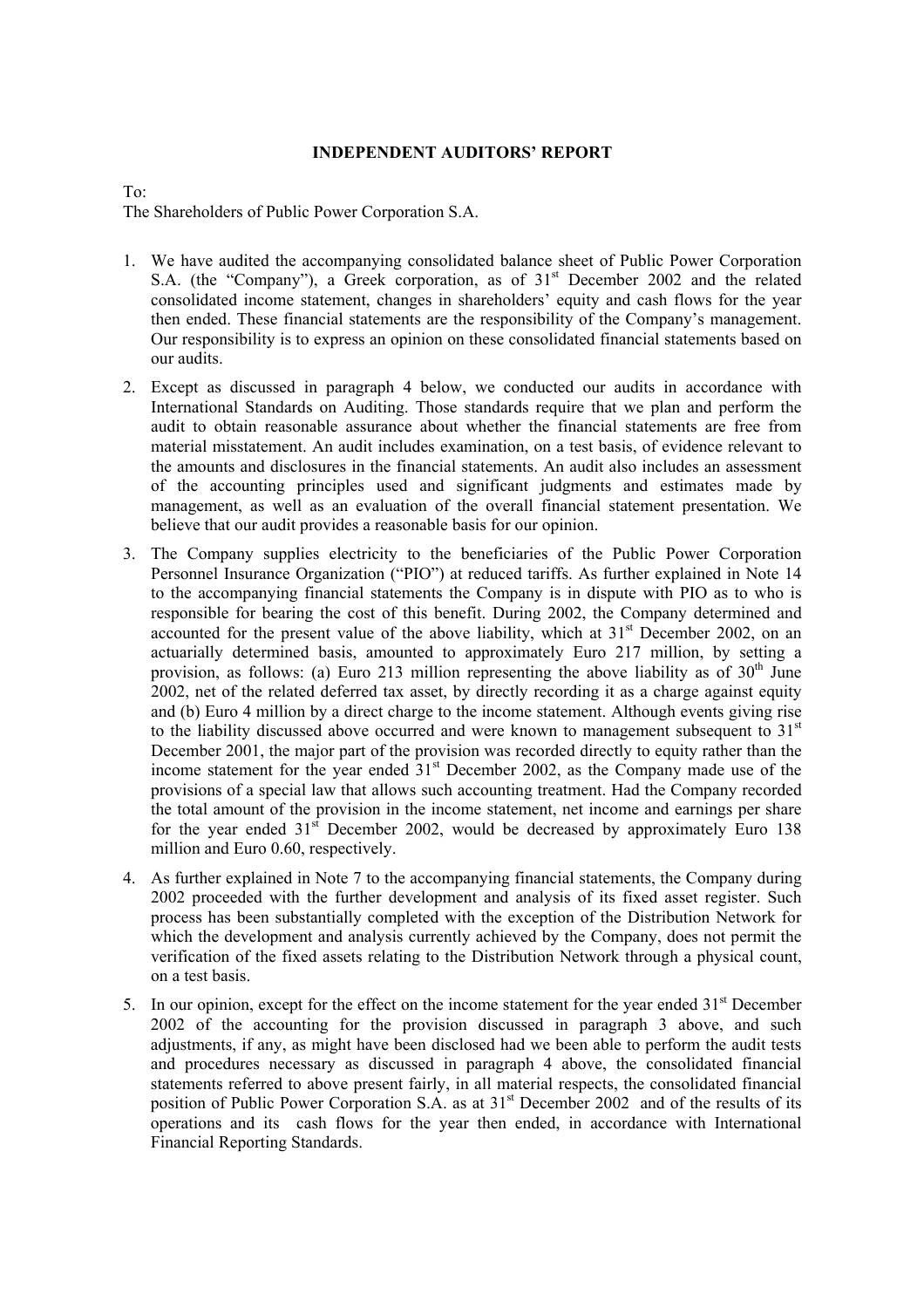- 6. Without qualifying our report we draw attention to the following:
	- a. As further explained in Note 14 to the accompanying financial statements, the Company is in dispute with PIO as to who is responsible for bearing the cost for supplying energy to PIO beneficiaries at reduced tariffs. At 31<sup>st</sup> December 2002, the Company claims from PIO the amount of Euro 38 million resulting from the supply of energy to PIO pensioners at reduced tariffs for the period from  $1<sup>st</sup>$  January 2000 to  $31<sup>st</sup>$  December 2002. Following the rejection of the above claim by PIO during the third quarter of 2002, the Company recorded to the income statement a provision of approximately Euro 18 million. The necessity and/ or adequacy of the above provision as well as of the provision of Euro 217 million, also referred to PIO, discussed in paragraph 3 above depends on the final outcome of the dispute with PIO.
	- b. As discussed in Note 7 to the accompanying financial statements. The Company in accordance with the provisions of Art. 10 of Law 2941/2001 engaged an independent firm of appraisers to conduct a valuation of its fixed assets as of  $31<sup>st</sup>$  December 2000. The appraisal resulted in a surplus of approximately Euro 2.5 billion. Based on the above law, the results of the above appraisal were reflected in the Company's books during its first fiscal year ( $1<sup>st</sup>$  January 2001 to  $31<sup>st</sup>$  December 2002), following its transformation into a societe anonyme. For reporting purposes, under International Financial Reporting Standards, the Company recorded the appraisal results at  $31<sup>st</sup>$  December 2002. The future annual depreciation expense increase, as a result of the appraisal discussed above, is estimated to approximately Euro 225 million.

Ernst & Young

Athens, Greece  $22<sup>nd</sup>$  April 2003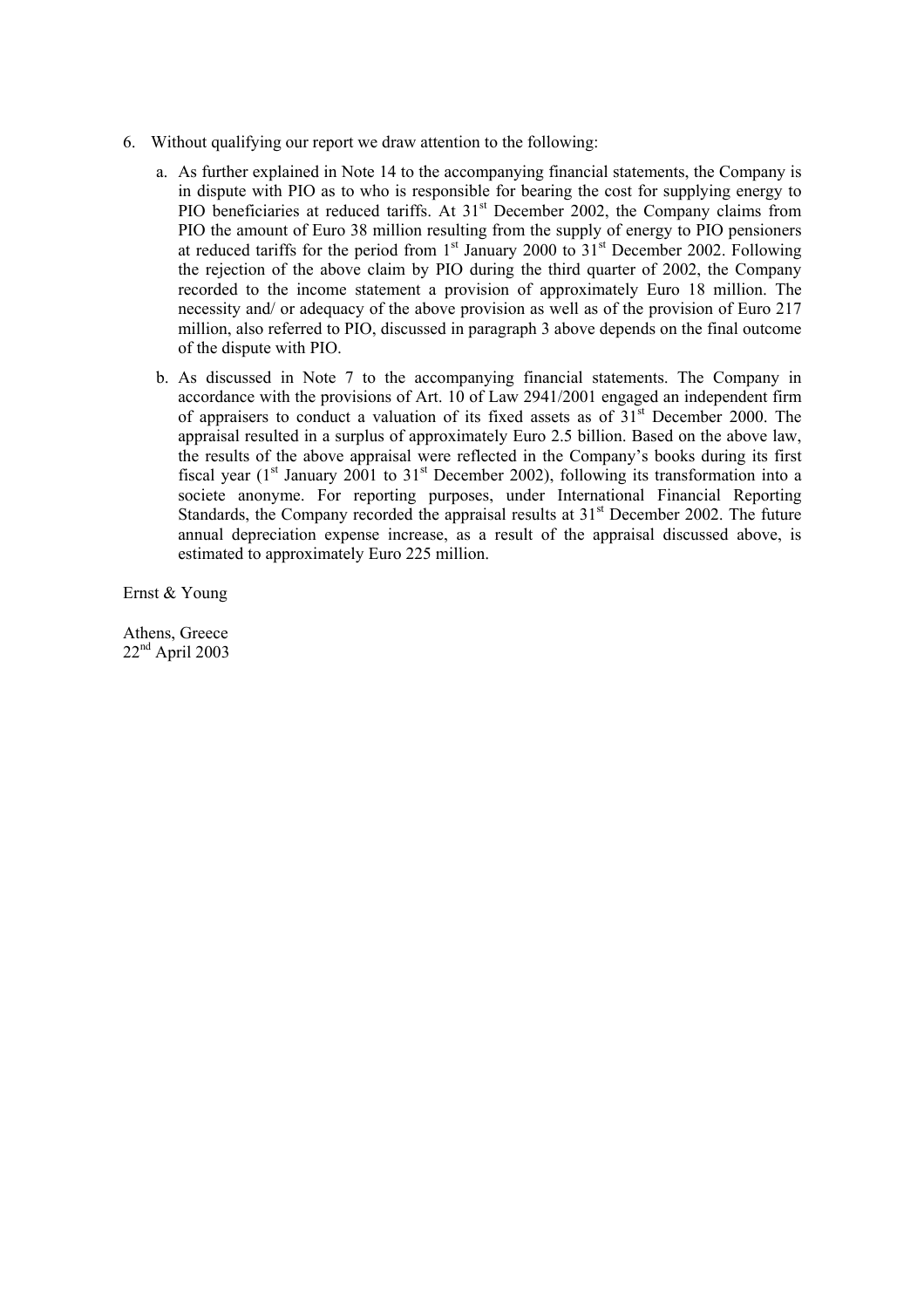CONSOLIDATED BALANCE SHEET DECEMBER 31, 2002

(Expressed in thousands of Euro)

|                                                         |      | <b>December</b> | <b>December</b> |
|---------------------------------------------------------|------|-----------------|-----------------|
| <b>ASSETS</b>                                           | Note | 2002            | 2001            |
| <b>Non-Current Assets:</b>                              |      |                 |                 |
| Property, plant and equipment, net                      | 7    | 8,987,619       | 6,247,492       |
| Intangible assets, net                                  | 8    | 2,219           | 3,941           |
| Investments in associates                               | 9    | 29,240          | 2,298           |
| Other non-current assets                                | 10   | 13,448          | 21,825          |
| Deferred income tax assets                              | 29   | 136,658         | 96,283          |
| <b>Total non-current assets</b>                         |      | 9,169,184       | 6,371,839       |
| <b>Current Assets:</b>                                  |      |                 |                 |
| Materials, spare parts and supplies, net                | 11   | 558,433         | 560,009         |
| Trade receivables, net                                  | 12   | 560,543         | 537,938         |
| Other receivables, net                                  | 13   | 79,265          | 114,339         |
| PPC Personnel Insurance Organisation                    | 14   | 61,294          | 167,759         |
| Other current assets                                    | 15   | 6,166           | 6,016           |
| Derivative Assets                                       | 16   | 8,740           | $\mathbf{0}$    |
| Marketable and other securities                         | 17   | 12,567          | 27,328          |
| Cash and cash equivalents                               | 18   | 28,407          | 47,278          |
| <b>Total current assets</b>                             |      | 1,315,415       | 1,460,667       |
| <b>Total assets</b>                                     |      | 10,484,599      | 7,832,506       |
|                                                         |      |                 |                 |
| <b>LIABILITIES AND EQUITY</b>                           |      |                 |                 |
| <b>EQUITY:</b>                                          |      |                 |                 |
| Share capital                                           | 19   | 1,067,200       | 680,851         |
| Share premium                                           | 19   | 106,679         | 106,679         |
| Legal reserve                                           | 20   | 11,127          | $\mathbf{0}$    |
| <b>Revaluation Surplus</b>                              |      | 2,547,711       | $\theta$        |
| Reversal of fixed assets' statutory revaluation surplus |      | (947, 342)      | (531,777)       |
| Reserves                                                | 21   | 208,436         | 219,397         |
| Retained earnings (deficit)                             |      | 293,329         | (12, 814)       |
| <b>Total equity</b>                                     |      | 3,287,140       | 462,336         |
| <b>Non-Current Liabilities:</b>                         |      |                 |                 |
| Long-term debt, net of current portion                  | 23   | 3,377,534       | 4,411,777       |
| Provisions                                              | 24   | 429,530         | 184,872         |
| Deferred subsidies & customers' contributions           | 25   | 1,195,147       | 1,102,597       |
| Deferred income tax liability                           | 29   | 26,771          | 105,177         |
| Other non-current liabilities                           | 26   | 344,434         | 332,690         |
| <b>Total non-current liabilities</b>                    |      | 5,373,416       | 6,137,113       |
| <b>Current Liabilities:</b>                             |      |                 |                 |
| Trade and other payables                                | 27   | 581,533         | 501,044         |
| Short-term borrowings                                   | 28   | 103,400         | 2,104           |
| Current portion of long-term debt                       | 23   | 749,595         | 426,406         |
| Derivative liability                                    | 16   | 80,543          | 69,382          |
| Income tax payable                                      |      | 200,269         | 126,676         |
| Accrued and other current liabilities                   | 30   | 108,703         | 107,445         |
| <b>Total current liabilities</b>                        |      | 1,824,043       | 1,233,057       |
| <b>Total liabilities and equity</b>                     |      | 10,484,599      | 7,832,506       |

Exchange rate used for the convenience translation of amounts for year 2001: GRD 340.75 to Euro 1.00 (see Note 5).

The accompanying notes are an integral part of this balance sheet.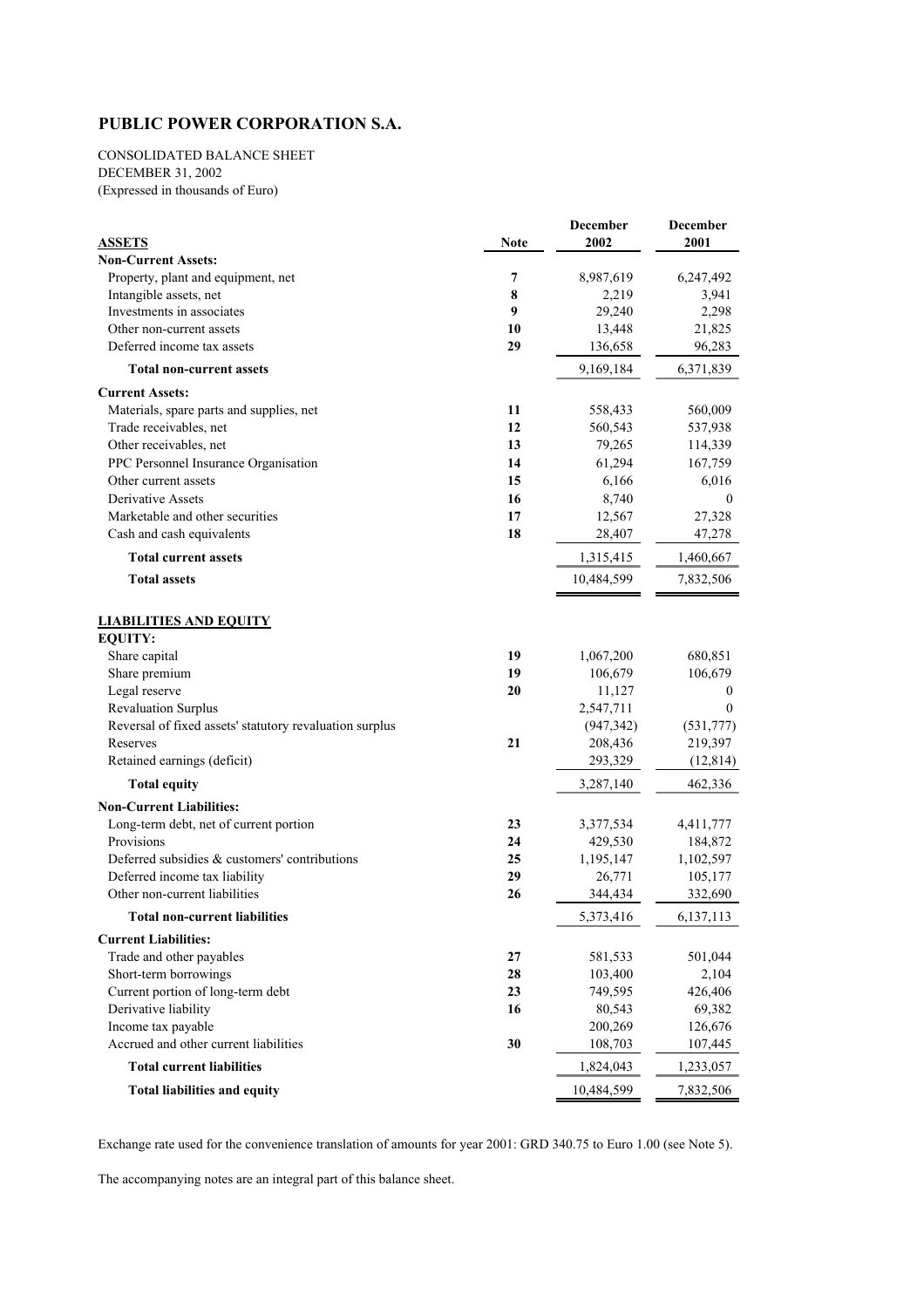CONSOLIDATED INCOME STATEMENT FOR THE YEAR ENDED DECEMBER 31, 2002 (Expressed in thousands of Euro - except per share data)

|                                       | <b>Note</b>    | 2002        | 2001        |
|---------------------------------------|----------------|-------------|-------------|
| <b>REVENUES:</b>                      |                |             |             |
| Revenue from energy sales             |                | 3,318,430   | 3,052,957   |
| Other                                 |                | 102,276     | 38,430      |
|                                       | 32             | 3,420,706   | 3,091,387   |
| <b>EXPENSES:</b>                      |                |             |             |
| Payroll cost                          | 33             | 767,445     | 731,034     |
| Lignite                               |                | 405,998     | 398,539     |
| Liquid fuel                           |                | 456,392     | 435,090     |
| Natural gas                           |                | 272,650     | 314,163     |
| Depreciation & amortization           | 34             | 243,552     | 216,032     |
| Energy purchases                      |                | 149,345     | 122,988     |
| Materials and consumables             |                | 72,357      | 69,382      |
| Transmission system usage             | $\overline{2}$ | 69,063      | 8,147       |
| Utilities & maintenance               |                | 64,479      | 65,450      |
| Third party fees                      |                | 15,668      | 23,648      |
| Taxes and duties                      |                | 22,516      | 21,092      |
| Provision for risks                   |                | 32,533      | 10,271      |
| Provision for slow-moving materials   |                | 13,948      | 10,227      |
| Provision for doubtful accounts       |                | 27,122      | 8,875       |
| Other expenses                        | 35             | 57,392      | 48,053      |
| PROFIT FROM OPERATIONS                |                | 750,246     | 608,396     |
| Financial expenses                    | 36             | (232, 284)  | (268, 569)  |
| Financial income                      |                | 16,914      | 19,639      |
| Foreign currency gains/ (losses), net |                | 43,434      | 7,686       |
| Other income/ (expense), net          | 37             | 14,622      | 31,351      |
| <b>PROFIT BEFORE TAX</b>              |                | 592,932     | 398,503     |
| Provision for income taxes            | 29             | (112,970)   | (146, 668)  |
| PROFIT AFTER TAX                      |                | 479,962     | 251,835     |
| Earnings per share, basic and diluted |                | 2.07        | 1.14        |
| Weighted average number of shares     |                | 232,000,000 | 220,657,534 |

Exchange rate used for the convenience translation of amounts for year 2001: GRD 340.75 to Euro 1.00 (see Note 5). The accompanying notes are an integral part of this statement.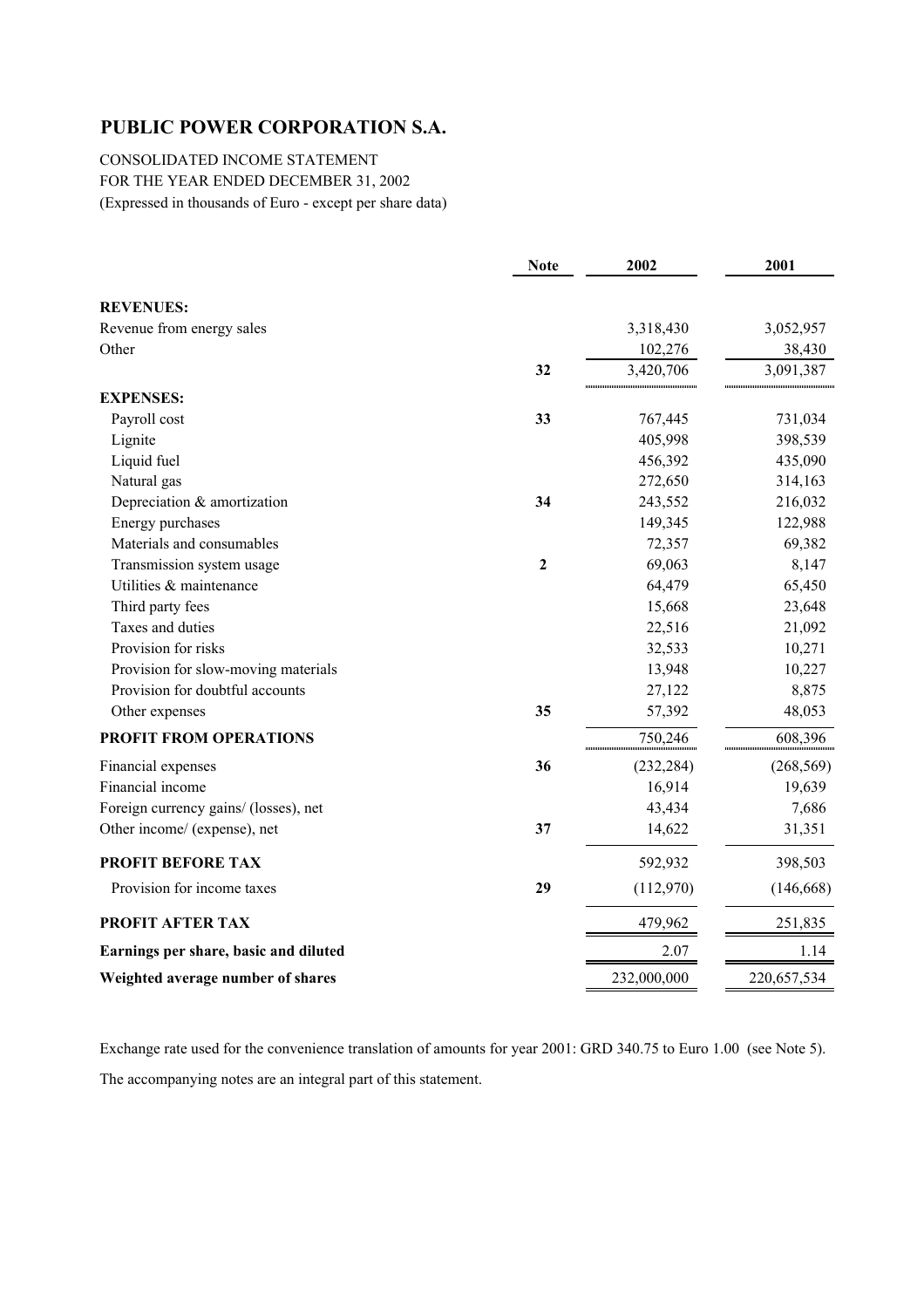CONSOLIDATED STATEMENT OF CASH FLOWS FOR THE YEAR ENDED DECEMBER 31, 2002 (Expressed in thousands of Euro)

|                                                                                   | 2002             | 2001       |
|-----------------------------------------------------------------------------------|------------------|------------|
| <b>Cash Flows from Operating Activities:</b>                                      |                  |            |
| Profit before tax                                                                 | 592,932          | 398,503    |
| Adjustments to reconcile net income to net cash provided by operating activities: |                  |            |
| Depreciation & amortisation                                                       | 367,949          | 346,817    |
| Amortisation of subsidies and customers' participation                            | (90, 346)        | (86, 169)  |
| Fair value (gain)/ loss of derivative instruments                                 | 2,421            | 6,665      |
| Gain on sale of marketable securities and OAE bonds                               | (47)             | (179)      |
| Interest income                                                                   | (16, 025)        | (7, 947)   |
| Sundry provisions                                                                 | 75,184           | 31,663     |
| Unrealised foreign exchange differences on long-term debt                         | (24, 897)        | (14,084)   |
| Unbilled revenue                                                                  | (5, 813)         | (30,770)   |
| Interest expense                                                                  | 204,212          | 252,710    |
| Operating profit before working capital changes                                   | 1,105,570        | 897,209    |
| (Increase)/ Decrease in:                                                          |                  |            |
| Accounts receivable, trade and other                                              | 8,768            | (40, 420)  |
| Other current assets                                                              | (150)            | 43,621     |
| PPC Personnel Insurance Organisation                                              | 88,857           | 104,810    |
| Materials, spare parts and supplies                                               | 3,781            | 5,910      |
| Other long-term assets                                                            | 5,563            | 341        |
| Increase/ (Decrease) in:                                                          |                  |            |
| Accounts payable                                                                  | 80,489           | (50, 131)  |
| Other long-term liabilities                                                       | 9,493            | (5,881)    |
| Accrued liabilities excluding bank loan interest                                  | 3,779            | 18,354     |
| Income taxes paid                                                                 | (5,250)          | (40, 332)  |
| <b>Net Cash from Operating Activities</b>                                         | 1,300,900        | 933,481    |
| <b>Cash Flows from Investing Activities:</b>                                      |                  |            |
| Interest received                                                                 | 16,025           | 10,277     |
| Capital expenditure for fixed assets and software                                 | (626, 206)       | (822, 656) |
| Disposal of fixed assets and software                                             | 9,108            | 4,135      |
| Proceeds from subsidies and customers' contributions                              | 182,896          | 217,494    |
| Proceeds from OAE bonds                                                           | 2,148            | 65,001     |
| Investments                                                                       | (26,942)         | (1, 423)   |
| <b>Net Cash used in Investing Activities</b>                                      | (442, 971)       | (527, 172) |
| <b>Cash Flows from Financing Activities:</b>                                      |                  |            |
| Net change in short-term borrowings                                               | 101,296          | (27,666)   |
| Proceeds from long-term debt                                                      | 181,332          | 474,574    |
| Principal payments of long-term debt                                              | (867, 489)       | (698, 715) |
| Proceeds from issuance of new shares                                              | $\boldsymbol{0}$ | 141,896    |
| Interest paid                                                                     | (203, 878)       | (263, 275) |
| Dividends paid                                                                    | (88,061)         |            |
| Other                                                                             | $\bf{0}$         | 203        |
| <b>Net Cash used in Financing Activities</b>                                      | (876, 800)       | (372, 983) |
| Net (decrease)/ increase in cash and cash equivalents                             | (18, 871)        | 33,326     |
| Cash and cash equivalents at beginning of year                                    | 47,278           | 13,952     |
| Cash and cash equivalents at end of year (Note 18)                                | 28,407           | 47,278     |

Exchange rate used for the convenience translation of amounts for year 2001: GRD 340.75 to Euro 1.00 (see Note 5).

The accompanying notes are an integral part of this statement.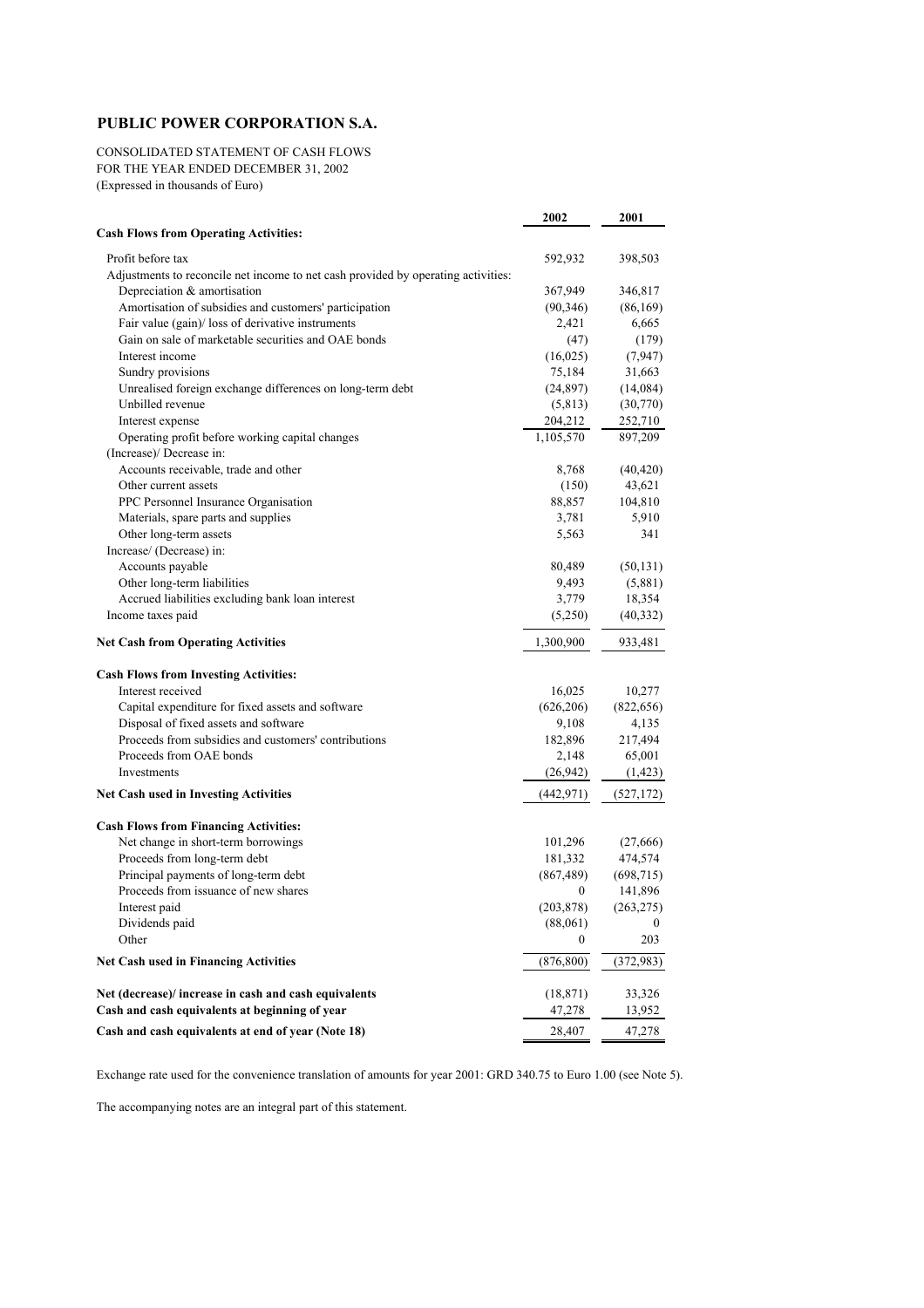CONSOLIDATED STATEMENT OF CHANGES IN EQUITY FOR THE YEARS ENDED DECEMBER 31, 2002 (Expressed in thousands of Euro )

|                                                 |                         |                         |                  |                                      |                                                   |                                                                 | <b>Reserves</b>                          |              |                                      |                |
|-------------------------------------------------|-------------------------|-------------------------|------------------|--------------------------------------|---------------------------------------------------|-----------------------------------------------------------------|------------------------------------------|--------------|--------------------------------------|----------------|
|                                                 | <b>Share</b><br>Capital | <b>Share</b><br>Premium | Legal<br>Reserve | <b>Revaluation</b><br><b>Surplus</b> | <b>Reversal of</b><br><b>Revaluation</b><br>Gains | Marketable<br><b>Securities'</b><br>Valuation<br><b>Surplus</b> | Tax-free<br>and Other<br><b>Reserves</b> | <b>Total</b> | Accumulated<br>Surplus/<br>(Deficit) | Grand<br>Total |
| <b>Balance, 31st December 2000</b>              | 645,635                 |                         |                  |                                      | (531,777)                                         | 22,964                                                          | 204,379                                  | 227,343      | (221, 307)                           | 119,894        |
| IAS 39 transition adjustment (Note 4)           |                         |                         |                  |                                      |                                                   |                                                                 |                                          | $\Omega$     | (43, 545)                            | (43, 545)      |
| Net income for the year                         |                         |                         |                  |                                      |                                                   |                                                                 |                                          |              | 251,835                              | 251,835        |
| Share capital increase                          | 35,216                  |                         |                  |                                      |                                                   |                                                                 |                                          |              |                                      | 35,216         |
| Share premium                                   |                         | 106,679                 |                  |                                      |                                                   |                                                                 |                                          |              |                                      | 106,679        |
| Transfer to reserves                            |                         |                         |                  |                                      |                                                   |                                                                 |                                          |              |                                      | $\Omega$       |
| Valuation of marketable securities              |                         |                         |                  |                                      |                                                   | (7, 946)                                                        |                                          | (7, 946)     |                                      | (7,946)        |
| Other movements                                 |                         |                         |                  |                                      |                                                   |                                                                 |                                          |              | 203                                  | 203            |
| Balance, 31 <sup>st</sup> December 2001         | 680,851                 | 106,679                 |                  |                                      | (531,777)                                         | 15,018                                                          | 204,379                                  | 219,397      | (12, 814)                            | 462,336        |
| Differences from asset register update (Note 7) |                         |                         |                  |                                      |                                                   |                                                                 |                                          |              | 36,222                               | 36,222         |
| Net income for the year                         |                         |                         |                  |                                      |                                                   |                                                                 |                                          |              | 479,962                              | 479,962        |
| Translation of share capital to Euro            | (1,091)                 |                         |                  |                                      |                                                   |                                                                 | 1,091                                    | 1,091        |                                      | $\Omega$       |
| Share capital increase                          | 387,440                 |                         |                  | $\Omega$                             | (415, 565)                                        |                                                                 | (1,091)                                  | (1,091)      | 29,216                               |                |
| Revaluation surplus                             |                         |                         |                  | 2,547,711                            |                                                   |                                                                 | $\mathbf{0}$                             |              |                                      | 2,547,711      |
| Transfer to reserves                            |                         |                         | 11,127           |                                      |                                                   |                                                                 | 1,652                                    | 1,652        | (12, 779)                            |                |
| Valuation of marketable securities              |                         |                         |                  |                                      |                                                   | (12, 613)                                                       |                                          | (12, 613)    |                                      | (12, 613)      |
| Interim dividend                                |                         |                         |                  |                                      |                                                   |                                                                 |                                          |              | (88,160)                             | (88,160)       |
| Provision for post retirement benefits          |                         |                         |                  |                                      |                                                   |                                                                 |                                          |              | (138,318)                            | (138, 318)     |
| <b>Balance, 31st December 2002</b>              | 1,067,200               | 106,679                 | 11,127           | 2,547,711                            | (947, 342)                                        | 2,405                                                           | 206,031                                  | 208,436      | 293,329                              | 3,287,140      |

Exchange rate used for the convenience translation of amounts for year 2001: GRD 340.75 to Euro 1.00 (see Note 5).

The accompanying notes are an integral part of this statement.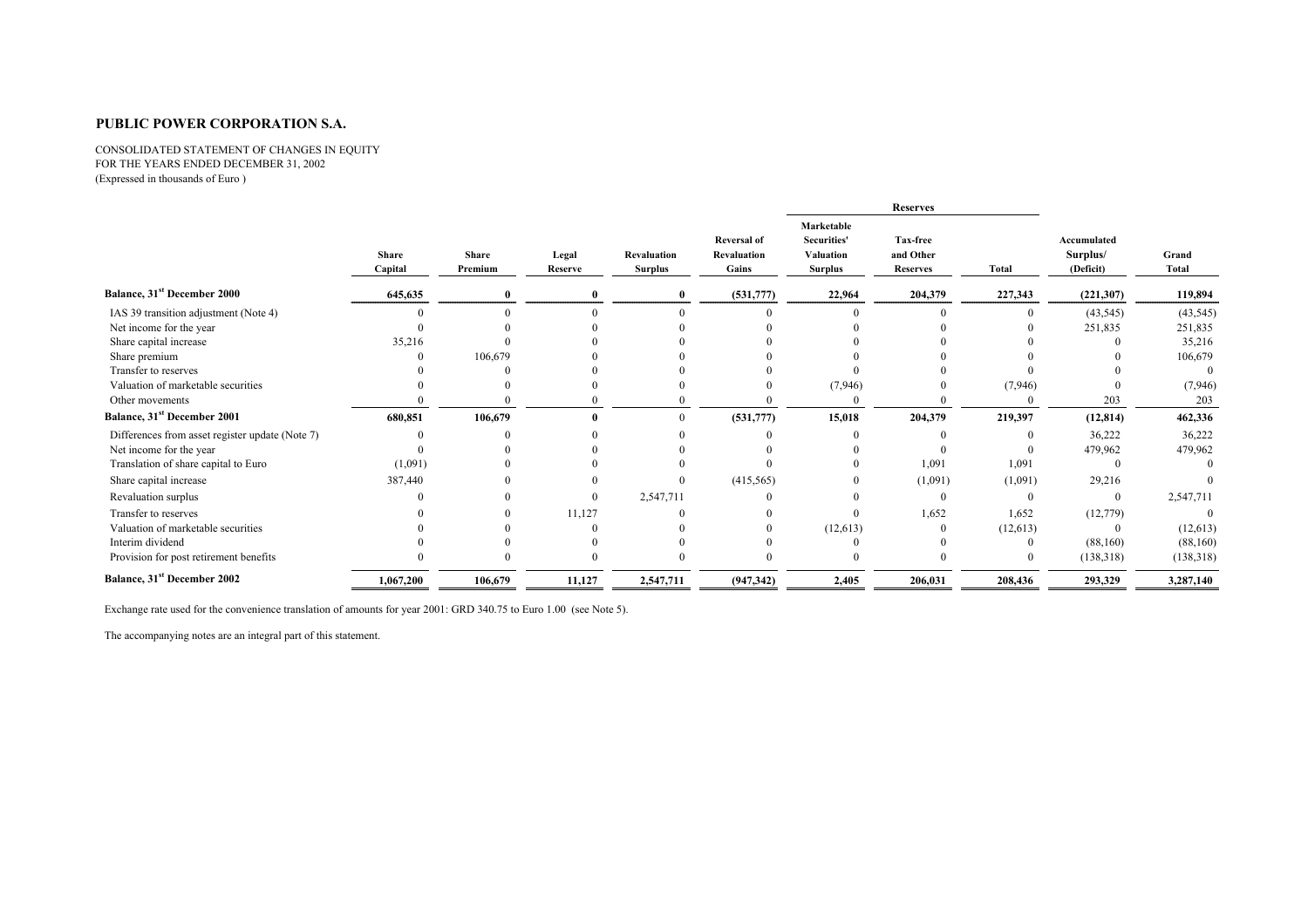DECEMBER 31, 2002

(amounts in all tables and notes are presented in thousands of Euro, unless otherwise stated)

### **1. COMPANY'S FORMATION AND OPERATIONS**

Public Power Corporation ("PPC" or "the Company") was established in 1950 for an unlimited duration as a corporation for electricity generation, transmission and distribution throughout Greece. In 1999, the Hellenic Republic enacted Law 2773/1999 ("the Liberalisation Law" or "Law 2773"), which provided for, among other provisions, the transformation of PPC into a société anonyme. PPC's transformation to a société anonyme became effective on  $1<sup>st</sup>$  January 2001, by virtue of the Presidential Decree 333/2000.

PPC headquarters are located at 30 Chalkokondili Street, Athens, 104 32 Greece. The Company's employees at 31<sup>st</sup> December 2002 and 2001 (excluding employees engaged in HTSO and PIO) totalled approximately 28,795, and 29,500, respectively.

As an integrated electric utility, the Company generates electricity in its own 97 power generating stations, facilitates the transmission of electricity through approximately 11,100 kilometres of high voltage power lines and distributes electricity to consumers through approximately 200,000 kilometres of distribution network. The Company also produces almost all the lignite for its lignite-fired power stations from its five lignite mines.

#### **2. LEGAL FRAMEWORK**

In 1999, the Hellenic Republic enacted the Liberalisation Law, which incorporated the provisions of Directive 96/92 of the European Parliament and of the Council of the European Union or the Electricity Directive, into Greek legislation and which liberalised the Greek electricity market. The main provisions of Law 2773 are the following:

- The establishment of the Energy Regulatory Authority ("RAE"), with the function of monitoring the operation of all sectors of the Greek energy market. RAE became operational on  $1<sup>st</sup>$  July 2000.
- Competition in power generation will be introduced through the granting of generating and supply licenses, in respect of the main interconnected system.
- Ownership of the national grid ("transmission system" and "distribution network") remains and will continue to remain exclusively with PPC. PPC is entitled to use the system, for other, non-electricity related, purposes (such as telecommunications), subject to obtaining any necessary licenses.
- PPC is entitled to operate and exploit the distribution network.
- Supply of energy to Eligible Customers and, as regards PPC to Non-Eligible customers too, is permitted to the holders of a supply license.
- Effective  $19<sup>th</sup>$  February, 2001, with the exception of non-interconnected islands, consumers with an annual consumption of more than 100 GWh per point of consumption (eligible customers) are allowed to conclude supply contracts with energy suppliers on the basis of private agreements and as defined in decisions of the Ministry of Development on the RAE's recommendations. A Ministerial Decision establishes that the market comprising all high and medium voltage electricity users has been opened to competition. Supply of energy to Non-Eligible customers is an obligation of PPC.
- Under Article 34, an independent legal entity, the "Public Power Corporation Personnel Insurance Organization" ("PIO"), was established, which operates separately from PPC. PPC pays solely to PIO all employer and employee social contributions, with any eventual pension and health insurance shortfall being funded by the State Budget (note 14).

The Greek State is not permitted to hold less than 51% of the voting shares of PPC, including voting shares issued after any increase in its share capital (note 19).

*Hellenic Electricity Transmission System Operator S.A. ("HTSO"):* Law 2773 provided for the establishment of the System Operator, a société anonyme operating under the rules of private economy and subject to the provisions of Law 2190/1920. Presidential Decree 328/7.12.00 through which the HTSO was officially incorporated on 12<sup>th</sup> December, 2000, announced its Articles of Incorporation, which among others, specified the following:

- *(a)* PPC has the exclusive ownership rights of the transmission system together with its future extensions and the obligation to develop it according to the planning of the HTSO, as well as to maintain it and ensure its operation and technical integration.
- *(b)* The HTSO shall operate, exploit, ensure the maintenance and plan the development of the transmission system throughout the country, as well as of its interconnections with other networks, in order to ensure the country's energy supply is achieved in a sufficient, secure, economically efficient and reliable manner.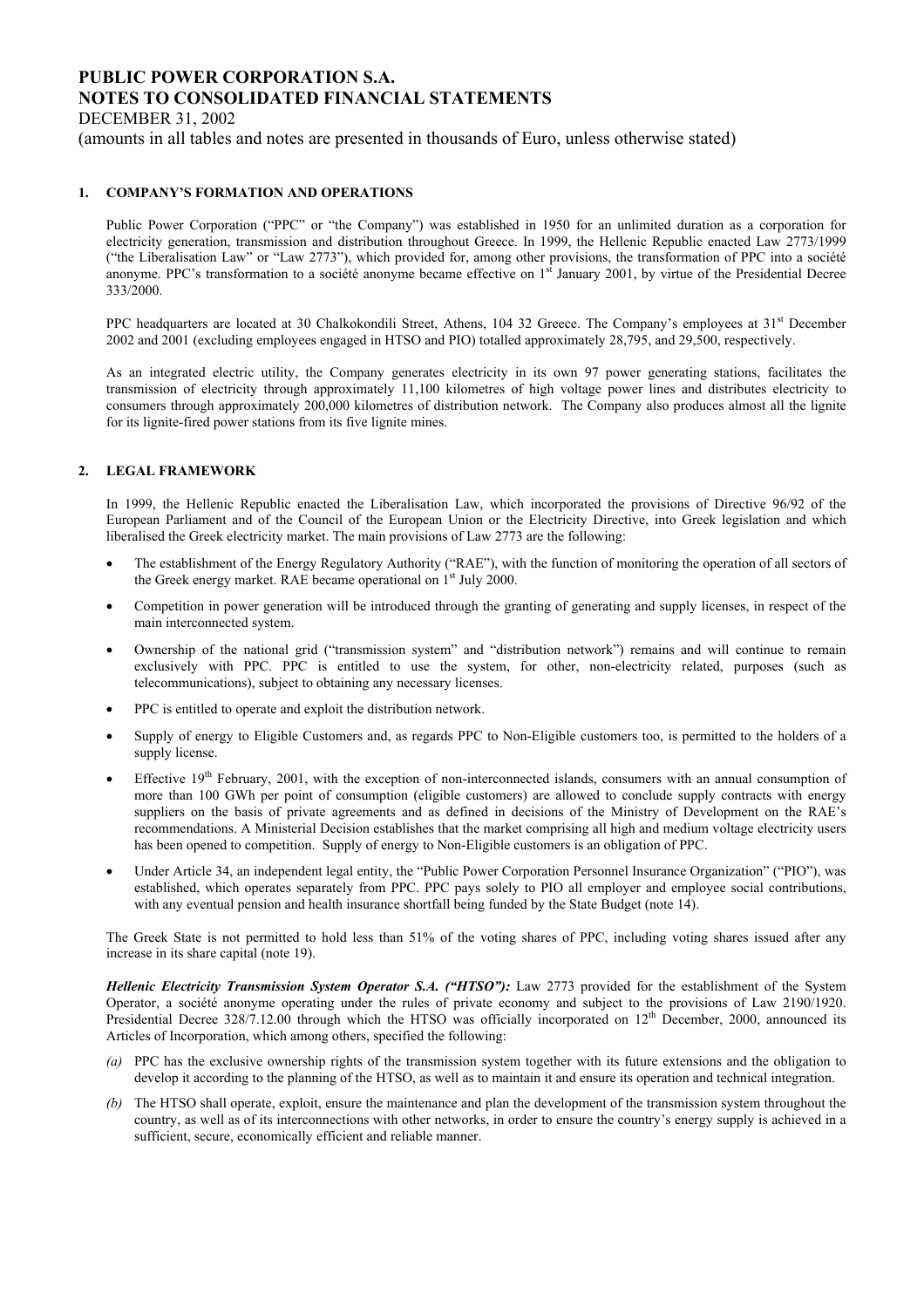DECEMBER 31, 2002

(amounts in all tables and notes are presented in thousands of Euro, unless otherwise stated)

#### **2. LEGAL FRAMEWORK – (continued)**

- *(c)* The share capital of the HTSO is set at GRD 100 million (Euro 293). The Greek State must always own at least 51% of the share capital. Generation license holders connected to the System, including PPC, may own the remaining 49% in proportion to their generating capacity connected to the transmission system.
- *(d)* Matters corresponding to terms and conditions of the employment of PPC personnel by the HTSO by way of seconded staff shall be regulated by a contract between PPC and the HTSO. The HTSO will compensate PPC for the respective costs.
- *(e)* PPC will receive compensation from the HTSO for the use of the transmission system.
- *(f)* PPC is entitled to use the transmission system, as its exclusive owner, for other, non-energy related, purposes (such as telecommunications, subject to obtaining any necessary licenses).

In January 2001 PPC paid Euro 144 to the HTSO (note 9) for its participation in 49% of its initial share capital. In February 2001, PPC and HTSO entered into an agreement as described under item (c) above. At 31<sup>st</sup> December 2002, 165 PPC employees have been transferred to the HTSO. These employees remain on PPC's payroll. Under the terms of such agreement, PPC shall be reimbursed for all payroll and other benefits as well as the employer's contributions, plus a percentage reflecting any other type of indirect cost relating to the administrative support services of such employees. The above percentage has been determined at 6%.

PPC and HTSO, in May 2001, entered into another agreement as described under item (e) above which was also approved by RAE and the Ministry of Development. As specified in the agreement and in Law 2773, the calculation of the compensation fee will incorporate PPC's budgeted, direct and indirect transmission costs, depreciation of assets, and a return on PPC's invested capital in the transmission system. The compensation fee had not yet been finalised.

In 2001, PPC invoiced HTSO Euro 6,248 and HTSO invoiced PPC Euro 8,147, included in revenues (note 32) and fees for the access to and the operation of the transmission system in the accompanying statements of income, respectively. As at 31<sup>st</sup> December 2001, the Company had an outstanding receivable from and payable to HTSO of Euro 6,248 and Euro 6,325, respectively (note 13 and 27).

In 2002, the agreements under items (c) and (e) came into full effect and as a result:

- PPC, invoiced HTSO Euro 66,217, included in revenues in the accompanying statements of income (note 32), of which Euro 51,844 relates to the compensation fee for the use of the transmission system under item (e) above and Euro 9,503 reflected the fee under item (c) above. The remaining relates to other services (ancillary services, reserve capacity etc.).
- HTSO, invoiced PPC Euro 78,755, of which Euro 69,063, included in fees for the usage of the transmission system in the accompanying statements of income, reflect services related to the access to and the operation of the transmission system, under item (b) above and, Euro 9,692, included in energy purchases in the accompanying statements of income, relates to other services rendered to PPC by HTSO.

At 31<sup>st</sup> December 2002, the Company had an outstanding net payable to HTSO, from all the above of Euro 4,318 (note 27).

*Public Service Obligations:* As the largest generator, sole transmitter and currently the sole distributor of electricity in Greece, the Company, is subject to public service obligations that affect its costs, and which may not be imposed on prospective competitors. The Company will only receive compensation from the HTSO for meeting its service obligations to the extent there are competitors. This compensation will be in proportion to the Company's public sector obligations in relation to those of its competitors. In November 2001 the Minister of National Economy has indicated the Hellenic Republic's intention to compensate the Company for some of the costs related to public service obligations. These payments are subject to compliance by the Hellenic Republic with Greek and European Union law.

#### **3. BASIS OF PRESENTATION**

*(a) Basis of preparation of financial statements:* The accompanying financial statements have been prepared under the historical cost convention as modified by the revaluation of certain assets and liabilities to fair values and assuming the Company will continue as a going concern. With the exception of the matter discussed in note 38, the Company's consolidated financial statements have been prepared in accordance with International Financial Reporting Standards (IFRS), which comprise standards and interpretations approved by the IASB, and International Accounting Standards and Standing Interpretations Committee interpretations approved by the IASC that remain in effect. The accompanying financial statements have been based on the statutory financial statements, appropriately adjusted and reclassified by certain out-of-book memorandum adjustments for conformity with the standards prescribed by the IASB.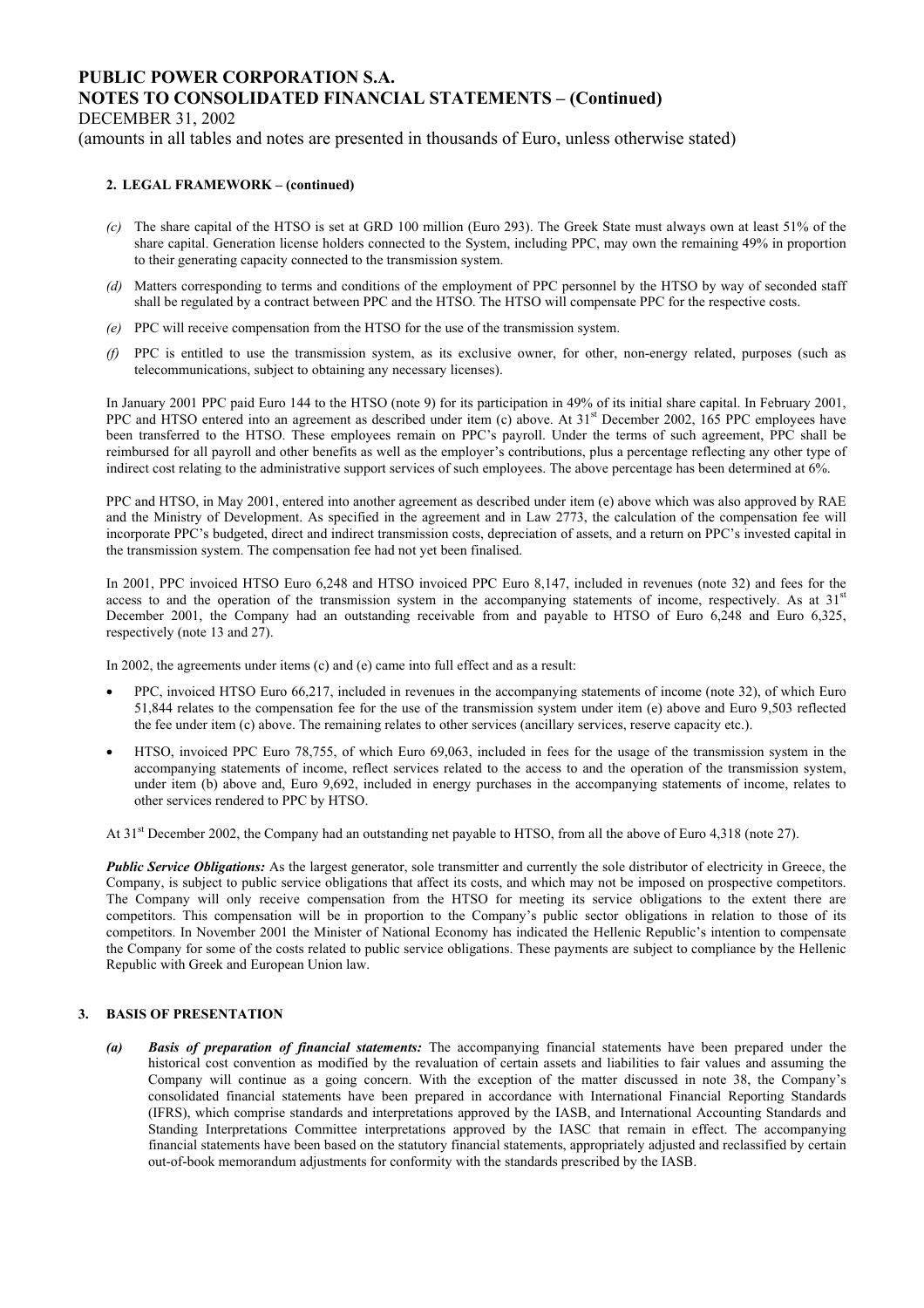DECEMBER 31, 2002

(amounts in all tables and notes are presented in thousands of Euro, unless otherwise stated)

#### **3. BASIS OF PRESENTATION – (continued)**

- *(b) Statutory accounting:* The Company until recently maintained its accounting records and prepared its financial statements for regulatory purposes largely in accordance with Greek Corporate Law 2190/1920 and the applicable tax legislation, except that no reserves were established for asset write downs, for certain liabilities and provisions. Based on Law 2941/12.9.2001, management proceeded to the full adoption of accounting standards provided by the Greek Corporate Law and the Greek National Chart of Accounts and reissued financial statements under Greek GAAP for fiscal years 1998 through 2000. Under the provisions of Law 2941/12.9.2001, all adjustments deemed necessary for the full adoption of Greek GAAP were recorded in a separate account in shareholders' equity. The Company's first fiscal year was concluded at the end of the year succeeding its transformation into a société anonyme  $(1<sup>st</sup> January 2001$  to  $31<sup>st</sup>$  December 2002), in accordance with its Articles of Incorporation.
- *(c) Conversion of statutory financial statements to IFRS:* According to Law 2992/2002, companies listed in the Athens Stock Exchange are required to prepare their statutory financial statements for the fiscal years/ periods ending after 31<sup>st</sup> December 2002 in accordance with IFRS.
- *(d) Approval of financial statements:* The Board of Directors approved the Company's statutory financial statements for its first fiscal year (1<sup>st</sup> January 2001 to 31<sup>st</sup> December 2002) and the financial statements prepared under IFRS as of the same date, on  $22<sup>nd</sup>$  April 2003.
- *(e) Use of estimates:* The preparation of financial statements in conformity with IFRS requires management to make estimates and assumptions that affect the reported amounts of assets and liabilities and disclosure of contingent assets and liabilities at the date of the financial statements and the reported amounts of revenues and expenses during the reporting period. Actual results could differ from those estimates.

### **4. PRINCIPAL ACCOUNTING POLICIES**

The principal accounting policies used in the preparation of the accompanying financial statements, which are consistently applied by the Company, are as follows:

- *(a) Basis of consolidation:* The accompanying consolidated financial statements include the accounts of the Company and its subsidiaries. Subsidiaries (companies in which PPC directly or indirectly has an interest of more than one half of the voting rights or otherwise has power to exercise control over their operations) have been consolidated. Subsidiaries are consolidated from the date on which effective control is transferred to the Company and cease to be consolidated from the date on which control is transferred out of the Company. All significant intercompany balances and transactions have been eliminated. Where necessary, accounting policies for subsidiaries have been revised to ensure consistency with the policies adopted by the Company.
- *(b) Investments in associates:* The Company's investments in its associates are accounted for under the equity method of accounting. These are entities in which the Company has significant influence and which are neither a subsidiary nor a joint venture of the Company. The investments in associates are carried on the balance sheet at cost plus post-acquisition changes in the Company's share of net assets of the associate, less any impairment value. The statement of income reflects the Company's share of the results of operations of the associates. As at 31<sup>st</sup> December 2002, none of the associates had commenced operations.
- *(c) Foreign currency translation:* The Company's measurement currency as well as reporting currency until 31<sup>st</sup> December 2001 was the Greek Drachmae, and since 1<sup>st</sup> January 2002 is the Euro. Transactions involving other currencies are converted into Greek Drachmae/ Euro using the exchange rates, which were in effect at the time of the transactions. At the balance sheet dates, monetary assets and liabilities that are denominated in other currencies are adjusted to reflect the current exchange rates. Gains or losses resulting from foreign currency adjustments are reflected in foreign currency gains (losses), net, in the income statement.

Effective 1<sup>st</sup> January 2001 Greece joined the Economic and Monetary Union (E.M.U.) and accordingly, the rate for the Greek Drachmae against the Euro was fixed at GRD 340.75 : Euro 1,00. Effective 1<sup>st</sup> January 2002, the official currency for all E.M.U. Member States is the Euro. Accordingly, as of 1<sup>st</sup> January 2002, the Company's measurement as well as reporting currency is the Euro.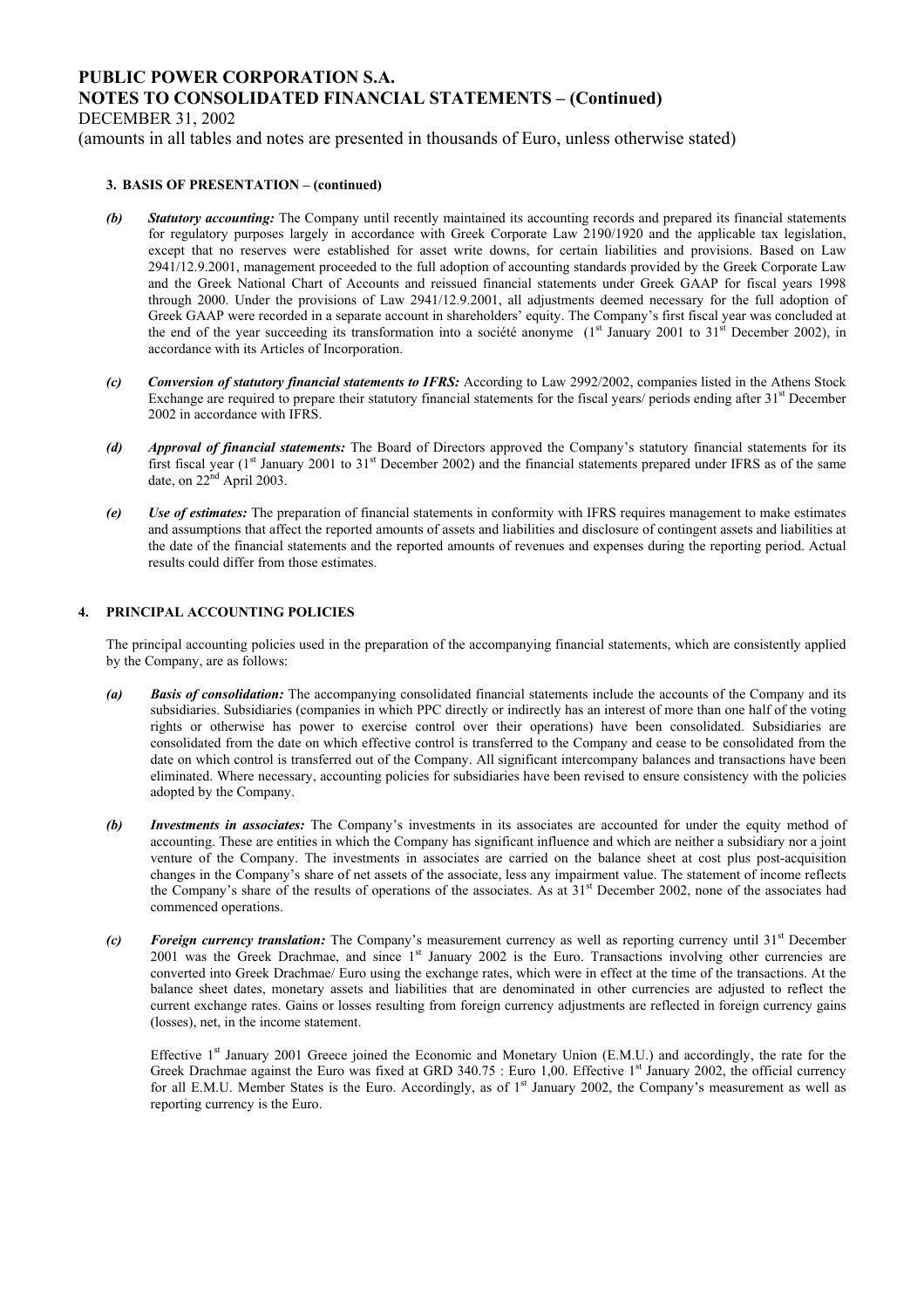DECEMBER 31, 2002

(amounts in all tables and notes are presented in thousands of Euro, unless otherwise stated)

#### **4. PRINCIPAL ACCOUNTING POLICIES – (continued)**

- *(d) Financial instruments:* Financial assets and liabilities carried on the balance sheet, include cash, cash equivalents, receivables, securities, current liabilities, long-term debt and derivative financial instruments. The accounting policies on recognition and measurement of these items are disclosed in the respective accounting policies included in this note. Financial instruments are classified as assets, liabilities or equity in accordance with the substance of the related contractual arrangement. Interest, dividends, gains and losses relating to financial instruments classified as assets or liabilities, are reported as income or expense, respectively. Distributions to shareholders are debited directly to equity. Financial instruments are offset when the Company has a legally enforceable right to offset and intends to settle either on a net basis or to realize the asset and settle the liability simultaneously.
	- *(i) Fair value:* The carrying amounts reflected in the accompanying balance sheets for cash and cash equivalents, receivables, and current liabilities approximate their respective fair values due to the relatively short-term maturity of these financial instruments. The fair values of marketable securities are based on their quoted market prices at the balance sheet date. The fair values of long-term debt are as described in note 23. The fair values of derivative instruments are based upon marked to market valuations (discounted cash flow analysis). For all swap agreements, the fair values are confirmed to the Company by the financial institutions through which the Company has entered into these contracts.
	- *(ii) Credit risk:* The Company has no significant concentrations of credit risk with any single counter party.

The maximum exposure to credit risk is represented by the carrying amount of each asset, including derivative financial instruments, in the balance sheet. With respect to derivative instruments, the Company monitors its positions, the credit ratings of counter parties and the level of contracts it enters into with any counter party. The counter parties to these contracts are major financial and other institutions. The Company has a policy of entering into contracts with parties that are well qualified and, given the high level of credit quality of its derivative counter parties, the Company does not believe it is necessary to enter into collateral arrangements.

*(iii)* Interest rate and foreign currency risk: With respect to its long-term debt, the management of the Company closely monitors the fluctuations in foreign currency exchange and in interest rates and evaluates the need to enter into any financial instruments to mitigate those risks, on an ongoing basis. In this respect, the Company enters into interest rate and currency swap contracts to reduce the exposure to interest rate and currency fluctuations.

Up to  $31<sup>st</sup>$  December 2000 interest rate swaps were accounted for as cash flow type hedges of designated long-term debt on an accrual basis, as the interest rate swaps held were expected by the Company to be highly effective in achieving offsetting changes in the cash flows attributable to the hedged item. The interest payable and interest receivable under the swap is accrued and recorded as an adjustment to the interest expense of the designated long-term debt. Up to 31<sup>st</sup> December 2000 currency swaps were not recognised as assets and liabilities in the financial statements.

Effective 1<sup>st</sup> January 2001 in accordance with IAS 39 "Financial Instruments: Recognition and Measurement", such instruments are measured at fair value and recognised as assets or liabilities in the financial statements. The resulting transition adjustment has been included in equity as an adjustment to the opening balance of accumulated deficit.

Changes in the fair value of derivatives that are designated and qualify as cash flow hedges and that are highly effective are recognised in equity. Where a hedged forecasted transaction or firm commitment results in the recognition of an asset or of a liability, the gains and losses previously deferred in equity are transferred from equity and included in the initial measurement of the cost of the asset or liability. Otherwise, amounts deferred in equity are transferred to the income statement and classified as revenue or expense in the same periods during which the hedged firm commitment or forecasted transaction affects the income statement. Certain derivative transactions, while providing effective economic hedges under the Company's risk management policies, do not qualify for hedge accounting under IAS 39, hence gains and losses are immediately recognised in the income statement.

- *(iv) Market risk:* The Company has not entered into any hedging transactions to cover its exposure to price movements arising from the purchase of natural gas and liquid fuel.
- *(e) Property, plant and equipment:* Property, plant and equipment are stated at acquisition cost less accumulated depreciation. Assets constructed by PPC are added to property, plant and equipment at cost, which includes direct technical payroll costs related to construction (inclusive of related employer contributions) and applicable general overhead costs. Effective 2002, (see note 7), for all assets retired or sold, cost and related depreciation is removed from the accounts at the time of sale or retirement, and any gain or loss is included in the income statement.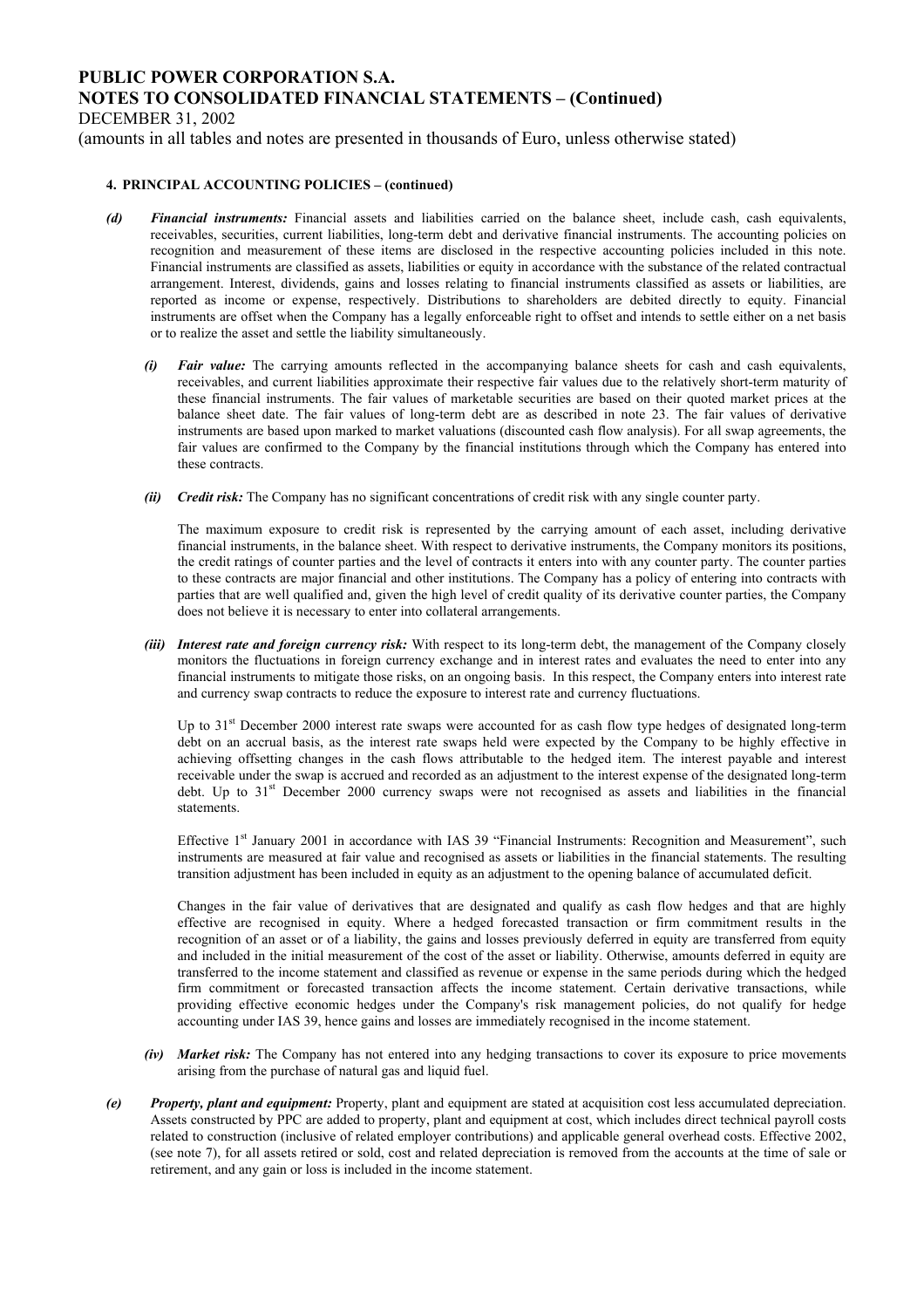DECEMBER 31, 2002

(amounts in all tables and notes are presented in thousands of Euro, unless otherwise stated)

#### **4. PRINCIPAL ACCOUNTING POLICIES – (continued)**

*Property, plant and equipment: - (continued)* Effective 31<sup>st</sup> December 2002, property, plant and equipment (with the exception of mines and lakes) are stated at revalued amounts being at their estimated current market values at 31<sup>st</sup> December 2000 as determined by independent appraisers, less accumulated depreciation. Independent valuations will be performed once every three years. Any increase in the fixed asset's valuation is credited to the revaluation surplus; any decrease is first offset against an increase on earlier valuation in respect of the same fixed asset and is thereafter charged to the income statement. Upon the disposal of revalued property, plant and equipment, the relevant portion of the revaluation surplus realised in respect of previous valuation is released from the revaluation surplus directly to retained earnings.

Subsequent expenditures are capitalised when they appreciably extend the life, increase the earning capacity or improve the efficiency of property, plant and equipment. Repairs and maintenance are charged to expenses as incurred.

*(f) Depreciation:* Depreciation is calculated on a straight-line basis over the average estimated useful economic life of the assets using the following rates:

| <b>Buildings and Civil Works:</b> |       | Transmission                        |                  |
|-----------------------------------|-------|-------------------------------------|------------------|
| Hydro power plants                | $2\%$ | Lines                               | 3%               |
| Buildings of general use          | 5%    | <b>Substations</b>                  | 4%               |
| Industrial buildings              | 8%    |                                     |                  |
| <b>Machinery and Equipment:</b>   |       | Distribution:                       |                  |
| Thermal power plants              | $4\%$ | <b>Substations</b>                  | 6%               |
| Mines                             | 5%    | Low voltage distribution network    | 6%               |
| Hydro power plants                | $2\%$ | Medium voltage distribution network | $5\%$            |
| Autonomous diesel power plants    | 8%    | <b>Transportation assets</b>        | 15\% to 20\%     |
| Other                             | 12%   | Furniture, fixtures and equipment   | $20\%$ to $30\%$ |

- *(g) Lignite mining activities:* PPC owns and operates open-pit lignite mines. Land acquisition (mainly through expropriation) and initial (pre-production) development costs relating to mines are capitalised and amortised over the shorter of the life of the mine and 20 years. Exploration and ongoing (post-production) development costs are charged to the cost of lignite production as incurred. A provision for land restoration is established for the Company's estimated present obligation for restoration and is calculated based on the surface disturbed to date and the average cost of restoration per metric unit. It is accounted for on an accrual basis and is included in provisions (note 24).
- *(h) Borrowing costs:* The Company follows the benchmark treatment provided in IAS 23 under which borrowing costs are recognised as an expense in the period in which they are incurred regardless of how borrowing proceeds are applied.
- *(i) Impairment of assets:* The carrying values of assets are reviewed for impairment when events or changes in circumstances indicate the carrying value may not be recoverable. Whenever the carrying value of an asset exceeds its recoverable amount an impairment loss is recognised in the income statement. The recoverable amount is measured as the higher of net selling price and value in use.

Net selling price is the amount obtainable from the sale of an asset in an arm's length transaction between knowledgeable, willing parties, after deducting any direct incremental disposal costs, while value in use is the present value of estimated future cash flows expected to arise from continuing use of an asset and from its disposal at the end of its useful life.

- *(j) Subsidies and customers' contributions for fixed assets:* PPC obtains subsidies from the EU in order to fund specific projects executed through a specific time period. Furthermore, PPC's customers are required to participate in the initial network connection cost (metering devices, substations, network connections etc.) or other type of infrastructure. Subsidies and customers' contributions are recorded upon collection and are reflected as deferred income (subsidies and customers' contributions) in the accompanying balance sheets. Amortisation is accounted for in accordance with the useful life of the related assets, and is included in depreciation and amortisation in the income statement (notes 25 and 34).
- *(k) Intangible assets:* Intangible assets represent costs of purchased or self-generated software such as payroll, materials and services used and any other expenditure incurred in developing computer software and bringing the software into its intended use. Software costs are amortised on a straight-line basis over a period of three years. Amortisation is included in depreciation and amortisation in the income statement (notes 8 and 34).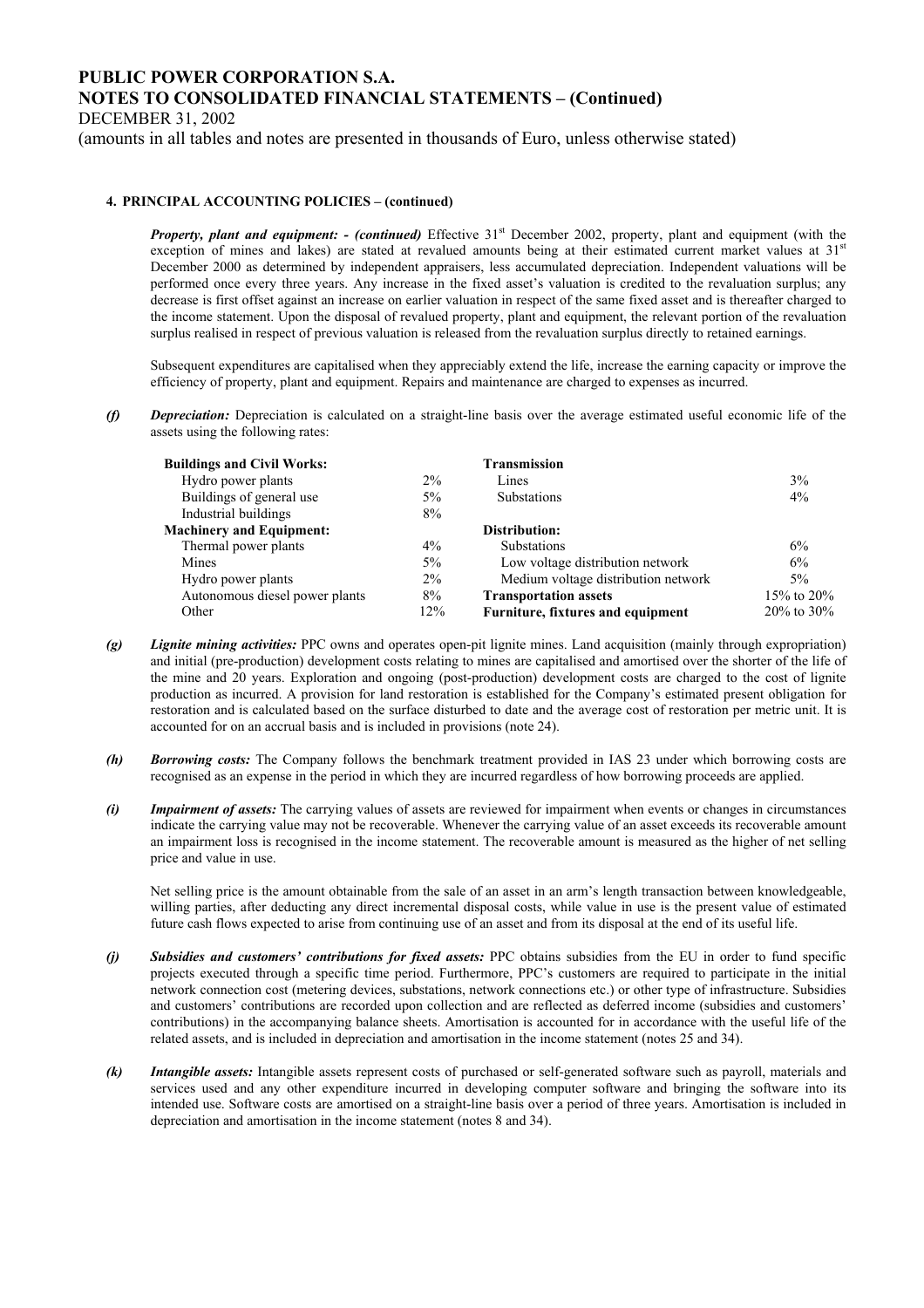DECEMBER 31, 2002

(amounts in all tables and notes are presented in thousands of Euro, unless otherwise stated)

#### **4. PRINCIPAL ACCOUNTING POLICIES – (continued)**

- *(l) Cash and cash equivalents:* The Company considers time deposits and other highly liquid investments with original maturity of three months or less, to be cash equivalents. The adoption of IAS 39, which became effective on  $1<sup>st</sup>$  January 2001, did not result in any transition adjustment as to the recognition and measurement of cash and cash equivalents.
- *(m) Marketable securities:* The Company has investments in equity securities that are traded on the Athens Stock Exchange. Up to 31<sup>st</sup> December 2000, these investments were classified as current as they are not generally intended to be retained on a long-term basis and are carried at their market value (based on the quoted market price at each balance sheet date) in accordance with IAS 25 "Accounting for Investments". The difference in the market values was recorded directly as a separate component of equity, in case of an increase in carrying amounts, and as an expense in case of a decrease in carrying amounts to the extent that is not covered by a surplus previously recorded in equity. Investments in OAE bonds were carried at cost (notes 17 and 0) plus accrued interest income (note 15).

Effective  $1<sup>st</sup>$  January 2001 in accordance with IAS 39, these investments, excluding OAE bonds, are classified as availablefor-sale. Any unrealised gains or losses are recognised directly in equity. When the investment is sold, collected or otherwise disposed of, or when the carrying amount of the investment is impaired, the cumulative gain or loss recognised in equity is transferred to the income statement. Effective 1<sup>st</sup> January 2001 in accordance with IAS 39, OAE bonds were classified as held to maturity and carried at amortised cost. At 31st December 2001 OAE bonds were reclassified to available-for-sale and measured at fair value, with changes in fair value included in equity. As at  $30<sup>th</sup>$  June 2002 there were no outstanding OAE bonds. The adoption of IAS 39 did not result in any transition adjustment as to the recognition and measurement of marketable securities.

- *(n) Accounts receivable:* Accounts receivable, are stated at their face value, net of any provisions for non-collectible balances. The adoption of IAS 39, which became effective  $1<sup>st</sup>$  January 2001, did not result in any transition adjustment as to the recognition and measurement of accounts receivable.
- *(o) Provisions and contingencies:* Provisions are recognised when the Company has a present legal or constructive obligation as a result of past events and it is probable that an outflow of resources embodying economic benefits will be required to settle this obligation, and a reliable estimate of the amount of the obligation can be made. Provisions are reviewed at each balance sheet date and adjusted to reflect the present value of the expenditure expected to be required to settle the obligation. Contingent liabilities are not recognised in the financial statements but are disclosed unless the possibility of an outflow of resources embodying economic benefits is remote. Contingent assets are not recognised in the financial statements but are disclosed when an inflow of economic benefits is probable.
- *(p) Income taxes (current and deferred):* Current and deferred income taxes are computed based on the stand alone financial statements of each of the entities included in the consolidated financial statements, in accordance with the tax rules in force in Greece. Income tax expense consists of income taxes for the current year based on the Company's profits as adjusted in its tax returns, using current tax rates. Deferred income taxes are provided using the balance sheet liability method for all temporary differences arising between the tax base of assets and liabilities and their carrying values for financial reporting purposes. No deferred tax asset is recorded if it is not probable that the related tax benefit will be realised. For transactions recognised directly in equity, any related tax effects are also recognised directly in equity. Computation is made using the enacted tax rates. Temporary differences giving effect to such taxes are explained in note 29.
- *(q) Revenue recognition:* Revenue from all types of customers is accounted for on an accrual basis. At each balance sheet date, unbilled revenue is recorded to account for electricity delivered and consumed by customers but not yet billed (note 12).
- *(r) Materials and spare parts:* Materials and spare parts principally relate to power plant, transmission and distribution network maintenance and are stated at the lower of cost or net realizable value, the cost being determined using the weighted average method. These materials are recorded in inventory when purchased and then are expensed or capitalised to plant, as appropriate, when installed. A provision for slow moving materials and spare parts is accounted for in the financial statements.
- *(s) Lignite:* Lignite mainly consists of the production cost of lignite, extracted from PPC's own mines. All costs incurred for the extraction of lignite are treated as production costs. Consumption of lignite is separately reflected in operating expenses in the income statement. Management believes that lignite reserves are adequate to cover the current and anticipated levels of supply for energy generation by lignite-fired thermal power stations for many years.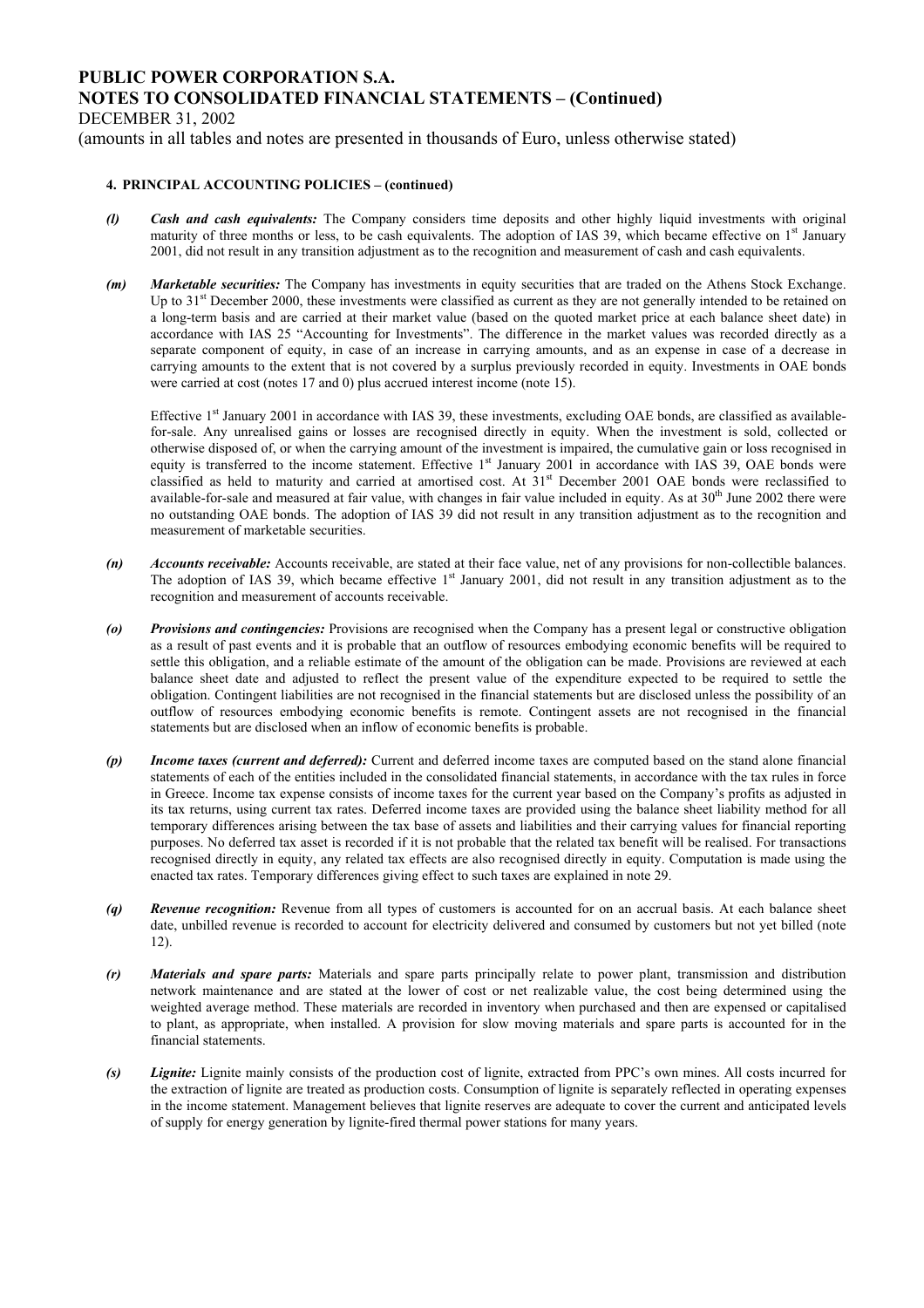DECEMBER 31, 2002

(amounts in all tables and notes are presented in thousands of Euro, unless otherwise stated)

#### **4. PRINCIPAL ACCOUNTING POLICIES – (continued)**

- *(t) Liquid fuel:* Liquid fuel is generally purchased from a State owned oil company, Hellenic Petroleum S.A. The contract expired in December 2002 and was extended for a period of three months. PPC has the right to purchase from other suppliers as well. Liquid fuel is stated at the lower of cost or net realizable value. The cost of liquid fuel reflects purchase price plus any taxes (other than VAT), levies and other costs necessary to bring it to its present location and condition and is determined using the weighted average method. Liquid fuel costs are expensed as consumed and are separately reflected in the income statement. Effective 1<sup>st</sup> January 2001, and following the requirements of IAS 39, the above contract is not accounted for as a derivative as it is a normal purchase contract which is intended to be settled by the Company by taking delivery in the normal course of business, and for which the Company does not intend to settle net.
- *(u) Natural gas:* Natural gas is purchased from a State owned company, Public Natural Gas Supply S.A. ("DEPA") under a contract expiring in 2016. Prices are mainly dependent on the current market prices of heavy oil, gas oil and certain types of crude oil. To a lesser extent they depend on national and international financial indices. Payments are made in local currency. Natural gas fuel is expensed as purchased and consumed, as the Company does not own any storage facilities. Consumption of natural gas is separately reflected in the accompanying statements of income. Effective  $1<sup>st</sup>$  January 2001, and following the requirements of IAS 39, the above contract is not accounted for as a derivative as it is a normal executory contract which is intended to be settled by the Company by taking delivery in the normal course of business, and for which the Company does not intend to settle net.
- *(v) Electricity:* Electricity is periodically purchased under short-term contracts. Electricity costs are expensed as purchased and separately reflected in the income statement. Effective 1<sup>st</sup> January 2001, and following the requirements of IAS 39, the above contracts are not accounted for as derivatives as they are normal executory contracts which are intended to be settled by the Company by taking delivery in the normal course of business, and for which the Company does not intend to settle net. However, purchases of electricity denominated in U.S. dollars are accounted for as derivative financial instruments since (a) their value changes in response to changes in foreign exchange, (b) there is no initial net investment, (c) are settled at a future date and (d) are denominated in a currency which is neither the functional currency of the Company nor the currency in which electricity is internationally traded. They are classified as held-for-trading and are measured and carried at fair value with changes in fair value included in the income statement.
- *(w) Segment information:* Prior to 2001, the Company managed its operations on an integrated utility basis. As a result of the implementation of the Electricity Directive and as part of its transformation into a société anonyme, discussed in note 2 above, the Company has adopted a new organizational and management structure, which reflects its core business, and effective  $1<sup>st</sup>$  January 2002, the Company presents segment information for its core business segments (note 38).
- *(x) Earnings per share:* Basic earnings per share are computed by dividing net income by the weighted average number of shares outstanding during each period. There were no dilutive securities outstanding during the periods presented. All share and per share amounts have been adjusted to give retrospective effect to the establishment of the Company's share capital discussed in note 19.
- *(y) Retirement benefit plans*: As explained in more detail in note 14, the PPC Personnel Insurance Organisation which was established in 1<sup>st</sup> January 2000, substitutes PPC in all insurance obligations towards its employees and pensioners. As a result, as far as PPC is concerned this is a defined contribution scheme. The Company recognises as an expense the contribution payable to the defined contribution plan in exchange for the service that the employee has rendered to the Company during a period and as a liability to the extend that this has not been paid during the period.

### **5. TRANSLATIONS OF GREEK DRACHMAE AMOUNTS TO EURO**

As further explained in note  $4(c)$ , effective 1<sup>st</sup> January 2002, the Company's measurement as well as reporting currency is the Euro. The translation of the accompanying financial statements as at 31<sup>st</sup> December 2001 from Greek Drachmae into Euro is included solely for the convenience of the reader, using the locked euro-zone exchange rate of GRD 340.75 to Euro 1.00. The convenience translation should not be construed as representation that the Greek Drachmae amounts have been, or could in the future be, converted into Euro at this or any other rate of exchange.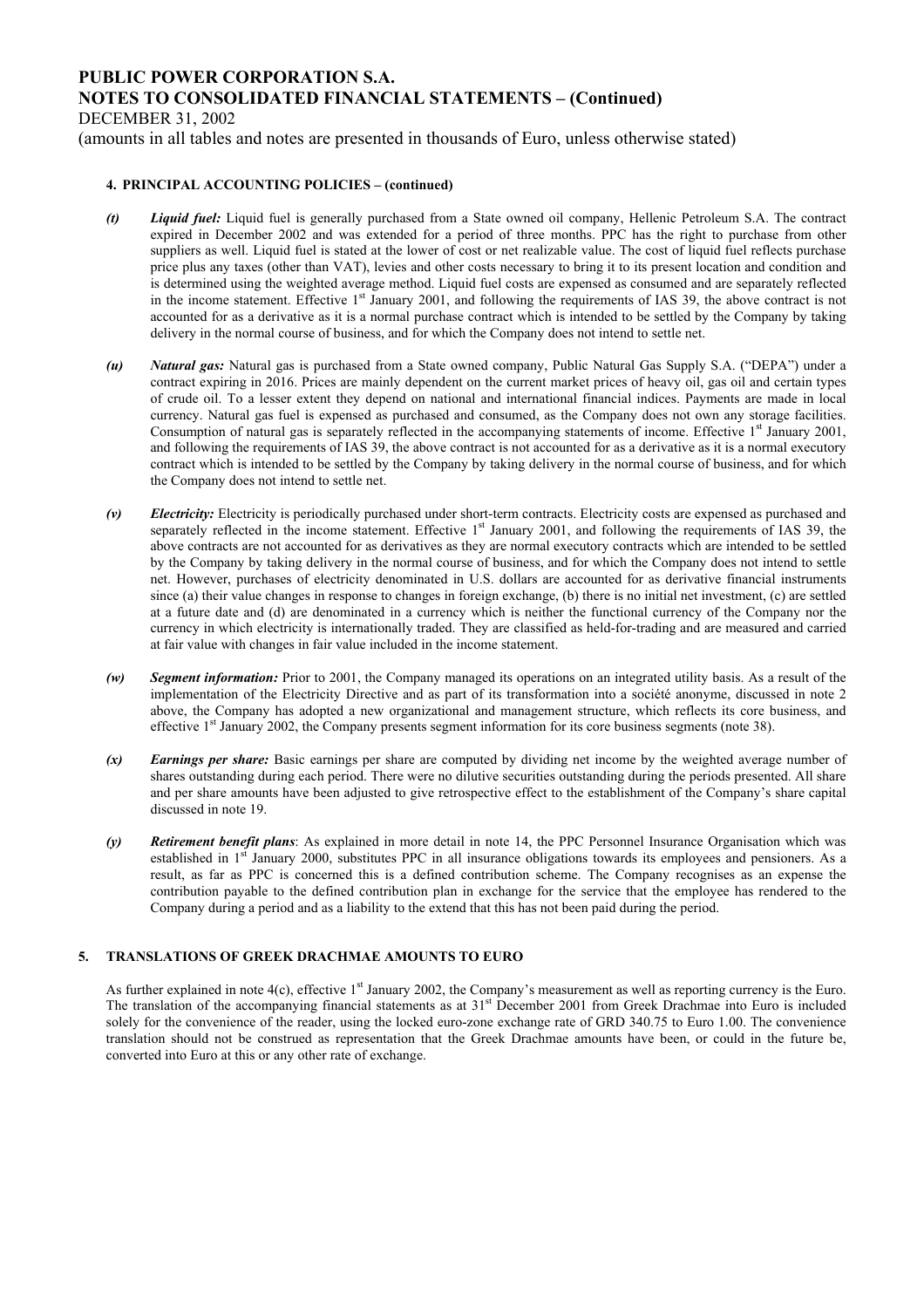DECEMBER 31, 2002

(amounts in all tables and notes are presented in thousands of Euro, unless otherwise stated)

### **6. INVESTMENTS IN SUBSIDIARIES**

The Company's subsidiaries (currently having limited operations) that were fully consolidated in the accompanying financial statements are as follows:

|                                        | Ownership | Country of    |                                   |
|----------------------------------------|-----------|---------------|-----------------------------------|
| <b>Consolidated Subsidiary</b>         | Interest  | Incorporation | <b>Principal Activities</b>       |
| - PPC Renewables S.A.                  | $100\%$   | Greece        | Engineering, consulting,          |
|                                        |           |               | technical and commercial services |
| - Cogen S.A.                           | $100\%$   | Greece        | <b>Consulting Services</b>        |
| - PPC Telecommunications Services S.A. | $100\%$   | Greece        | Telecommunication services        |

On 31<sup>st</sup> January 2003 the Shareholders' Special General Assembly of the shareholders of Cogen S.A. decided to rename the Company to "PPC Rhodes S.A.", and also to change the Company's principal activities to engineering, construction and operation of a power plant in the island of Rhodes, in order the renamed entity to participate in a tender for being licensed to construct a power plant in the island of Rhodes.

In February 2003, the Company's Board of Directors decided to form a new (99% owned) subsidiary under the title PPC Crete S.A. whose purpose consists in the engineering, construction and operation of a power plant in the island of Crete for which a public tender has been issued by the Ministry of Development. The Company's share capital was set at Euro 1,100,000, divided in 110,000 shares of par value Euro 10 each. The life of the Company was set at 30 years.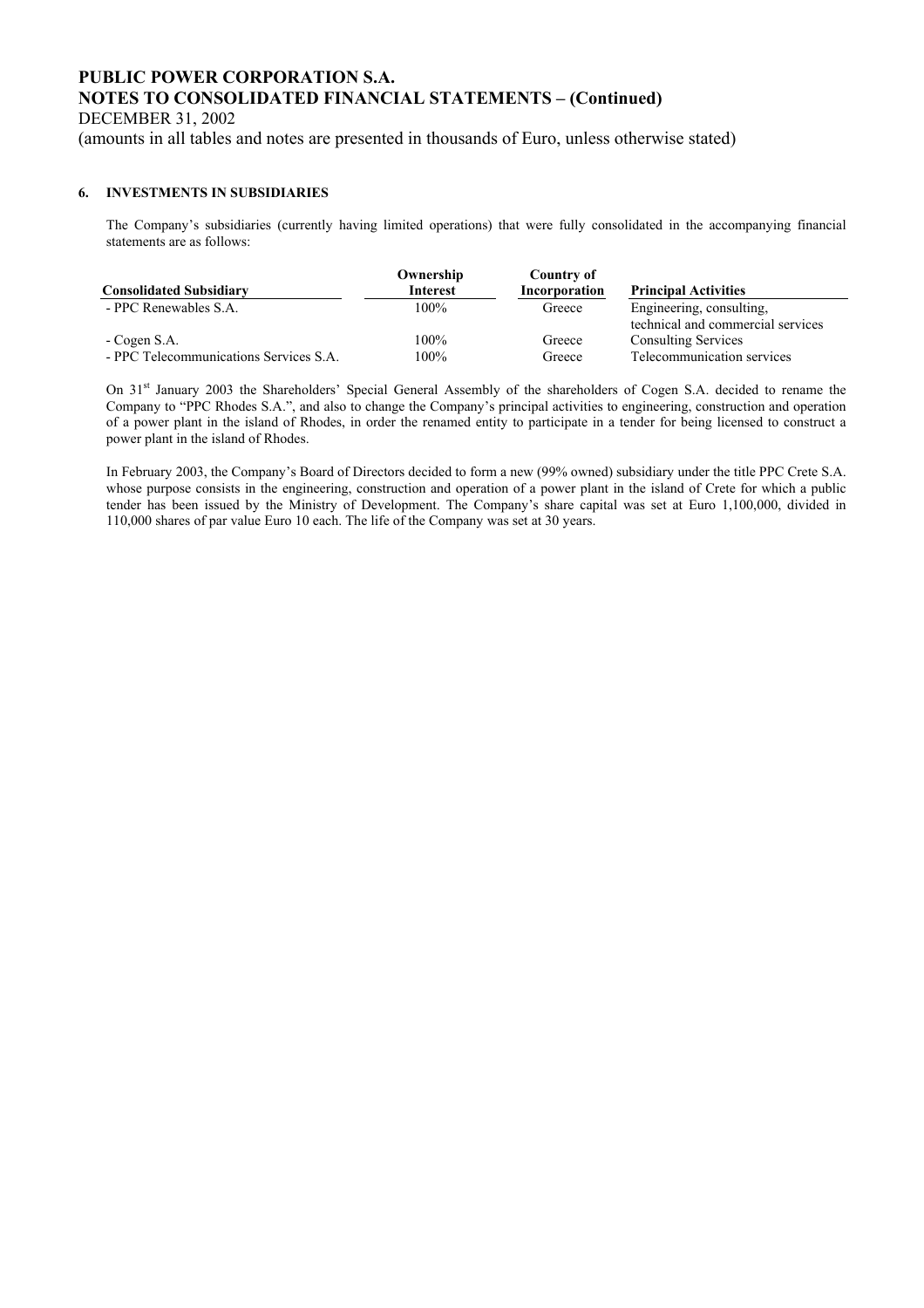DECEMBER 31, 2002

(amounts in all tables and notes are presented in thousands of Euro, unless otherwise stated)

#### **7. PROPERTY, PLANT AND EQUIPMENT**

|                                  |              |                   |              |                  |            | <b>Transportation</b> | Furniture &    | Construction       |              |
|----------------------------------|--------------|-------------------|--------------|------------------|------------|-----------------------|----------------|--------------------|--------------|
|                                  | Land         | <b>Minefields</b> | Lakes        | <b>Buildings</b> | Machinery  | assets                | Equipment      | <b>In Progress</b> | <b>Total</b> |
| <b>COST</b>                      |              |                   |              |                  |            |                       |                |                    |              |
| 31 <sup>st</sup> December 2000   | 52,204       | 298,263           | 6,018        | 1,243,410        | 4,833,881  | 85,194                | 201,846        | 1,127,269          | 7,848,085    |
| <b>Additions</b>                 | 4,921        | 34,406            |              | 106,950          | 560,601    | 2,078                 | 9,030          | 818,729            | 1,536,715    |
| Removals/transfers               | (123)        | $\theta$          |              | $\mathbf{0}$     | (20, 057)  | (549)                 | (3, 152)       | (716, 804)         | (740, 685)   |
| 31 <sup>st</sup> December 2001   | 57,002       | 332,669           | 6,018        | 1,350,360        | 5,374,425  | 86,723                | 207,724        | 1,229,194          | 8,644,115    |
| <b>Additions</b>                 | 2,174        | 14,926            | 0            | 63,456           | 605,250    | 1,622                 | 17,577         | 626,811            | 1,331,816    |
| Removals/transfers               | $\Omega$     | (88)              |              | (284)            | (46, 558)  | (1,278)               | (7, 593)       | (704, 707)         | (760, 508)   |
| Revaluation                      | 302,690      |                   | $\Omega$     | 1,399,157        | 5,168,531  | 53,279                | 106,660        | $\boldsymbol{0}$   | 7,030,317    |
| Adjustments from register update | (24,958)     |                   | 16,586       | (51, 567)        | 25,117     | $\theta$              | $\overline{0}$ | 45,935             | 11,113       |
| Other movements                  | (5)          | 0                 | $\theta$     | 333              | (424)      | 137                   | 688            | (6,674)            | (5, 945)     |
| 31 <sup>st</sup> December 2002   | 336,903      | 347,507           | 22,604       | 2,761,455        | 11,126,341 | 140,483               | 325,056        | 1,190,559          | 16,250,908   |
| <b>ACCUMULATED DEPRECIATION</b>  |              |                   |              |                  |            |                       |                |                    |              |
| 31 <sup>st</sup> December 2000   | 0            | 126,242           | $\bf{0}$     | 308,109          | 1,398,970  | 65,150                | 166,128        | $\bf{0}$           | 2,064,599    |
| <b>Additions</b>                 | $\theta$     | 13,817            | $\theta$     | 54,885           | 252,156    | 7,762                 | 15,685         | $\bf{0}$           | 344,305      |
| Removals/transfers               | $\theta$     | $\theta$          | $\theta$     | $\mathbf{0}$     | (8,998)    | (607)                 | (2,676)        | $\bf{0}$           | (12, 281)    |
| 31 <sup>st</sup> December 2001   | $\mathbf{0}$ | 140,059           | $\mathbf{0}$ | 362,994          | 1,642,128  | 72,305                | 179,137        | $\pmb{0}$          | 2,396,623    |
| <b>Additions</b>                 | $\Omega$     | 10,760            | 452          | 58,906           | 278,007    | 5,115                 | 12,276         | $\overline{0}$     | 365,516      |
| Removals/transfers               |              | (83)              |              | (3)              | (28, 576)  | (1,260)               | (7,288)        | $\boldsymbol{0}$   | (37,210)     |
| Revaluation                      |              | $\overline{0}$    | $\Omega$     | 982,142          | 3,452,579  | 48,122                | 78,268         | 0                  | 4,561,111    |
| Adjustments from register update |              | 569               | 8,070        | (16,670)         | (10,792)   | 1,869                 | (8, 131)       | $\mathbf{0}$       | (25,085)     |
| Other movements                  | 0            | $\Omega$          | $\Omega$     | 260              | 2,132      | (6)                   | (52)           | $\boldsymbol{0}$   | 2,334        |
| 31 <sup>st</sup> December 2002   | 0            | 151,305           | 8,522        | 1,387,629        | 5,335,478  | 126,145               | 254,210        | $\bf{0}$           | 7,263,289    |
| NET BOOK VALUE                   |              |                   |              |                  |            |                       |                |                    |              |
| 31 <sup>st</sup> December 2000   | 52,204       | 172,021           | 6,018        | 935,301          | 3,434,911  | 20,044                | 35,718         | 1,127,269          | 5,783,486    |
| 31 <sup>st</sup> December 2001   | 57,002       | 192,610           | 6,018        | 987,366          | 3,732,297  | 14,418                | 28,587         | 1,229,194          | 6,247,492    |
| 31 <sup>st</sup> December 2002   | 336,903      | 196,202           | 14,082       | 1,373,826        | 5,790,863  | 14,338                | 70,846         | 1,190,559          | 8,987,619    |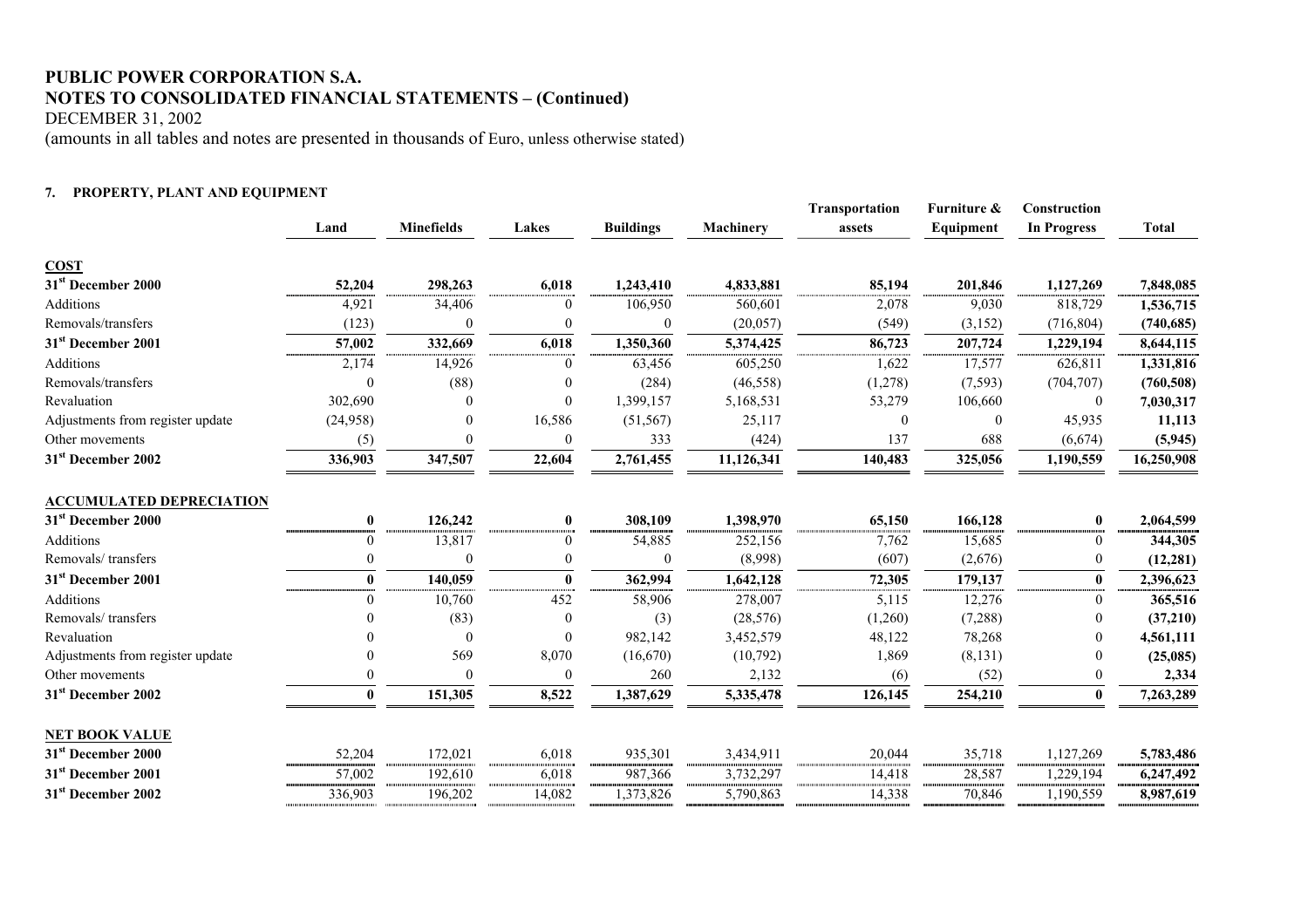DECEMBER 31, 2002

(amounts in all tables and notes are presented in thousands of Euro, unless otherwise stated)

#### **7. PROPERTY, PLANT AND EQUIPMENT – (continued)**

*Fixed assets register:* The Company, in 2002, initiated a process in order to upgrade its fixed assets register, aiming to the development of a register that would provide sufficiently detailed financial, technical and operational information on an individual asset basis to facilitate physical verification of assets (either from the register to the specific asset and vice versa). As at 31<sup>st</sup> December 2002, the above process had been finalised with respect to the Company's mining, generation, transmission and administrative assets. As far as the Distribution Business Unit is concerned, the above process has been partially completed. Net positive differences of Euro 36,222, which arose through the process of upgrading the asset register, were credited to retained earnings.

*Legal status of property:* The Company is in the process of preparing a detailed listing of all its real property, as such information is not provided by the fixed assets register. The Company is also in the process of registering all its property in the Company's name at the relevant land registries, so that PPC S.A. will be able to obtain ownership and encumbrance certificates.

*Insurance coverage:* The Company's property, plant and equipment are located all over Greece and therefore the risk of a major loss is reduced. PPC does not carry any form of insurance coverage on its property, plant and equipment, save for its information technology equipment.

*Retirements and disposals of the distribution network:* Up to 2001, the Company's fixed assets register did not provide sufficient details to enable the identification of the original cost or accumulated depreciation of a retired or disposed asset, the distribution network fixed assets, which were disposed were not removed from the fixed assets register. Estimated values of items retired are transferred to the warehouse stock and classified as spare parts and materials. Upon warehousing and for financial reporting purposes a contra account under fixed assets is credited with an amount equal to the estimated value of the item warehoused. The net book value of such retirements, as estimated by the Company, for the years 2001, totalled Euro 7,466. In 2002, the Company commenced removing from its register, disposed items of the distribution network.

*Statutory Revaluation of Fixed Assets:* In accordance with Greek tax legislation, fixed assets are periodically revalued (every four years). These revaluations relate to machinery (since 1987), land, mines and buildings and are based on non-industry specific indices that were determined by the Government through Ministerial Decisions. Both cost and accumulated depreciation are increased by these indices while the net revaluation surplus is credited to reserves in equity (statutory revaluation surplus). As at 31<sup>st</sup> December 2002, statutory revaluations that have been performed in the past resulted in a total revaluation surplus of Euro 947,342 out of which Euro 531,777 was used to set up part of the Company's share capital and the remaining revaluation surplus of Euro and the remaining revaluation surplus of Euro 415,565, according to Greek Law, was used for share capital increase in 2002 (note 19).

*Stranded Costs:* In October 2002 the European Commission approved the Greek State's application to allow compensation to PPC in respect of stranded costs without considering such compensation as a state aid. The compensation amounts to up to Euro 1.431 million and covers investments relating to hydroelectric power stations, irrigation and sales to one of the Company's high voltage customer. The payment of any amount is subject to the final decision of the Greek State. Presently, no decision has been made by the Greek State as to the payment of any amount or the way the compensation will be materialised or the timing of any such compensation payments.

*Appraisal of Fixed Assets:* In 2001, the Company engaged an independent firm of appraisers to conduct a valuation of its fixed assets as of 31st December 2000 as provided by Law 2941/12.09.2001. The valuation, which excluded minefields and lakes, was completed in late September 2001. Under the provisions of Law 2941/12.09.2001 the Company presented its fixed assets in its statutory books at appraised values as at 1<sup>st</sup> January 2001 (within its first fiscal year as a société anonyme, period from 1<sup>st</sup> January 2001 to 31<sup>st</sup> December 2002). Such presentation is in accordance with the allowed alternative treatment of IAS 16. The appraisal resulted to a surplus of approximately Euro 2.5 million. The Company recorded the results of the above appraisal in its books prior to the completion of the process for the upgrading of its fixed assets register. During the course of this work and of reconciling the results of the fixed assets physical counts to the accounting records and to the work of the independent firm of appraisers, differences arose, which were charged to retained earnings. However, for IFRS reporting purposes, the Company revalued its fixed assets (excluding the classes of mines and lakes) as of 31<sup>st</sup> December 2002. If the appraisal results had been recorded in 31<sup>st</sup> December 2000, then depreciation expense for the years 2002 and 2001, would have been increased by approximately Euro 245 million and Euro 263 million, respectively, with an equal decrease in profit before tax as of the above dates. Furthermore, the 2003 depreciation expense increase, as a result of the appraisal discussed above, is estimated to approximately Euro 225 million.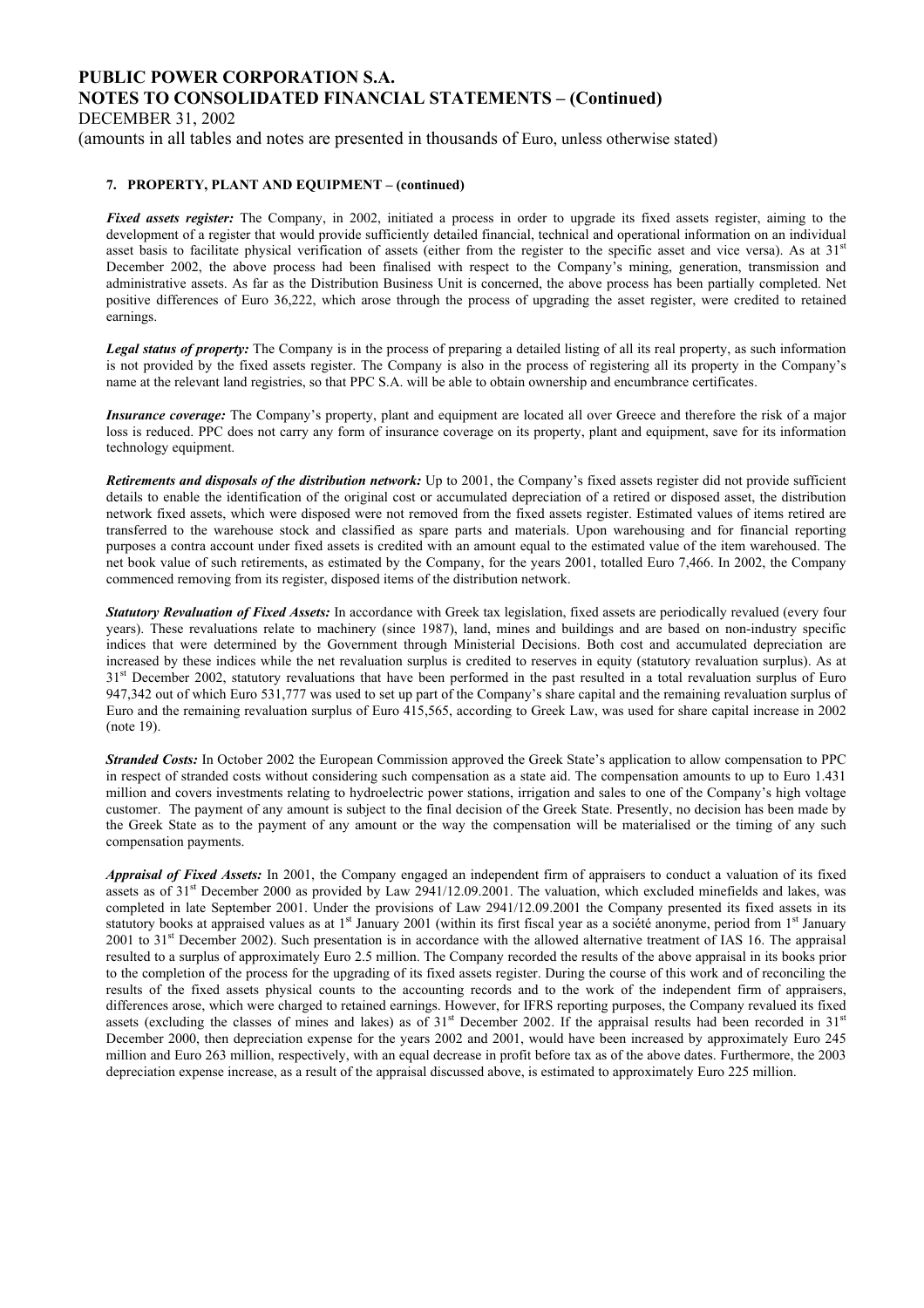DECEMBER 31, 2002

(amounts in all tables and notes are presented in thousands of Euro, unless otherwise stated)

### **7. PROPERTY, PLANT AND EQUIPMENT – (continued)**

Had fixed assets been carried under the benchmark treatment they would have been recorded in the financial statements as follows:

|                                  | 2002      | 2001      |
|----------------------------------|-----------|-----------|
| Cost:                            |           |           |
| Land                             | 34,213    | 57,002    |
| Mines                            | 347,507   | 332,669   |
| Lakes                            | 22,604    | 6,018     |
| <b>Buildings</b>                 | 1,362,298 | 1,350,425 |
| Machinery                        | 5,957,810 | 5,374,425 |
| Transportation assets            | 87,204    | 86,723    |
| Furniture & Equipment            | 218,396   | 207,724   |
| Construction in Progress         | 1,190,559 | 1,229,194 |
|                                  | 9,220,591 | 8,644,115 |
| <b>Accumulated Amortisation:</b> |           |           |
| Land                             | 0         | 0         |
| Mines                            | 151,305   | 140,059   |
| Lakes                            | 8,522     |           |
| <b>Buildings</b>                 | 405,487   | 362,994   |
| Machinery                        | 1,882,899 | 1,642,128 |
| Transportation assets            | 78,023    | 72,305    |
| Furniture & Equipment            | 175,942   | 179,137   |
| Construction in Progress         | 0         | $\theta$  |
|                                  | 2,702,178 | 2,396,623 |
| <b>Net Book Value:</b>           | 6,518,413 | 6,247,492 |

#### **8. INTANGIBLE ASSETS**

|                                                | 2002   | 2001   |
|------------------------------------------------|--------|--------|
| Cost:                                          |        |        |
| Beginning balance                              | 13,419 | 10,679 |
| <b>Additions</b>                               | 702    | 2,745  |
| Revaluation                                    | (289)  | 0      |
| Disposals                                      | (138)  | (5)    |
| Other movements                                | 6      | 0      |
|                                                | 13,700 | 13,419 |
| <b>Accumulated Amortisation:</b>               |        |        |
| Beginning balance                              | 9,478  | 6,970  |
| Additions                                      | 2,433  | 2,512  |
| Revaluation                                    | (269)  | $_{0}$ |
| Disposals                                      | (137)  | (4)    |
| Adjustment from asset register update (note 7) | (24)   | 0      |
|                                                | 11,481 | 9,478  |
| <b>Net Book Value:</b>                         | 2,219  | 3,941  |

### **9. INVESTMENTS IN ASSOCIATES**

|                                     | 2002   | 2001  |
|-------------------------------------|--------|-------|
| HTSO                                | 144    | 144   |
| WIND-PPC Holding N.V.               | 28,025 | .162  |
| Corporations through PPC Renewables | .071   | 992   |
|                                     | 29.240 | 2.298 |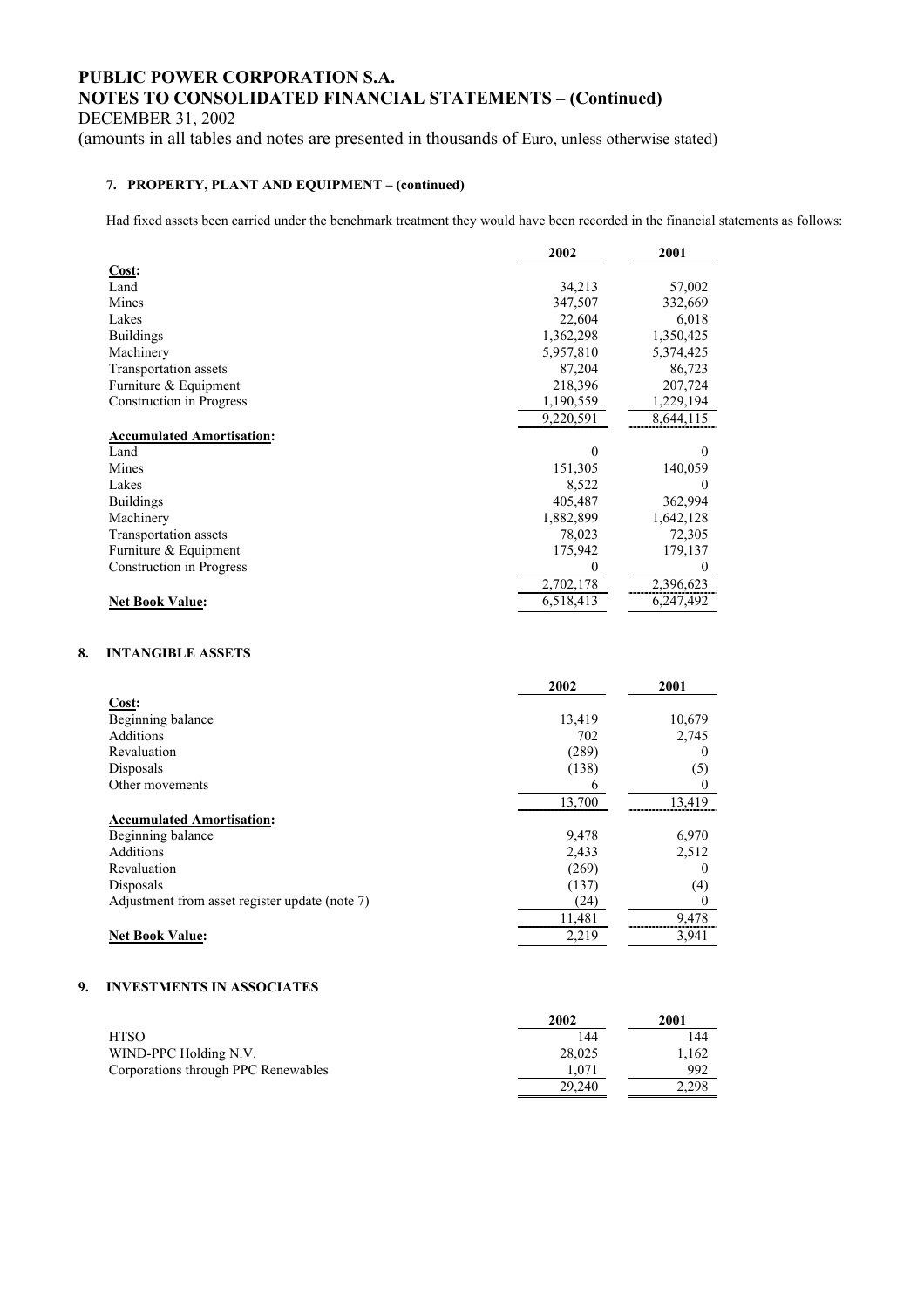DECEMBER 31, 2002

(amounts in all tables and notes are presented in thousands of Euro, unless otherwise stated)

#### **9. INVESTMENTS IN ASSOCIATES – (continued)**

The Company's interest in the above Companies as at  $31<sup>st</sup>$  December 2002 was as follows:

|                                       |                    | Country of         |                                          |
|---------------------------------------|--------------------|--------------------|------------------------------------------|
| <b>Associate</b>                      | <b>Interest</b>    | Incorporation      | <b>Principal Activities</b>              |
| - HTSO                                | 49%                | Greece             | Note 2                                   |
| - WIND-PPC Holding N.V.               | 50% less one share | <b>Netherlands</b> | <b>Telecommunication Services</b>        |
| - Corporations through PPC Renewables | 49%                | Greece             | Energy generation from renewable sources |

Corporations through PPC Renewables are still at pre-operating stage.

In addition the Company has a 28.56% stake in Larco S.A., an ailing company, which was acquired prior to 1996 for the amount of Euro 46,788. Due to the poor financial condition of Larco, management determined that the investment has suffered a permanent impairment and, accordingly, the cost of this investment was written off in prior years.

#### **10. OTHER NON-CURRENT ASSETS**

|                                    | 2002   | 2001   |
|------------------------------------|--------|--------|
| Unamortised Loan fees and expenses | 13.438 | 16.252 |
| Social security (note 13)          |        | 5.573  |
| Other                              | 10     |        |
|                                    | 13.448 | 21.825 |

#### **11. MATERIALS, SPARE PARTS AND SUPPLIES**

|                                                     | 2002       | 2001       |
|-----------------------------------------------------|------------|------------|
| Raw materials                                       | 0          |            |
| Lignite                                             | 34,709     | 24,231     |
| Liquid fuel                                         | 56,911     | 45,621     |
| Materials and spare parts                           | 497,557    | 474,579    |
| Advances to suppliers                               | 100,609    | 132,983    |
|                                                     | 689,786    | 677,414    |
| Provision for slow-moving materials and spare parts | (131, 353) | (117, 405) |
|                                                     | 558,433    | 560,009    |

### **12. TRADE RECEIVABLES**

|                                              | 2002       | 2001      |
|----------------------------------------------|------------|-----------|
| High voltage                                 | 72,661     | 59,348    |
| Medium and low voltage                       | 370,006    | 358,776   |
| Customers' contributions                     | 9,606      | 9,517     |
|                                              | 452,273    | 427,641   |
| Unbilled revenue                             | 214,235    | 208,422   |
|                                              | 666,508    | 636,063   |
| <b>Less:</b> Allowance for doubtful balances | (105, 965) | (98, 125) |
|                                              | 560,543    | 537,938   |

High voltage customer balances relate to receivables from energy sales to 21 large industrial companies, which are invoiced at the end of each calendar month, based on individual agreements and actual metering.

Medium voltage customers are mainly industrial and commercial companies. Billing is on a monthly basis based on actual meter readings.

Low voltage customers are mainly residential and small commercial customers. The majority of low voltage customers are billed every four months based on actual meter readings, while interim bills are issued every two months based on the energy consumed during the corresponding period in the prior year.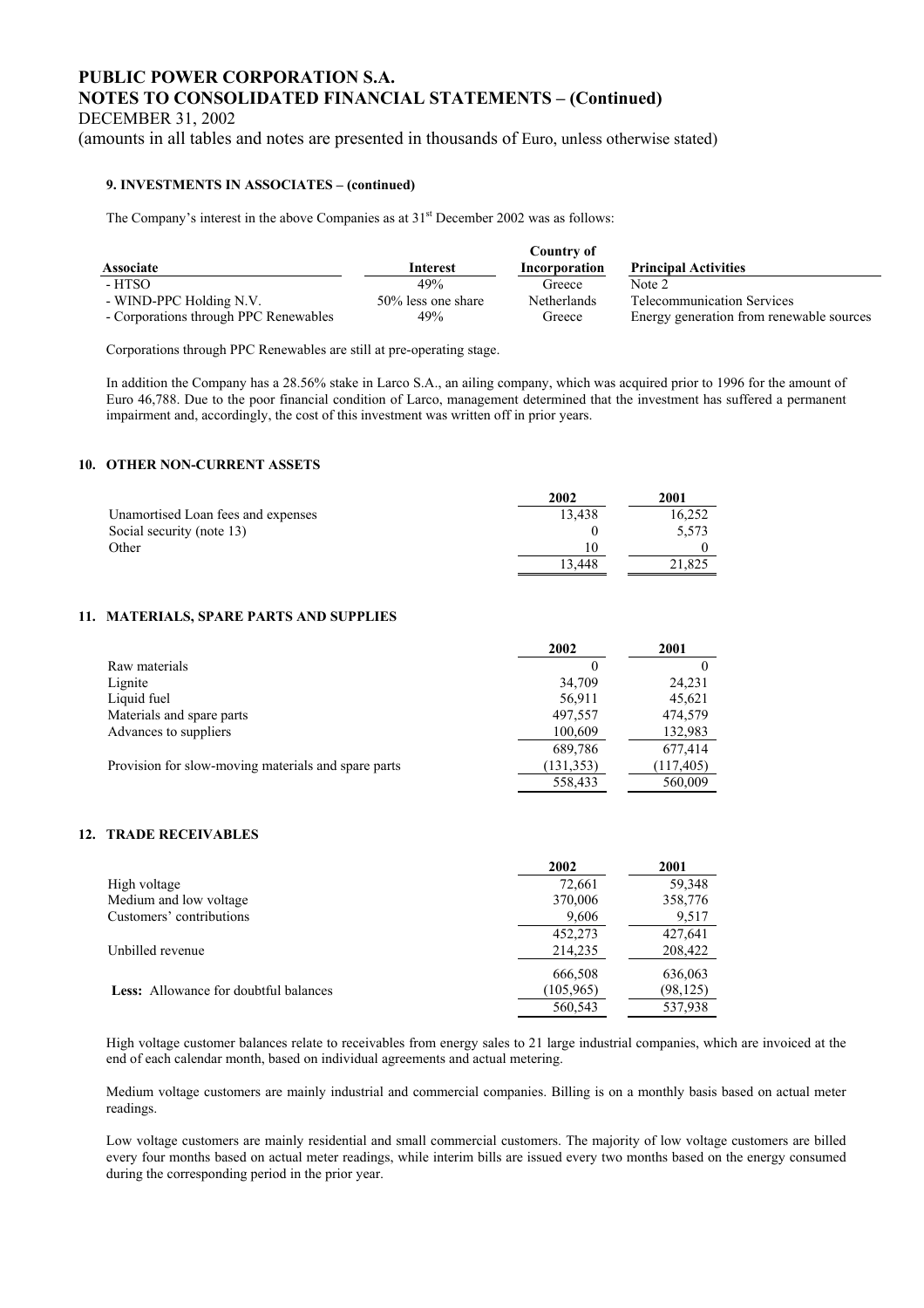DECEMBER 31, 2002

(amounts in all tables and notes are presented in thousands of Euro, unless otherwise stated)

#### **12. TRADE RECEIVABLES– (continued)**

There are different types of invoices for both medium and low voltage customers with different tariff structures based on different types of energy use (commercial, agricultural, residential etc.).

Revenues from the supply of electricity to medium and low voltage customers provided during the period from the last meter reading and billing through each reporting date are accounted for as unbilled revenue.

Allowance for doubtful balances is made for specific balances relating to high voltage customers, while the allowance for medium and low voltage customers is based on the balances reported by the Company's billing system as outstanding in excess of twelve months, for which provisions are made in full. The movement in the allowance for doubtful balances is as follows:

|                          | 2002    | 2001    |
|--------------------------|---------|---------|
| <b>Beginning balance</b> | 98.125  | 91.456  |
| Provision                | 9.514   | 8.875   |
| Utilised                 | (1.674) | (2.206) |
| <b>Ending balance</b>    | 105,965 | 98.125  |

#### **13. OTHER RECEIVABLES**

|                                                                 | 2002      | 2001      |
|-----------------------------------------------------------------|-----------|-----------|
| Dispute with tax authorities                                    | 14,035    | 35,839    |
| $HTSO$ (note 2)                                                 | $\theta$  | 6,248     |
| Greek Post Office                                               | 8,242     | 6,750     |
| Social security funds, in dispute                               | 18,059    | 17.921    |
| Social security funds, current                                  | 8,027     | 7,291     |
| State participation in employees' social security contributions | 6,394     | 6,392     |
| Pensioners' advances, in dispute                                | 5,262     | 5,262     |
| Loans to employees                                              | 22,640    | 32,238    |
| Employees' current accounts                                     | 1.119     | 2,307     |
| Receivables from contractors                                    | 9,390     | 8,510     |
| Tax withholdings                                                | 4.003     | 6,087     |
| Other                                                           | 6,586     | 3,986     |
|                                                                 | 103,757   | 138,831   |
| <b>Less:</b> Allowance for doubtful balances                    | (24, 492) | (24, 492) |
|                                                                 | 79.265    | 114.339   |

*Disputes with tax authorities:* In 1995 the tax authorities performed a preliminary payroll tax audit for the years from 1983 to 1995, and assessed to the Company Euro 40,558 relating to supplementary payroll tax and penalties. In 1998, the tax authorities performed a preliminary tax audit of the years 1995 to 1997 and assessed additional income taxes and penalties of Euro 30,709. The Company brought the cases before the tax courts by paying initially the amount of Euro 40,258 (Euro 37,315 and Euro 35,839 at 31st December 2002 and 2001, respectively, due to the finalisation of certain elements in the Company's favour). The majority of the above assessments are still pending before the courts. However, in June 2002, the relevant Administrative Court of Second Instance, ruled in the Company's favour for an amount of Euro 23,280 with respect to the preliminary tax audit for the years 1983 to 1995 and more specifically for the assessments relating to the period 1992-1995. Following the above mentioned decision, the Company offset fiscal obligations for the months of July, August and September 2002 of an amount of Euro 15,195, Euro 7,585 and Euro 500, respectively against the amount of 23,280 of the Court's ruling. The Tax Authorities have appealed the decision of the Court of Second Instance to the Supreme Administrative Court, which has the final authority to rule. As the Company may be requested to refund the above amounts in case of an unfavorable outcome at the Supreme Court, the provision of Euro 37,564 (note 24) established in prior years against such disputes with tax authorities was maintained.

*Social security funds in dispute:* The amount relates to social security contributions (years 1983-1993) of employees who have worked with other employers before joining PPC. As PPC undertook the obligation for their pensions and other related benefits, part of their contributions to other social security funds (mainly IKA, the major Greek social security fund) has been claimed by PPC. The claim was not accepted by IKA and the case was brought by PPC before the courts. Following an adverse court decision, PPC together with PPC – PIO brought the case again before the courts. The court rejected PPC as a litigant while the case of PPC – PIO is held pending. A respective provision has been established for non-collection of this amount.

*State participation in employees' social security contributions:* The amount represents the State contribution to the social security contributions of employees who started working after 1<sup>st</sup> January 1993.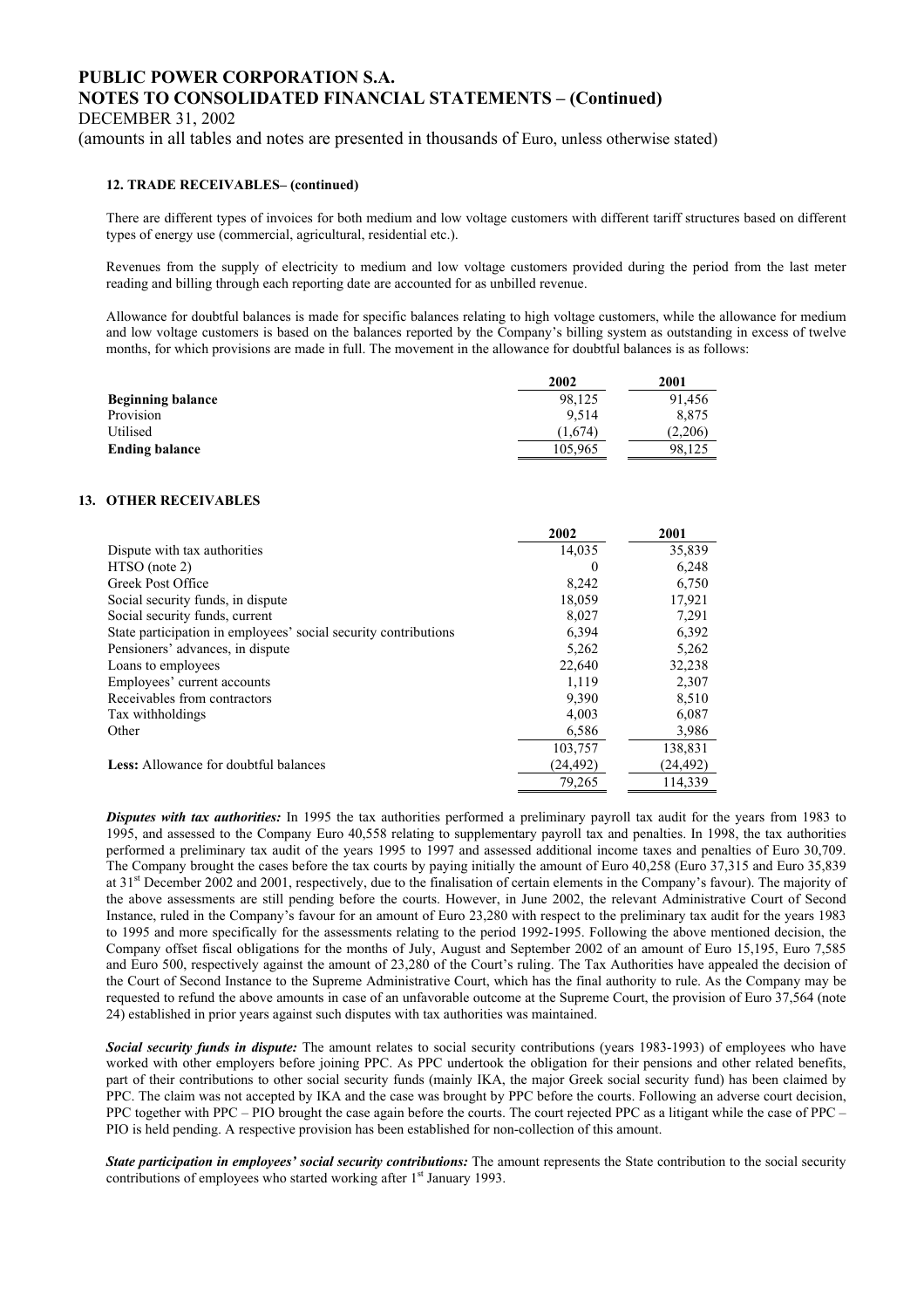DECEMBER 31, 2002

(amounts in all tables and notes are presented in thousands of Euro, unless otherwise stated)

#### **13. OTHER RECEIVABLES– (continued)**

*Advances to pensioners in dispute:* The amount of Euro 5,262 represents an advance payment made in 1993 to pensioners in relation to the litigation discussed in note 31(e). A respective provision has been established for non-collection of this amount.

*Loans to employees:* The 31<sup>st</sup> December 2002 and 2001 balances include Euro 11,804 and Euro 18,169, respectively, representing non-interest bearing short-term loans to employees, in order that they participate in the Company's initial public offering and additional offering of shares in the Athens Stock Exchange and in the share capital increase (discussed in note 19). The respective fair value of these loans (measured at the present value of the future cash flows discounted using the market rate of interest for a similar loan) as at 31<sup>st</sup> December 2002 and 2001 amounted to Euro 11,235 and Euro 17,079, respectively.

#### **14. EMPLOYEE BENEFITS OBLIGATIONS**

Until 31<sup>st</sup> December 1999, the basic law defining the Company's pension, medical and other benefit plans was Law 4491/66 as amended and supplemented by laws 1902/90 and 2084/92. Under these laws there was no requirement for PPC to establish a separate pension fund and, accordingly, all employee and employer's contributions were vested in PPC. Such contributions, after deducting the pension and healthcare payments, generated a "property" which was quantified by a study conducted in 1995 by WYATT-PRUDENTIAL, to approximate, at 31<sup>st</sup> December 1992, GDR 1,300 billion (Euro 3,815 million). Schemes operated by PPC on behalf of its employees included a main pension plan, an auxiliary pension plan, medical benefits and lump sum payments. According to an actuarial study, the liability as of 31<sup>st</sup> December 1999 arising from the above insurance schemes amounted to approximately GDR 3,550 billion (Euro 10,418 million). Up to 31<sup>st</sup> December 1999, because of uncertainties regarding the level of the Company's legal obligations arising from the pension, medical and other benefit plans of its employees and pensioners, the Company was accounting for such costs on a cash basis. As further discussed in the following paragraphs, effective  $1<sup>st</sup>$  January 2000, under Law 2773 (Article 34), the Greek State substitutes for PPC in all insurance obligations towards its employees and pensioners.

#### **Establishment of the PPC Personnel Insurance Organization ("PIO")**

According to Law 2773, a public entity was established under the name "Public Power Corporation Personnel Insurance Organization" ("PIO"), for the purpose of undertaking the social security schemes of the personnel and the pensioners of PPC, as they were at the date the Law was effected. Accordingly, effective 1<sup>st</sup> January 2000, PIO is responsible for the main and auxiliary pension insurance and the health and welfare insurance of its insured persons, as provided by Law 4491/1966. Law 2773 and P.D.51/27.2.2001 among others, specify the following:

- *(a)* The study conducted by WYATT-PRUDENTIAL in 1995 (see above) for quantifying the "property" incorporated in the assets of PPC has to, effective  $31<sup>st</sup>$  December 1998, be updated periodically under the same methodology and assumptions used by WYATT-PRUDENTIAL. The State fully acknowledges that the above "property" is incorporated in PPC accounts and substitutes PPC in all insurance liabilities towards its employees and pensioners. Payments made by the State to PIO will be considered as a reduction of the above "property", as updated at any time.
- *(b)* The State shall transfer to PIO a percentage of the proceeds from any sale of the State's PPC shares to third parties, equal to 20% for the first 25% of the shares sold and to 15% for any subsequent sale of shares.
- *(c)* Until the State establishes specific funds in its budget, PPC shall continue to cover all insurance costs of its personnel and pensioners. Effective 1<sup>st</sup> January 2000, PPC will be reimbursed by the State, within the framework described in item (a) above, for any difference between revenues and expenses of PIO, as well as for all expenses incurred by the Personnel Insurance Department of PPC and any other obligations that it may have.
- *(d)* During the second quarter of 2002 the Ministry of Finance activated the funds budgeted for the PIO in the State Budget for 2002 (Euro 275.9 million). Effective 1<sup>st</sup> May 2002 PPC has ceased to cover all PIO shortfalls referred to above.
- *(e)* PPC, by decision of its Board of Directors, shall concede to PIO, without any consideration, the ownership of buildings, vehicles, furniture and equipment of the kinder-gardens, medical centres, holiday camps and other facilities used by the Personnel Insurance Department of PPC at the time the Law enters into force. Any maintenance expenses shall be undertaken by PIO. By its decision No. 137/4-6-02 PPC's Board of Directors, approved, within the context prescribed by Law 2773/99, the transfer of ownership of two buildings and of a number of supporting assets (vehicles, furniture, equipment). Definite transfer shall take place after a number of legal and procedural documents have been finalised.
- *(f)* PPC shall continue, at least up to 31<sup>st</sup> December 2002, to render to PIO any support services necessary for the PIO operation (data processing, legal and technical services etc.) at an annual fee that will be agreed by both parties.
- *(g)* Any unexpected events that would create extraordinary insurance obligations (e.g. voluntary personnel retirement) are to be incurred by PPC.
- *(h)* Additional earnings of PIO will constitute a fee from the transmission system usage and a fee from the recovery of stranded costs.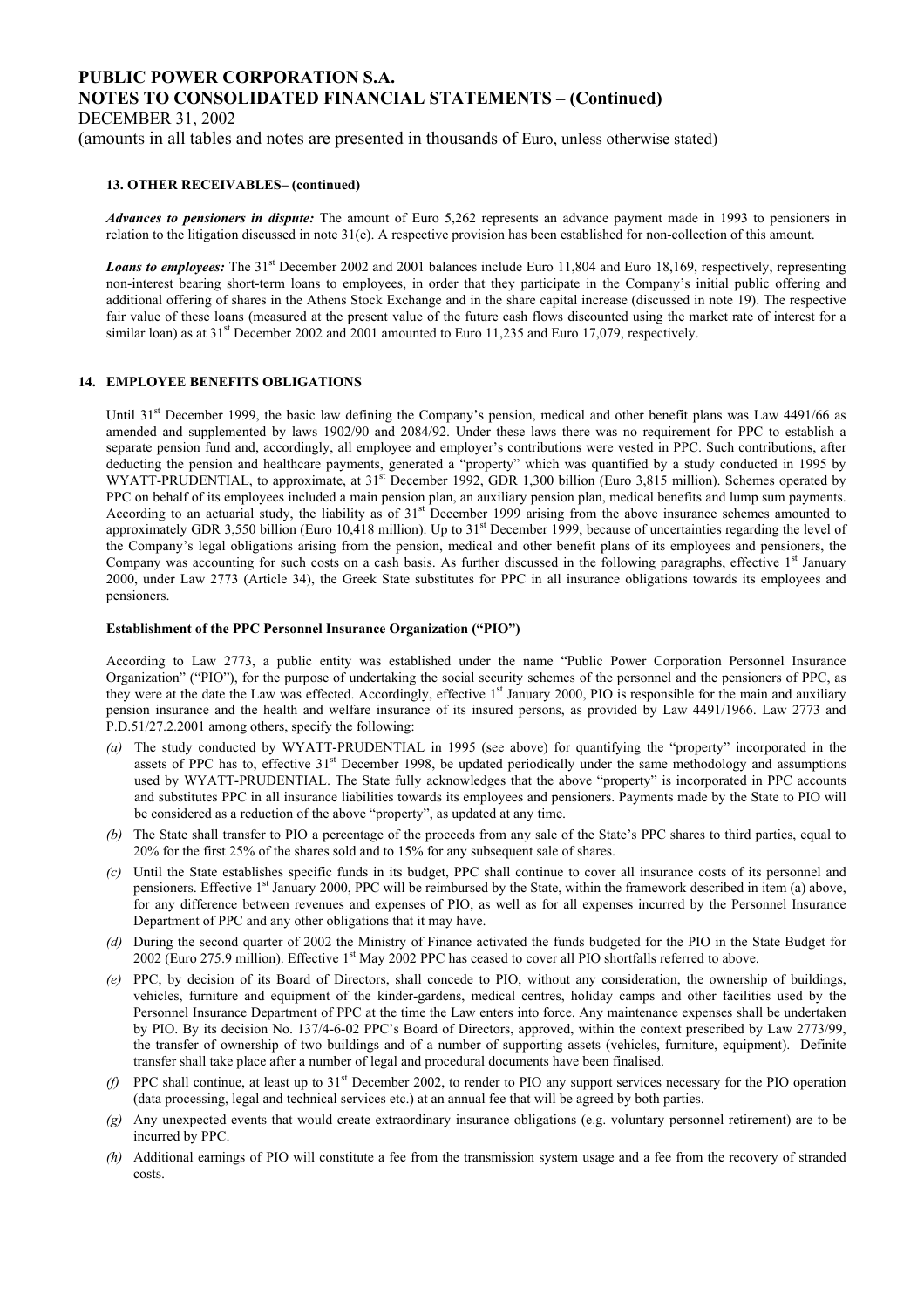DECEMBER 31, 2002

(amounts in all tables and notes are presented in thousands of Euro, unless otherwise stated)

#### **14. EMPLOYEE BENEFITS OBLIGATIONS – (continued)**

In connection with the above:

- According to the pension studies discussed above, it is likely that PIO's liabilities exceed its assets. Although PPC has no legal obligation to cover PIO's deficits, there is no guarantee that PPC will not be required to contribute in meeting future shortfalls.
- Fixed assets that will be transferred to PIO at no consideration (see (e) above), as at  $31<sup>st</sup>$  December 2001 were estimated to amount to approximately Euro 5,870 (net book value). A provision of an equal amount has been established in the accompanying financial statements in the year ended 31<sup>st</sup> December 2000 (note 24). Within 2002, certain furniture and equipment totaling to a net book value of Euro 230 were transferred to PIO. The clearance and reconciliation of the amounts and balances with PIO has not yet been finalised.
- In 2002, PPC commenced accounting for its employees' and employer's obligations as a liability to PIO, while at the same time continued to pay pensions to pensioners and other benefits to beneficiaries until  $30<sup>th</sup>$  April 2002 on behalf of PIO. Personnel insurance schemes transactions for the years 2002 and 2001, are as follows:

|                                                      | 2002       | 2001    |
|------------------------------------------------------|------------|---------|
| Payments made by PPC for personnel insurance schemes | 339,156    | 602,530 |
| Less: Employees' and employer's contributions        |            | 382,574 |
|                                                      | 339,156    | 219,956 |
| <b>Less:</b> Employees' and employer's contributions |            |         |
| - Settled with other PIO balances                    | (217, 878) |         |
| - Collections from PIO                               | (118, 013) |         |
| <b>Shortfall</b>                                     | 3,265      | 219,956 |

Social security liabilities' transactions for 2002 are as follows:

|                                                     | <b>Social Security</b><br>account |
|-----------------------------------------------------|-----------------------------------|
| Payments made on behalf of PIO in 2002              |                                   |
| Employees' and employer's contributions for 2002    | 387,472                           |
| Less: Employees' and employer's contributions       |                                   |
| - Paid to PIO                                       | (111, 527)                        |
| - Settled with other PIO balances                   | (217, 878)                        |
| Less: Amounts collected by PIO                      |                                   |
| Balance at 31 <sup>st</sup> December 2002 (note 27) | 58,067                            |

The movement of balances receivable from the Greek State and PIO is as follows

|                                                        | <b>Greek State</b> | PIO       | <b>Total</b> |
|--------------------------------------------------------|--------------------|-----------|--------------|
| <b>Balance 1st January 2000</b>                        |                    |           |              |
| Shortfall for 2000                                     | 179,351            |           | 179,351      |
| Advances to pensioners                                 | 50,847             |           | 50,847       |
| Costs reimbursable to PPC (see (3) above)              | 42,371             | 0         | 42,371       |
| <b>Balance 31st December 2000</b>                      | 272,569            |           | 272,569      |
| Shortfall for 2001                                     | 219,956            |           | 219,956      |
| Advances to pensioners, net movement                   | 1,678              |           | 1,678        |
| Costs reimbursable to PPC (see (3) above)              | 38,339             |           | 38,339       |
| Collections                                            | (364, 783)         | 0         | (364, 783)   |
| <b>Balance 31st December 2001</b>                      | 167,759            | 0         | 167,759      |
| Shortfall                                              |                    | 3,265     | 3,265        |
| Advances to pensioners transferred to PIO              | (52, 525)          | 52,525    |              |
| Advances to pensioners, net movement                   |                    | (38, 257) | (38, 257)    |
| Costs reimbursable to PPC (see (3) above)              |                    | 37,309    | 37,309       |
| Adjustments of reimbursable costs charged to the State | (7,085)            |           | (7,085)      |
| Collections                                            | (84,089)           |           | (84,089)     |
| <b>Total</b>                                           | 24,060             | 54,842    | 78,902       |
| Allowance for doubtful balance                         |                    |           | (17,608)     |
| <b>Balance 31st December 2002</b>                      |                    |           | 61,294       |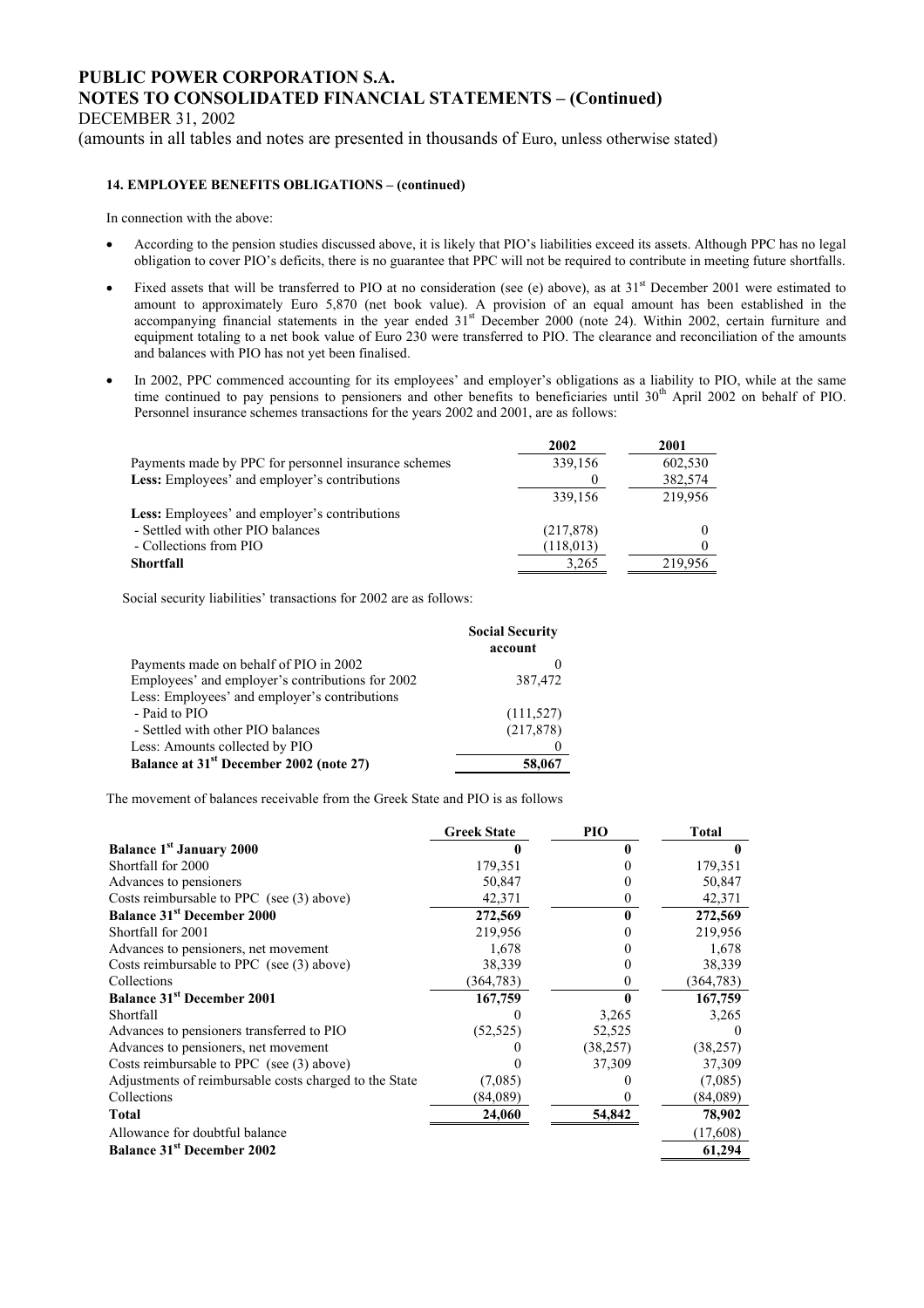DECEMBER 31, 2002

(amounts in all tables and notes are presented in thousands of Euro, unless otherwise stated)

#### **14. EMPLOYEE BENEFITS OBLIGATIONS – (continued)**

Costs reimbursable to PPC consist of: (a) the PPC Personnel Division expenses, (b) accrued pensioners' Christmas bonus and, (c) energy supplied to pensioners at a reduced tariff. All reimbursable cost and shortfall as of  $31<sup>st</sup>$  December 2001 are due from the Greek State, while reimbursable costs and shortfall incurred subsequent to 31<sup>st</sup> December 2001 are due from PIO. In January and February 2003, the Company collected from PIO Euro 9,054 and Euro 31,268, respectively, against the amount outstanding at 31<sup>st</sup> December 2002.

Currently, the Company is in dispute with PIO as to the undertaking of the obligation for supplying energy at a reduced tariff to PIO pensioners. Based on opinions obtained from independent legal Advisors, this reduced tariff represents an insurance benefit and accordingly the related obligation lies with PIO. The Company, for prudence purposes and without waiving its claim or its intention to proceed with all necessary actions for the collection of the above amount, or the determination that the reduced tariff is the responsibility of PIO, has determined and accounted for the present value of the liability that it would assume in case of an unfavourable outcome of the dispute. Such liability, on an actuarially determined basis, at 30<sup>th</sup> June 2002, amounted to Euro 212,798. An equal provision net of the related deferred tax asset was directly recorded as a charge against equity. Although events giving rise to the liability discussed above occurred and were known to management subsequent to  $31<sup>st</sup>$  December 2001, the provision was recorded directly to equity rather than the income statement for the year ended  $31<sup>st</sup>$  December 2002, as for statutory reporting purposes the Company recorded the provision directly to equity making use of the provisions of law 2941/12.9.2001 (note 3(b)). As at 31<sup>st</sup> December 2002, the Company had established a total provision of Euro 216,874 (note 24).

The details of the actuarial study have as follows:

|                                                             | 2002     |
|-------------------------------------------------------------|----------|
| Present value of unfunded obligations                       | 225,975  |
| Unrecognised net loss                                       | (9,101)  |
| Net liability in balance sheet (note 24)                    | 216,874  |
| Components of net service cost (second half of 2002)        |          |
| Service cost                                                | 1,973    |
| Interest cost                                               | 6,531    |
|                                                             | 8,504    |
| Movements during the year in net liability in balance sheet |          |
| Net liability at beginning of the year                      | $\Omega$ |
| Charge to equity                                            | 212,797  |
| Actual benefits utilised by the Company                     | (4, 427) |
| Total expense recognised                                    | 8,504    |
|                                                             | 216,874  |
| Change in benefit obligation (for 2002)                     |          |
| Defined benefit obligation at start of year                 | 223,019  |
| Service cost                                                | 3,947    |
| Interest cost                                               | 13,062   |
| <b>Actuarial</b> loss                                       | (3,402)  |
| Benefits utilised                                           | (10,651) |
|                                                             | 225,975  |
| Weighted average assumptions at year-end                    |          |
| Discount rate                                               | $6.00\%$ |
| Rate of tariff increase per annum:                          |          |
| $-2003$                                                     | 3%       |
| $-2004$                                                     | $2\%$    |
| - Up to 2010                                                | $1\%$    |
| - From 2011                                                 | 0%       |

As of 31st December 2002, the Company had a receivable from PIO of Euro 37,510, resulting from the supply of energy to PIO pensioners at a reduced tariff for the period 1<sup>st</sup> January 2000 to 31<sup>st</sup> December 2002. The Company has recorded a provision of Euro 17,608 against this amount, which has been recognised in the income statement for the year ended  $31<sup>st</sup>$  December 2002.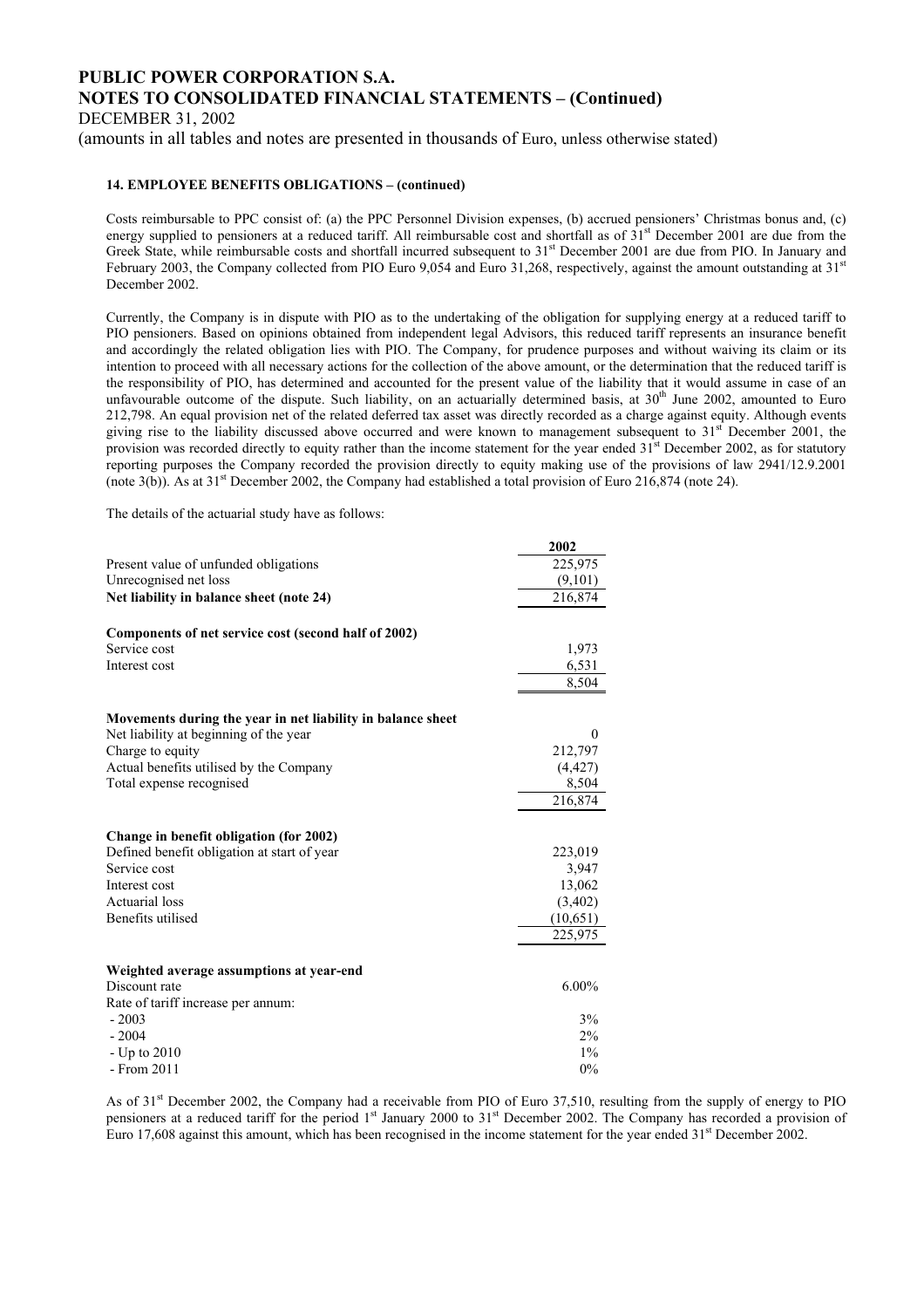DECEMBER 31, 2002

(amounts in all tables and notes are presented in thousands of Euro, unless otherwise stated)

#### **15. OTHER CURRENT ASSETS**

|                  | 2002  | 2001  |
|------------------|-------|-------|
| Value Added Tax  | 250   | 349   |
| Prepaid expenses | 5,855 | 5,385 |
| Other            | 61    | 282   |
|                  | 6,166 | 6,016 |

#### **16. FINANCIAL INSTRUMENTS**

|                        | 2002     | 2001     |
|------------------------|----------|----------|
| Derivative assets      | 8.740    |          |
| Derivative liabilities | (80.543) | (69.382) |

Derivative financial instruments represent contracts to purchase energy denominated in U.S. dollars, cross currency and interest rate swaps.

*Energy contracts:* Certain energy purchases are denominated in U.S. dollars and are accounted for as derivative financial instruments. As at 31<sup>st</sup> December 2002 and 2001, the Company had one (maturing in September 2004) and two outstanding contracts (maturing in 2004 and 2002), respectively. The change in fair value of these contracts, estimated using discounted cash flow analysis, at  $31<sup>st</sup>$  December 2002 and 2001 totalled Euro 13,585 gain and Euro 4,845 (loss), respectively, and are included in foreign currency gains/ (losses), net in the income statement.

*Swap agreements:* At 31<sup>st</sup> December 2002, the Company had the following swap agreements outstanding:

- *(a) Cross currency and interest rate swap agreements:* One agreement was concluded in 1999 for a period of five years through 2004 under which the Company receives interest at a rate equal to six month ITL LIBOR (now EURIBOR) plus 0.65% on a nominal amount of Italian Lira 340 billion (Euro 175.6 million) and pays interest at a fixed rate of 1.175% on a nominal amount of Yen 25 billion.
- *(b) Interest rate swap agreements:* Interest Rate Swap Agreements at 31<sup>st</sup> December 2002 had as follows:

|           |        | Interest rate                     |         |
|-----------|--------|-----------------------------------|---------|
| Period    | Amount | <b>Received</b>                   | Paid    |
| 2000-2004 | 250    | 6month Euribor                    | 5.52%   |
| 2001-2007 | 300    | 6 month Euribor $+0.4\%$          | 5,425%  |
| 2001-2005 | 73     | 6 month Euribor $+0.6\%$          | 5.3475% |
| 2001-2006 | 147    | 6 month Euribor $+0.3\%$          | 5.03%   |
| 2001-2007 | 73     | 6 month Euribor $+0.3\%$          | 5.275%  |
| 2001-2007 | 117    | 6 month Euribor + $0.3\%$ -0.325% | 5.347%  |

In addition, two Currency Swap Agreements were concluded in 1997 for a period of four years through 2001 under which the Company was receiving interest at a rate equal to three month DEM Libor (now Euribor) plus 0.375% - 0.40% on a total capital of Euro 205.7 million and was paying interest at rates equal to three month Athibor (now Euribor) plus 0.10% and 0.19% on a total capital of Euro 186.7 million. Upon maturity of these swap agreements their fair value of Euro 19,060 gain has been included in the income statement for 2001.

As at 1<sup>st</sup> January 2001, the swap agreements were measured at their fair values in accordance with IAS 39 and the resulting transitional adjustment (net loss) of Euro 43,545 has been included in equity as an adjustment to the opening balance of 2001 accumulated deficit. None of the above instruments meet the criteria for hedge accounting and accordingly the change in their fair values is included in financial income or expense, in the income statement. The net change in fair values for the years 2002 and 2001 amounted to Euro 16,006 (loss) and Euro 1,931 (loss), respectively.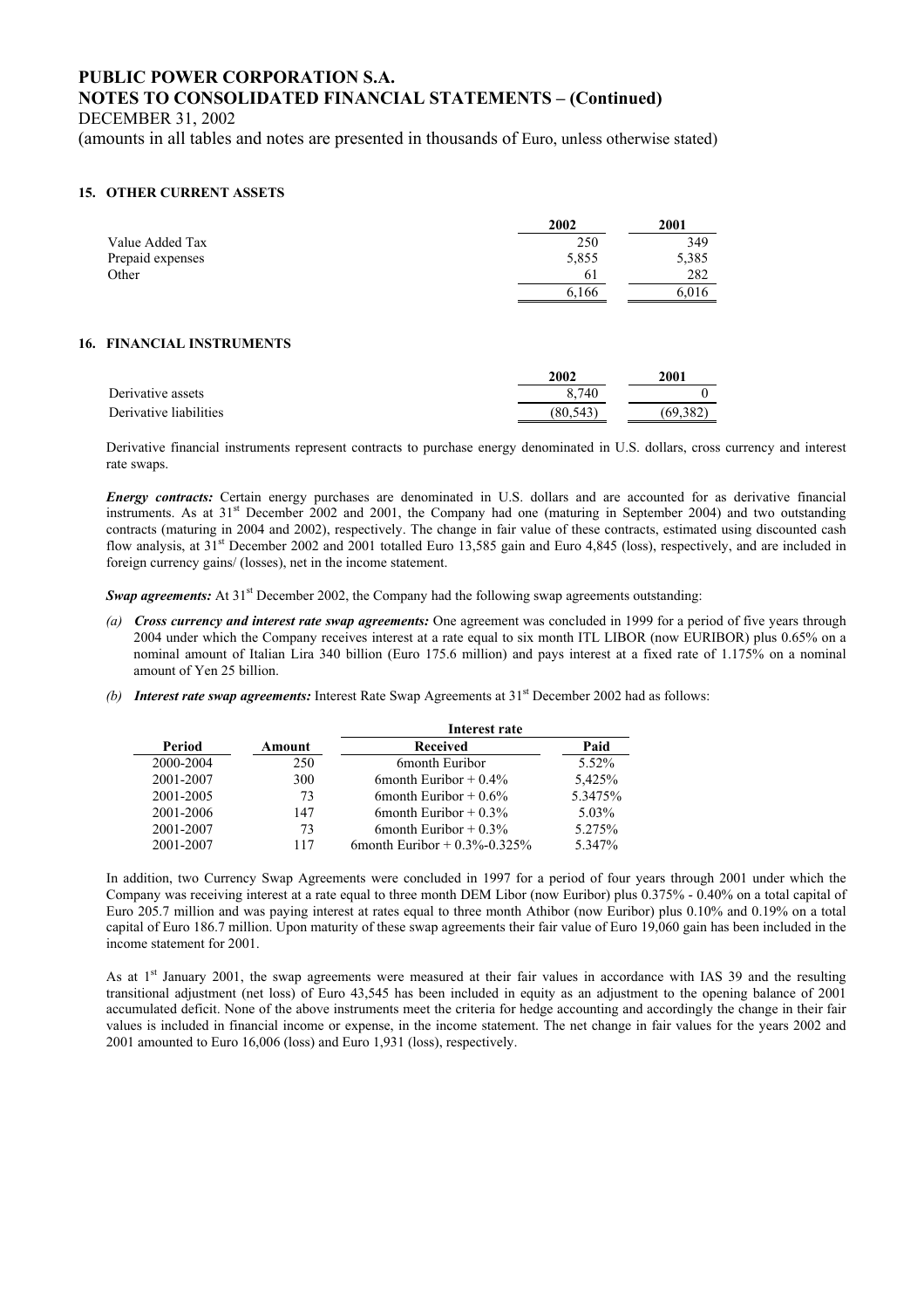DECEMBER 31, 2002

(amounts in all tables and notes are presented in thousands of Euro, unless otherwise stated)

### **17. MARKETABLE AND OTHER SECURITIES**

|                           | 2002   | 2001   |
|---------------------------|--------|--------|
| <b>Equity securities:</b> |        |        |
| - Heracles Cement S.A.    | 3,245  | 6,967  |
| - National Bank of Greece | 9,081  | 17,972 |
| - Evetam                  | 241    | 241    |
|                           | 12,567 | 25,180 |
| <b>OAE</b> bonds          |        | 2,148  |
|                           | 12,567 | 27,328 |

Chalkis Cement S.A. ("Chalkis") was a company listed on the Athens Stock Exchange. The trading of Chalkis's shares was suspended on 26<sup>th</sup> March 1991 and was accounted for at cost. Following Chalkis's absorption by Heracles Cement Co. ("Heracles"listed on the Athens Stock Exchange) the Chalkis shares were exchanged for Heracles's shares in June 2001.

At 31<sup>st</sup> December 2002 and 2001 the cost of all the above equity securities was Euro 10,162. There were no sales or acquisition of equity securities during the years 2002 and 2001. The change in net unrealised holding gain/ (loss) on equity securities available for sale totalled Euro (12,613) and Euro (7,946) in the years 2002 and 2001, respectively.

OAE bonds were issued by the Greek State in June 1992 in order to pay the debts of ailing companies. In this respect PPC, which had outstanding debts from ailing companies, received in June 1992 bonds with a face value of Euro 109.95 million (representing Euro 77.5 million of principal and Euro 32.4 million of interest for the period from  $10^{th}$  June 1992 through  $10^{th}$  June 1994), separated in five series maturing at various dates, from 10<sup>th</sup> June 1998 through 10<sup>th</sup> June 2002. In November and late December 2001 bonds of face value Euro 37,485 were sold for Euro 37,664. The majority of the above bonds were being used by PPC as collateral in obtaining short-term bank borrowings (note 28).

Until  $30<sup>th</sup>$  June 2001, interest on these bonds was accounted for on an accrual basis (note 15). Interest income for the year 2001 amounted to Euro 2,670. Following the reclassification of these bonds from held to maturity to available-for-sale (note 4(m)) these bonds were measured at fair value as at  $31<sup>st</sup>$  December 2001 and the resulting gain of Euro 47 was included in equity.

### **18. CASH AND CASH EQUIVALENTS**

|                         | 2002   | 2001   |
|-------------------------|--------|--------|
| Cash in hand            | 2.659  | 3.278  |
| Cash at banks           | 16.042 | 31,325 |
| Bank of Crete (note 27) | 6,806  | 6,806  |
| Time deposits           | 2.900  | 5,869  |
|                         | 28,407 | 47.278 |

Interest earned on cash at banks and time deposits is accounted for on an accrual basis and amounted to Euro 2,240 and Euro 5,277 for the years 2002 and 2001, respectively.

### **19. SHARE CAPITAL**

Under its enabling statute of 1950, PPC was established as a "Public Corporation belonging entirely to the Greek State, operating for the public interest under the supreme inspection and control of the State". A subsequent legislative Decree provided PPC with a special legal status among enterprises within the State sector, stipulating that PPC was not subject to legislative provisions regulating the State sector generally, but rather subject to such provisions only when specifically mentioned. A Presidential Decree in 1985 stipulated that PPC is a public sector corporation, belonging to the Greek State, operating with full administrative, legal and financial autonomy, under the supervision of the Greek State. Until 31<sup>st</sup> December 2000, the State's special ownership of PPC was evidenced by statute and not by shares or stock in any form.

Under Law 2773 and pursuant to Presidential Decree 333/2000, PPC was transformed, effective  $1<sup>st</sup>$  January 2001 into a société anonyme wholly owned by the State for the purpose of carrying on the business of an electricity company. Law 2773 also ratified the Articles of Incorporation of PPC, which specifies, among other things, the following:

The Greek State is not permitted to hold less than 51% of the voting shares of PPC, including voting shares issued after any increase in its share capital.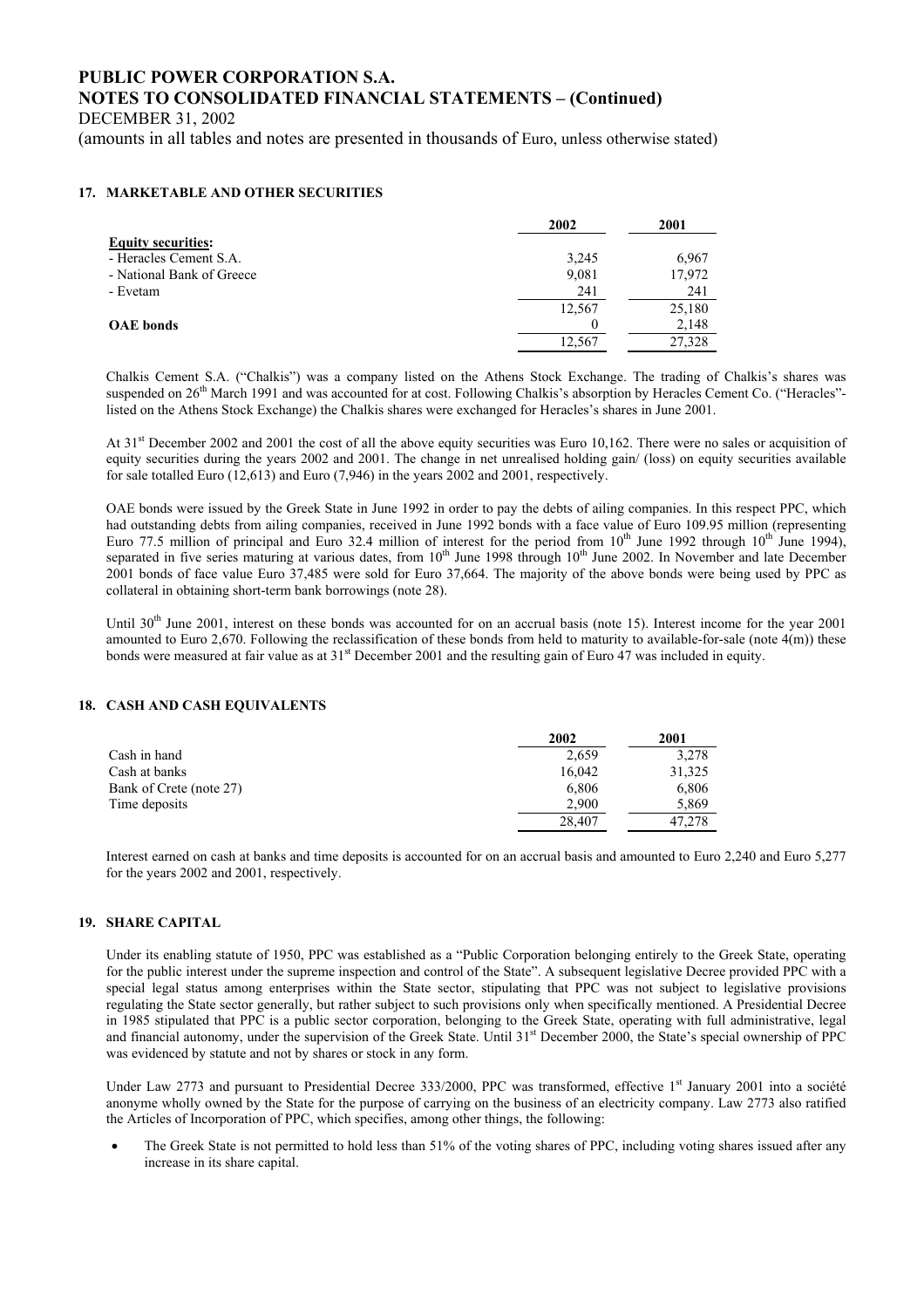DECEMBER 31, 2002

(amounts in all tables and notes are presented in thousands of Euro, unless otherwise stated)

#### **19. SHARE CAPITAL – (continued)**

- In case the participation percentage of a shareholder or a shareholder's affiliated companies exceeds in total 5% of PPC's share capital, such shareholder will not have the right to vote at the general assembly for the percentage of his shareholding exceeding 5%.
- The Company's fiscal year ends at 31<sup>st</sup> December of each year. Exceptionally, the Company's first fiscal year was concluded at the end of the year succeeding the year of PPC's transformation into a société anonyme.
- The life of the company was set for 100 years.

The share capital of PPC S.A. was set at GRD 220 billion consisting of 220 million common registered shares of Greek Drachmae one thousand, par value each. At 31st December 2000, PPC made transfers from equity accounts to set up the share capital of GRD 220 billion, as analysed below (in millions of Greek Drachmae and thousands of Euro):

|                                                                                     | GRD     | <b>EURO</b> |
|-------------------------------------------------------------------------------------|---------|-------------|
| Contributions by the Greek State                                                    | 38.797  | 113,858     |
| Revaluation surplus of machinery under law 1731/1987 (note 7)                       | 164.321 | 482.233     |
| Revaluation surplus of buildings under Ministerial Decision 2665/1988 (note 7)      | 7.649   | 22,448      |
| Revaluation surplus (part of) of land under Ministerial Decision 2665/1988 (note 7) | 9.233   | 27,096      |
|                                                                                     | 181.203 | 531.777     |
|                                                                                     | 220,000 | 645.635     |

The shareholders' Special General Assemblies held on 16<sup>th</sup> November and 22<sup>nd</sup> November 2001 approved the increase of the share capital through the issuance of 12,000,000 new common registered shares of Greek Drachmae one thousand par value each and the listing of the Company's shares on the Athens Stock Exchange and their admission for trading, in the form of Global Depositary Receipts, to the London Stock Exchange. These new shares issued were offered to the public at an average price per share of Euro 12.58. The resulting share premium of Euro 115,754 net of the related issuance costs of Euro 9,075 is separately reflected in shareholders equity.

Following the decision of the Shareholders' Special General Assembly dated 6<sup>th</sup> June 2002, the Company's share capital and the nominal value of the shares were converted from Greek Drachmae to Euro, in accordance to the provisions of Article 12 of Law 2842/2000. As a result, the Company's share capital amounts to Euro 679,760 divided into 232,000,000 common shares of Euro 2.93 par value each. The rounding of the shares' nominal value resulted in a reduction of the Company's share capital by Euro 1,091, which was recorded in equity under a special reserve account (note 21) and shall be used in a future share capital increase.

The shareholders' Special General Assembly held on 15<sup>th</sup> November 2002 and continued and concluded on 22<sup>nd</sup> November 2002, approved the increase of the share capital by Euro 387,440 through the increase of the par value per share by Euro 1.67. For the above increase the Company used the reserve resulted from the conversion of the share capital from Greek Drachmae to Euro (Euro 1,091- note 21) and part of the fixed assets statutory revaluation surplus discussed in note 7 after eliminating statutory losses of Euro 29,216. As a result, the Company's share capital amounts to Euro 1,067,200 divided into 232,000,000 common shares of Euro 4.60 par value each.

#### **20. LEGAL RESERVE**

Under Greek corporate law, corporations are required to transfer a minimum of 5% of their annual net profit as reflected in their statutory books to a legal reserve, until such reserve equals one-third of the paid-in share capital. This reserve cannot be distributed through the life of the company. The Company upon the closing of its first fiscal year following its transformation into a société anonyme (note 2) established a legal reserve of Euro 11,127.

#### **21. RESERVES**

|                                        | 2002    | 2001    |
|----------------------------------------|---------|---------|
| Tax-free (Law 2238/94)                 | 11,046  | 11,046  |
| Tax-free                               | 81.949  | 80.297  |
| Specially taxed reserves               | 113,036 | 113,036 |
|                                        | 206,031 | 204.379 |
| Securities valuation surplus (note 17) | 2,405   | 15,018  |
|                                        | 208,436 | 219,397 |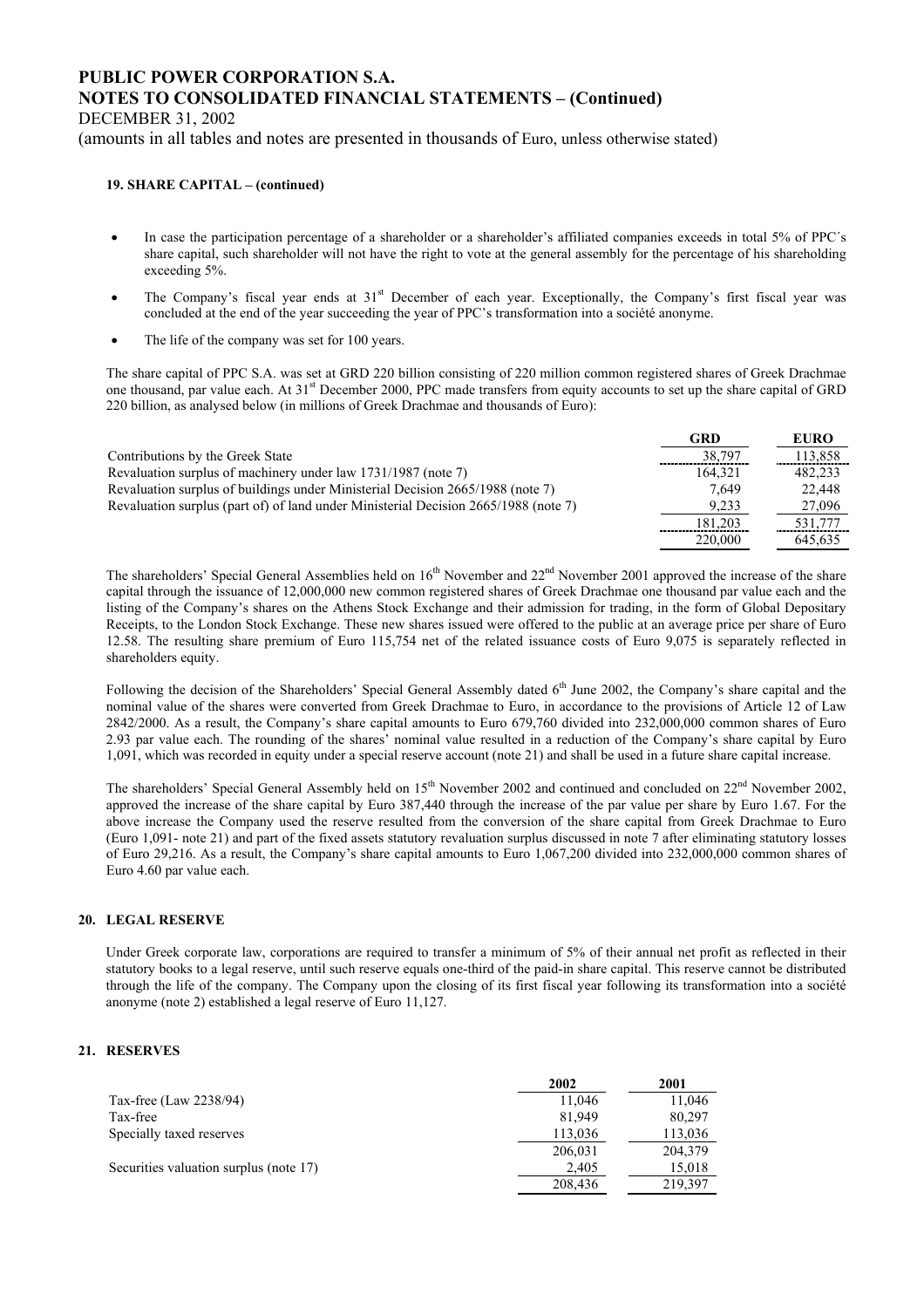DECEMBER 31, 2002

(amounts in all tables and notes are presented in thousands of Euro, unless otherwise stated)

#### **21. RESERVES – (continued)**

Tax-free and specially taxed reserves represent interest income which is either free of tax or a 15% tax is withheld at source. This income is not taxable, assuming there are adequate profits from which respective tax-free reserves can be established. However, if distributed, such reserves are subject to income tax (estimated to approximate Euro 59 million at 31<sup>st</sup> December 2002). Presently, the Company has no intention to distribute any of its tax-free or specially taxed reserves and accordingly no related deferred taxes have been accounted for.

The Company for its first twenty-four months statutory fiscal year, following its transformation into a société anonyme (note 2), established tax-free reserves of Euro 1,652.

#### **22. DIVIDENDS**

Under Greek corporate law, companies are required each year to declare from statutory profits dividends of at least 35% of aftertax profit, after allowing for the legal reserve, or a minimum of 6% of the paid-in share capital, whichever is greater. However, the Company can waive such dividend with the unanimous consent of its shareholders.

Furthermore, Greek corporate law requires certain conditions to be met before dividends can be distributed, which are as follows:

- (a) No dividends can be distributed to the shareholders as long as the Company's net equity, as reflected in the statutory financial statements, is, or after such distribution, will be less than the outstanding capital plus non-distributable reserves.
- (b) No dividends can be distributed to the shareholders as long as the unamortised balance of "Pre-operating Expenses", as reflected in the statutory financial statements, exceeds the aggregate of distributable reserves plus retained earnings.

The above, apply to the Company effective  $1<sup>st</sup>$  January 2001 following its transformation into a société anonyme (note 2).

On 2<sup>nd</sup> April 2002, the Board of Directors approved the distribution of dividends of Euro 88,160 (Euro 0.38 per share), which was paid in full in 2002. As the Company's first fiscal year as a société anonyme and included the twenty four months period from 1<sup>st</sup> January 2001 to 31<sup>st</sup> December 2002 and was concluded at 31<sup>st</sup> December 2002, the above dividends are considered, for statutory purposes, as an interim dividend.

On 22<sup>nd</sup> April 2003, the Board of Directors decided to propose to the Shareholders' General Assembly, the distribution of additional dividends of Euro 116,000 (Euro 0.50 per share).

### **23. LONG-TERM DEBT**

|                       | 2002       | 2001      |
|-----------------------|------------|-----------|
| Bank loans            | 2,508,388  | 3,199,478 |
| Bonds payable         | 1,616, 772 | 1,635,718 |
| Bills payable         | 1,969      | 2,987     |
|                       | 4,127,129  | 4,838,183 |
| Less current portion: |            |           |
| - Bank loans          | 508,029    | 426,051   |
| - Bonds payable       | 241,177    | $\theta$  |
| - Bills payable       | 389        | 355       |
|                       | 749,595    | 426,406   |
| Long-term portion     | 3,377,534  | 4,411,777 |

Long-term debt represents unsecured obligations of the Company. Certain loans and bonds include certain non-financial covenants, the most important of which are:

- The Company should not cease to be a corporation controlled as to at least 51% by the Greek State.
- The Company must not sell and distribute to end users less than 90% of all low and medium voltage electricity (not in excess of 22 kilovolts) consumed in the Republic of Greece during any period of 90 days (any reduction in such sales and distribution by the Company occurring only as a direct result of the implementation of the Electricity Directive as amended and/or supplemented will be disregarded for these purposes).
- The Company must inform the banks of any event, which might have a material adverse effect on the financial conditions or operations of the Company or on its ability to comply with its obligations.
- The Company is not in default in any, one or more, of its other debt obligations.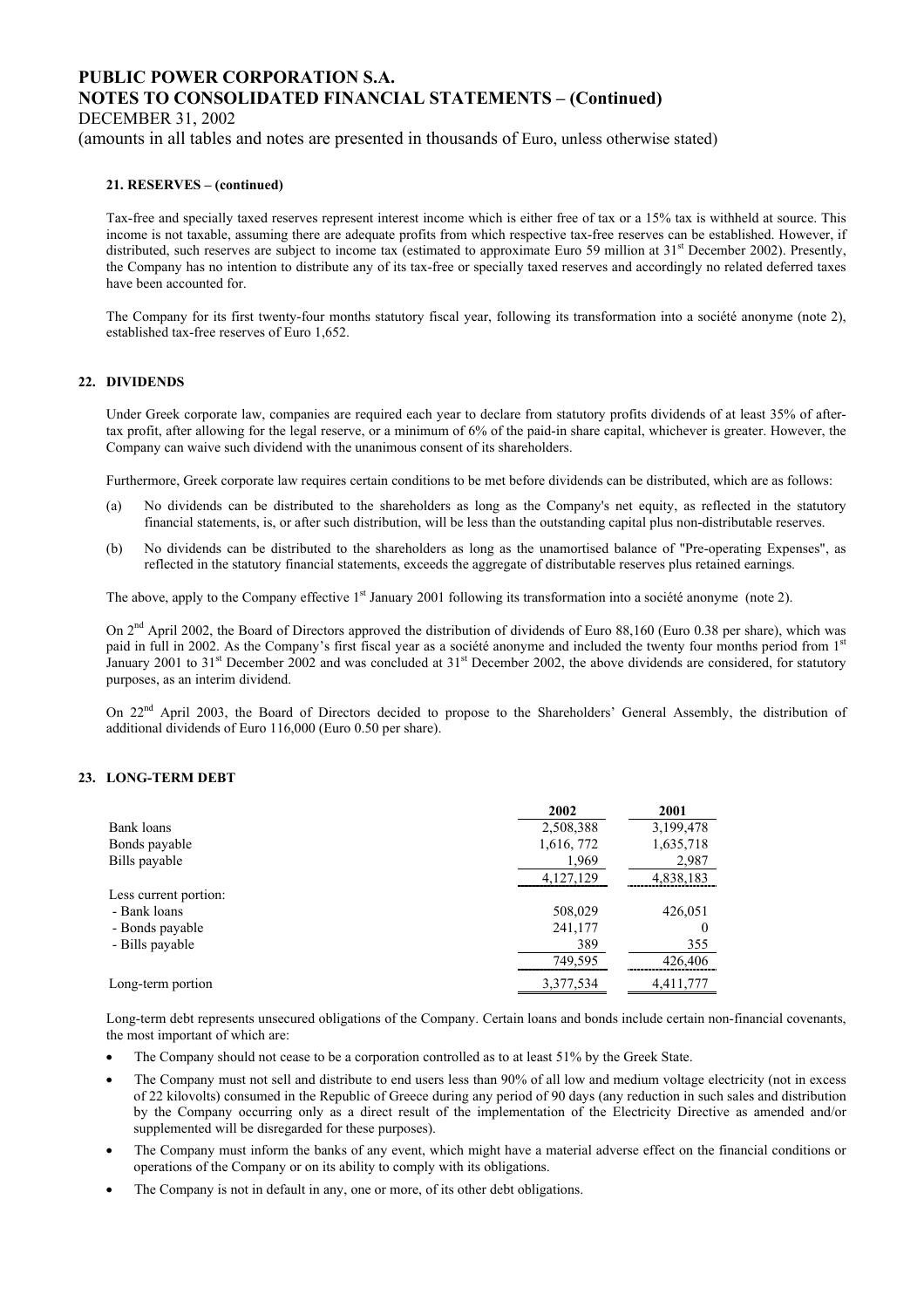DECEMBER 31, 2002

(amounts in all tables and notes are presented in thousands of Euro, unless otherwise stated)

### **23. LONG-TERM DEBT – (continued)**

- The Company must inform the banks upon becoming aware of any litigation, arbitration or proceedings, which, if continued, could have a material adverse effect on the Company's business, assets or financial condition.
- The Company should not assign or transfer any of its rights, benefits and obligations under the loan agreements.

The total interest expense (including amortisation of loan fees and expenses) on long-term debt for the years 2002 and 2001 amounted to Euro 204,212 and 252,710, respectively, and is included in financial expenses in the income statement (note 36).

A further analysis of the Company's long-term debt based on interest rates composition (fixed or floating) and currency denominations is given below:

|                                                         | 2002      | 2001      |
|---------------------------------------------------------|-----------|-----------|
| Bank loans and bonds bearing interest at fixed rates    | 1,141,177 | 1,160,123 |
| Bank loans and bonds bearing interest at floating rates | 1.881.777 | 2,594,362 |
| European Investment Bank                                | 926.271   | 849.065   |
| Project financings                                      | 177.904   | 234.633   |
|                                                         | 4.127.129 | 4,838,183 |

#### **a) Bonds bearing interest at fixed rates:**

|              | Year of  |               |                        |         |         |
|--------------|----------|---------------|------------------------|---------|---------|
|              | issuance | Interest rate | Repayment              | 2002    | 2001    |
| Japanese Yen | 1998     | .94%          | July 2003, balloon     | 241.177 | 260.123 |
| Euro         | 1999     | 4.50%         | March 2009, balloon    | 500,000 | 500,000 |
| Euro         | 2000     | 6.25%         | November 2010, balloon | 400,000 | 400,000 |
|              |          |               |                        | 900.000 | 900.000 |
|              |          |               |                        |         |         |

1,141,177 1,160,123

#### **b) Bank loans and bonds bearing interest at floating rates (Euro):**

| Weighted average<br>Interest rate |          |       | Amount                           |           |           |
|-----------------------------------|----------|-------|----------------------------------|-----------|-----------|
|                                   | 2002     | 2001  | Repayment                        | 2002      | 2001      |
| <b>Bonds</b>                      |          |       |                                  |           |           |
| 1998                              | 1.37%    | 1.52% | 2004, balloon                    | 175,595   | 175,595   |
| 2000                              | 3.98%    | 5.03% | 2007, balloon                    | 300,000   | 300,000   |
|                                   |          |       |                                  | 475,595   | 475,595   |
| <b>Bank loans</b>                 |          |       |                                  |           |           |
| 1996 to 2002                      | 4.04%    | 5.25% | 1998 - 2008 Semi-annual, balloon | 880,775   | 1,414,407 |
| <b>Syndicated loans</b>           |          |       |                                  |           |           |
| 1998                              | $4.53\%$ | 4.96% | May 2003, balloon                | 275,407   | 454,360   |
| 1999                              | 3.81%    | 4.97% | Dec. 2004, balloon               | 250,000   | 250,000   |
|                                   |          |       |                                  | 525,407   | 704,360   |
|                                   |          |       |                                  | 1,881,777 | 2,594,362 |

For the syndicated loan obtained in 1999 the Company, in May 2000, entered into an interest rate swap agreement and effectively changed the floating interest rate (6month Euribor) to a fixed rate of 5.52% (note 16).

For a bank loan initially denominated in Deutsche Marks (now Euro) obtained in 1996, the Company in 1997 entered into two currency-swap agreements for a part of the loan (Euro 205.7 million, out of Euro 232 million – note 16). This loan was fully repaid in 2001.

For bonds issued in 1998 (drawn in 1999) initially denominated in Italian Lire (now Euro) the Company entered in 1999, into a cross currency and interest rate swap agreement (note 16).

For bonds issued in 2000 the Company entered in 2001, into an interest rate swap agreement and effectively changed the floating interest rate (6month Euribor plus a spread of 0.4%) to a fixed rate of 5.425% (note 16).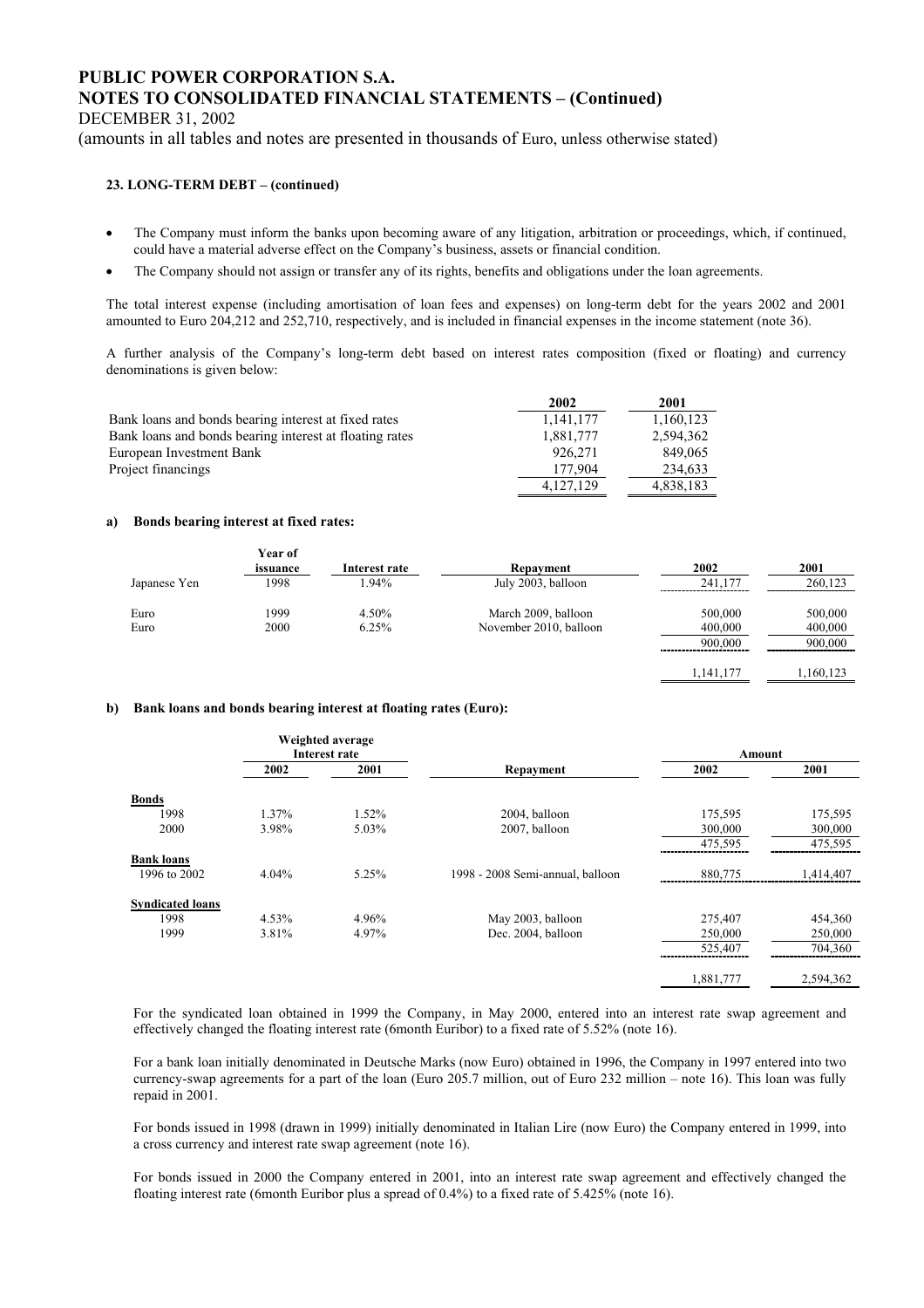DECEMBER 31, 2002

(amounts in all tables and notes are presented in thousands of Euro, unless otherwise stated)

#### **23. LONG-TERM DEBT – (continued)**

#### **c) European Investment Bank ("EIB"):**

|                                      |                   |                     | Amount  |         |
|--------------------------------------|-------------------|---------------------|---------|---------|
|                                      | Interest rate     | Repayment           | 2002    | 2001    |
| <b>Fixed</b>                         |                   |                     |         |         |
| Swiss Franc (1992-1993)              | $4.45\% - 6.40\%$ | Annually, 1996-2008 | 86,563  | 97,236  |
| U.S. dollar (1992)                   | $6.90\% - 7.60\%$ | Annually, 1996-2007 | 28,532  | 39,463  |
| Yen $(2000)$                         | 1.82%             | Annually, 2004-2016 | 33,106  | 35,706  |
| Euro (1993-2001)                     | $4.99\% - 8.10\%$ | Annually, 1997-2016 | 253.686 | 258,187 |
| Euro - multiple currency (1986-1991) | 5.15%-8.50%       | Annually, 1991-2010 | 47.727  | 64.938  |
|                                      |                   |                     | 449,614 | 495,530 |
| Floating                             |                   |                     |         |         |
| Euro (1995-2002)                     |                   | Annually, 1999-2016 | 476,657 | 353,535 |
|                                      |                   |                     | 926,271 | 849,065 |
|                                      |                   |                     |         |         |

Weighted average rate for the above loans bearing floating interest rate amounted to 2.74% and 4.07% for 2002 and 2001, respectively.

Loans with the EIB are guaranteed by the Greek State (in exchange, PPC pays to the Greek State a commission in the range of 0.50% to 1.00% on the outstanding balance of the loans guaranteed). In November 2002, the Company concluded four, floating interest rate, loan agreements with the EIB for a total amount of Euro 150 million. These loans were partially guaranteed by the Greek State and partially guaranteed by commercial banks (in exchange, PPC pays to the commercial banks a commission of 0.48% on the outstanding balance of the loans guaranteed).

With respect to the loans obtained prior to 1992, which at 31<sup>st</sup> December 2002 and 2001 amounted to Euro 47,727 and Euro 64,938, respectively, the Bank of Greece covers the exchange risk in accordance with Ministerial and the Greek Monetary Committee decisions (in exchange, PPC pays a premium calculated on the difference between the interest rate of each currency of the loan and the average rate of the quotations of four major banks minus 1.5%).

PPC is obliged to comply with certain non-financial covenants the most important of which are:

- The Company must inform the EIB of any material change to any of the Acts relating to its constitution and functions and of any change in controlling ownership.
- To furnish the EIB with progress information for the projects financed by the respective loans.
- To submit for approval any significant change in project plan or expenditure.
- The Company must inform the EIB in the event of a significant reduction in the value of the Company's assets.
- Should the total cost of the respective projects fall significantly below those stipulated in the loan agreement the EIB may demand proportional prepayment of the related loan.
- To maintain, repair and overhaul all property forming part of the related projects.
- The Company shall (unless the EIB has consented otherwise) retain title to all assets comprising the project.
- The Company is not in default in any of its other debt obligations.

#### **d) Project financing (promissory notes or long-term credits to finance specific supply contracts):**

|                    |                          | Interest rate at<br>31 <sup>st</sup> December |                          | Weighted average<br>Interest rate |                         | Amount       |         |
|--------------------|--------------------------|-----------------------------------------------|--------------------------|-----------------------------------|-------------------------|--------------|---------|
|                    | 2002                     | 2001                                          | 2002                     | 2001                              | Repayment               | 2002         | 2001    |
| Fixed              |                          |                                               |                          |                                   |                         |              |         |
| Swiss Franc (1991) |                          | 6.47%                                         | $\overline{\phantom{a}}$ |                                   | Repaid                  | $\theta$     | 4,287   |
| Swiss Franc (1992) | 5.44%                    | 5.44%                                         | $\sim$                   | $\overline{\phantom{0}}$          | Semi-annual, 1999 -2003 | 436          | 855     |
| U.S. dollar (1995) | 7.41%, 6.36%             | 7.41%, 6.36%                                  |                          | $\overline{\phantom{0}}$          | Semi-annual, 1997-2006  | 6,214        | 10,014  |
| U.S. dollar (1991) | $5\%$                    | $5\%$                                         |                          |                                   | Semi-annual, 1998-2008  | 1,969        | 2,990   |
|                    |                          |                                               |                          |                                   |                         | 8,619        | 18,146  |
| <b>Floating</b>    |                          |                                               |                          |                                   |                         |              |         |
| Euro (1996)        | $\overline{\phantom{a}}$ | 4.21%                                         | $\overline{\phantom{a}}$ | 5.82%                             | Prepaid                 | $\mathbf{0}$ | 26,586  |
| Euro (1996)        | $\overline{\phantom{a}}$ | 4.21%                                         | $\overline{\phantom{a}}$ | 5.82%                             | Prepaid                 | 0            | 13,294  |
| Euro (1996)        |                          | 3.94%                                         |                          | 5.47%                             | Prepaid                 | $\Omega$     | 12,126  |
| Euro (1997)        | 3.48%                    | 3.74%                                         | 3.98%                    | 5.19%                             | Semi-annual, 2004-2007  | 80,000       | 80,000  |
| Swiss Franc (1998) | 0.953%                   | $\overline{\phantom{a}}$                      | 2.11%                    | $\overline{\phantom{a}}$          | Semi-annual, 2002-2013  | 89,285       | 84,481  |
|                    |                          |                                               |                          |                                   |                         | 169,285      | 216,487 |

177,904 234,633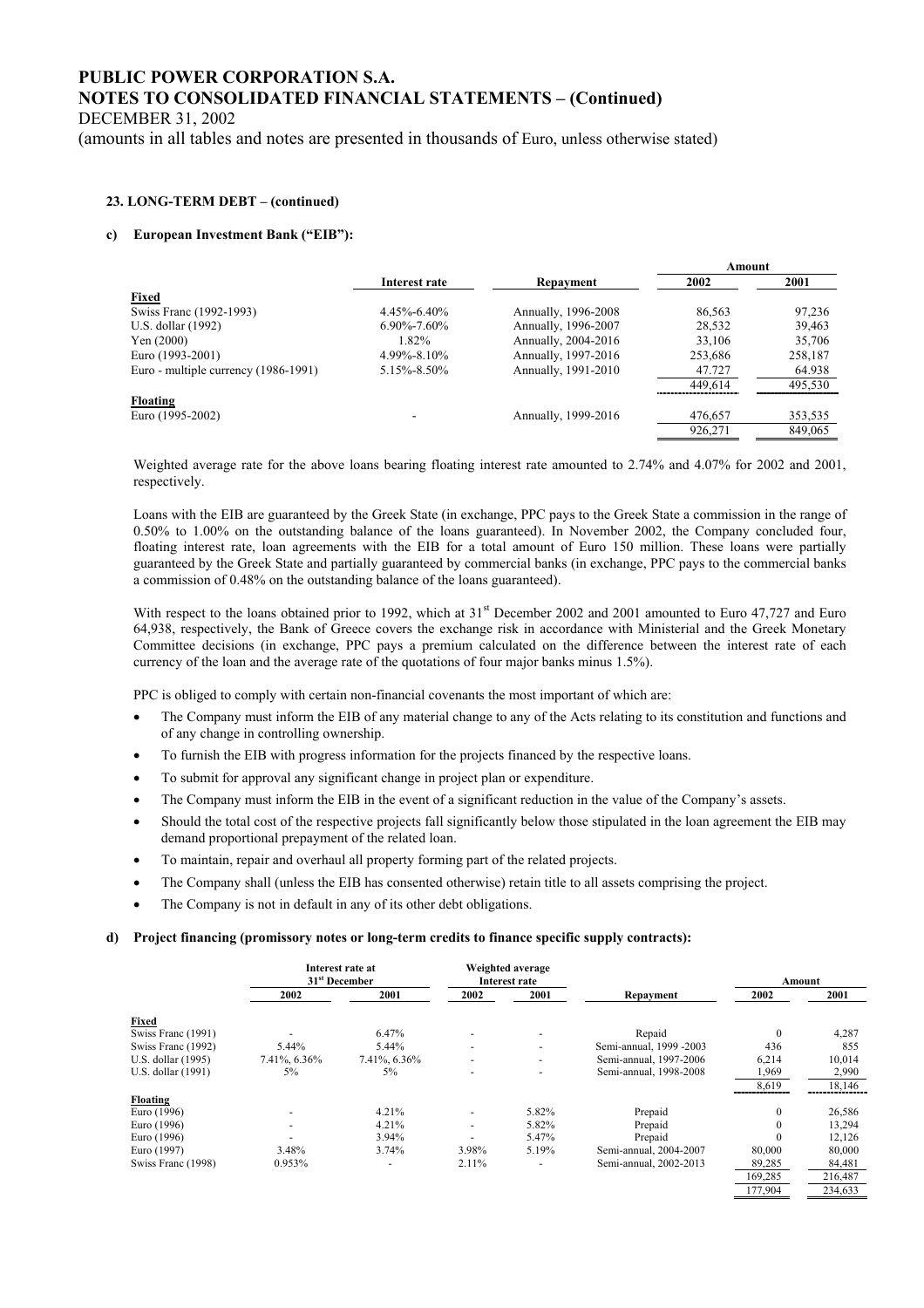DECEMBER 31, 2002

(amounts in all tables and notes are presented in thousands of Euro, unless otherwise stated)

#### **23. LONG-TERM DEBT – (continued)**

The annual principal payments of the long-term debt, required to be made, subsequently to  $31<sup>st</sup>$  December 2002 based on the exchange rates as at  $31<sup>st</sup>$  December 2002 are as follows:

| <b>Maturity</b> | Amount    |
|-----------------|-----------|
| Within one year | 749,595   |
| 2-5 years       | 2,026,571 |
| Over 5 years    | 1,350,963 |
|                 | 4,127,129 |

The fair value of bonds that are publicly traded at 31<sup>st</sup> December 2002 and 2001 totalled Euro 1,413 million and Euro 1,346 million, respectively, while their respective carrying amount as at 31<sup>st</sup> December 2002 and 2001 totalled Euro 1,376 million.

The fair value of fixed rate long-term bonds which are not listed (based on discounted cash flow analysis and market quotations) at 31<sup>st</sup> December 2002 and 2001 amounted to Euro 240 million and Euro 270 million, respectively, while their respective carrying amount at 31st December 2002 and 2001 amounted to Euro 241 million and Euro 260 million, respectively. The fair values of longterm loans with floating interest rates approximate their carrying amounts.

#### **24. PROVISIONS**

|                                                             | 2002    | 2001    |
|-------------------------------------------------------------|---------|---------|
| Litigation with employees and third parties (note $31(e)$ ) | 150,635 | 122,180 |
| Post retirement benefits (note 14)                          | 216.874 |         |
| Disputes with tax authorities (note 13)                     | 37.564  | 37.564  |
| Mines' restoration (note $4(g)$ )                           | 18.817  | 19,258  |
| PIO fixed assets (note 14)                                  | 5.640   | 5,870   |
|                                                             | 429.530 | 184,872 |

The Company in 2002 reversed an unused portion of the provision for litigation with employees and third parties of Euro 17,664, as the purpose for which the related provision had been established no longer existed.

#### **25. DEFERRED SUBSIDIES AND CUSTOMERS' CONTRIBUTIONS**

PPC obtains subsidies from the European Union through the Greek State in order to fund specific projects. In addition PPC customers (including State and Municipalities) are required to participate in the funding of the initial network connection cost (meters, substations, network connections etc.) or other infrastructure.

The above subsidies are recorded upon collection and are reflected in the balance sheet as deferred income. Such amounts are amortised over the useful life of the related assets when these are put in operation. Subsidies' amortisation is recorded against depreciation charge (note 34).

|                                  | 2002      | 2001      |
|----------------------------------|-----------|-----------|
| Cost:                            |           |           |
| - Subsidies                      | 657,631   | 656,728   |
| - Customers' contributions       | 1,251,740 | 1,071,656 |
| - Other                          | 80        | 80        |
|                                  | 1,909,451 | 1,728,464 |
| <b>Accumulated Amortisation:</b> |           |           |
| - Subsidies                      | 290,130   | 271,422   |
| - Customers' contributions       | 424,740   | 355,011   |
| - Other                          | (566)     | (566)     |
|                                  | 714.304   | 625,867   |
| <b>Net Book Value:</b>           |           |           |
| - Subsidies                      | 368,147   | 385,952   |
| - Customers' contributions       | 827,000   | 716,645   |
|                                  | 1,195,147 | 1,102,597 |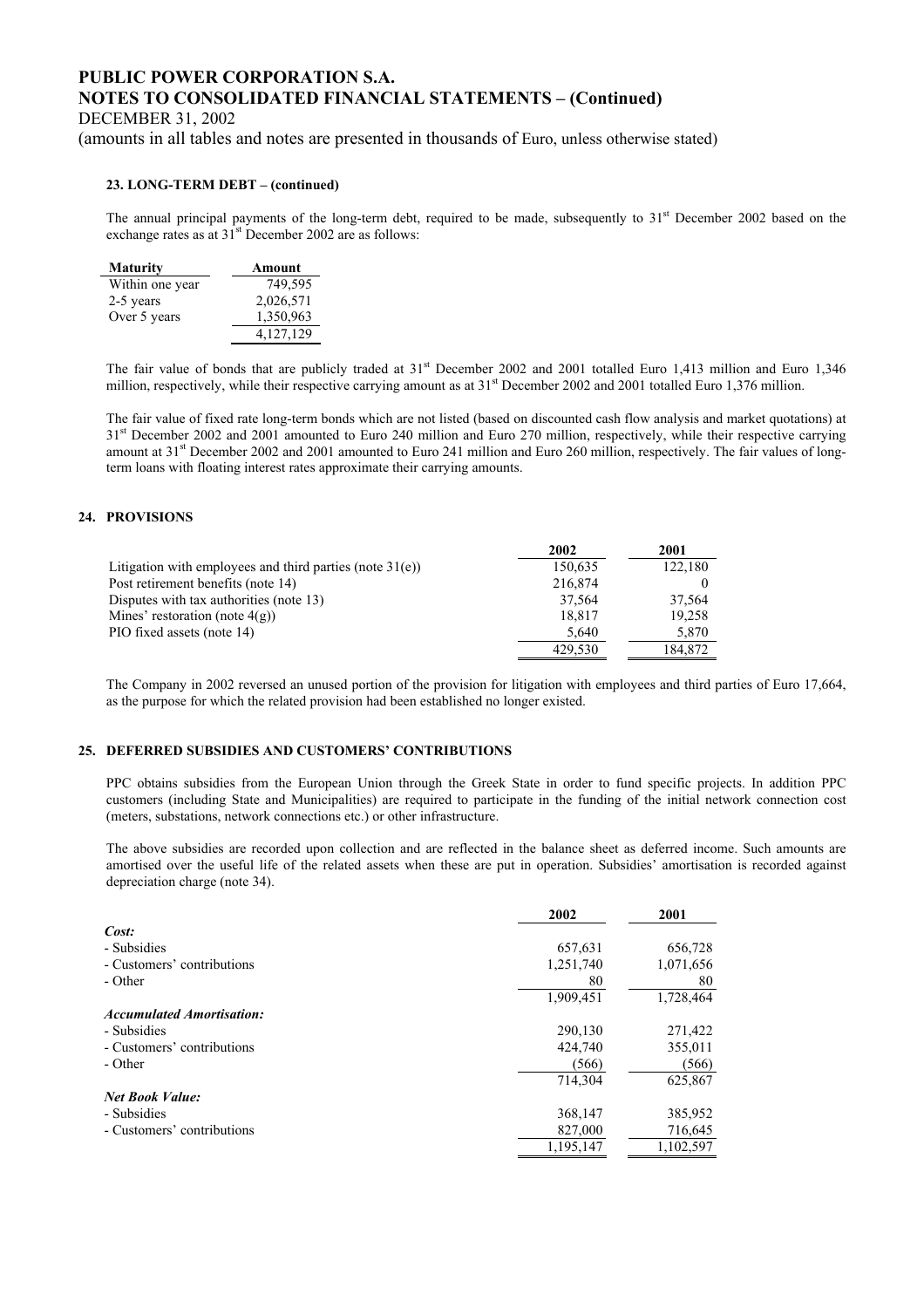DECEMBER 31, 2002

(amounts in all tables and notes are presented in thousands of Euro, unless otherwise stated)

#### **25. DEFERRED SUBSIDIES AND CUSTOMERS' CONTRIBUTIONS – (continued)**

The amount of subsidies and customers' contributions collected for the years 2002 and 2001 totalled Euro 182,896 and Euro 217,494, respectively. Amortisation of subsidies and customers' contributions for the years 2002 and 2001 totalled Euro 90,346 and Euro 86,169, respectively (note 34).

#### **26. OTHER NON-CURRENT LIABILITIES**

|                                     | 2002    | 2001    |
|-------------------------------------|---------|---------|
| Tax assessments 1989-1999 (note 29) | 10.377  | 20,754  |
| TAP – HEAP reserve                  | 24.393  | 24,393  |
| Customers' deposits                 | 309.648 | 287,527 |
| Other                               | 16      | 16      |
|                                     | 344.434 | 332.690 |

*TAP-HEAP Reserve*: The amount represents a reserve for personnel retirement indemnities established by TAP-HEAP the insurance fund of HEAP, an electric utility company, which was absorbed by PPC in 1985. The amount has been classified as a non-current liability to PIO (note 14).

*Customers' deposits:* The amount relates to deposits made from customers upon initial connection to the transmission and/ or distribution networks and is considered as a coverage of unbilled consumption outstanding as of any time. Such deposits are refundable (non-interest bearing) upon termination of connection by the customer. As the refund of such amounts is not expected to be realised within a short period of time the amounts are classified as long-term liabilities.

### **27. TRADE AND OTHER PAYABLES**

|                                            | 2002    | 2001     |
|--------------------------------------------|---------|----------|
| Trade:                                     |         |          |
| Suppliers and contractors                  | 142,137 | 157,676  |
| Other                                      | 1,567   | 472      |
|                                            | 143,704 | 158,148  |
| <b>Various Creditors:</b>                  |         |          |
| Municipalities' duties                     | 185,856 | 175,994  |
| Greek TV                                   | 46,564  | 44,367   |
| Pensioners                                 | 498     | 484      |
| Bank of Crete                              | 12,053  | 12,053   |
| Building sale proceeds                     | 13,294  | 13,294   |
| $HTSO$ (note 2)                            | 4,318   | 6,325    |
| Benefits on employee overtime.             | 6,360   | 0        |
| Other                                      | 57,414  | 36,585   |
|                                            | 326,357 | 289,102  |
| Other:                                     |         |          |
| Social security funds, PIO (note 14)       | 58,067  | $\theta$ |
| Social security funds, Other               | 10,737  | 10,107   |
| Tax settlement (note 29)                   | 10,377  | 10,377   |
| Lignite levy                               | 3,995   | 3,167    |
| Tax on fixed assets' statutory revaluation | 0       | 3,677    |
| Taxes withheld                             | 28,296  | 26,466   |
|                                            | 111,472 | 53,794   |
|                                            | 581,533 | 501,044  |

*Municipalities and Greek TV:* The amounts represent duties collected by PPC through the bills issued to medium and low voltage customers. The payment of such amounts to the beneficiaries is made by PPC at the end of each month and relates to collections made two months prior. For this service PPC charges a fee of 2% and 0.5%, on the amounts collected on behalf of Municipalities and Greek TV, respectively. Such fees for the years 2002 and 2001 totaled Euro 18,689 and Euro 17,306, respectively, and are included in other revenues in the income statement (note 32). Furthermore, receivables from Municipalities relating to energy consumption are offset against amounts paid for the duties collected on behalf of the Municipalities.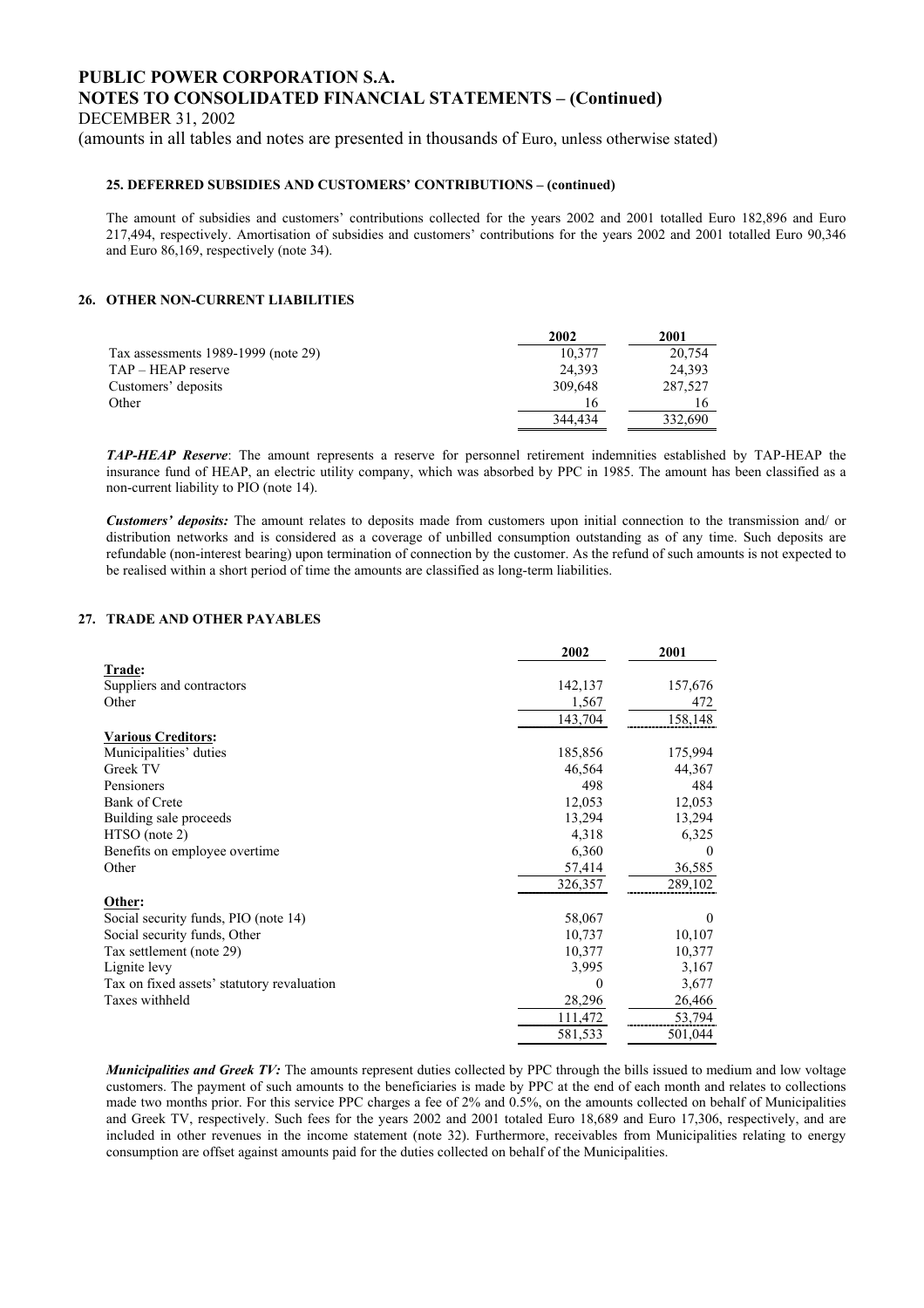DECEMBER 31, 2002

(amounts in all tables and notes are presented in thousands of Euro, unless otherwise stated)

#### **27. TRADE AND OTHER PAYABLES – (continued)**

**Bank of Crete:** The amount relates to a dispute with the "Old Bank of Crete" since 1989, when the bank was under liquidation due to serious law violations revealed at that time. PPC deposits of Euro 6,806 (note 18) with the bank were blocked, while the Company stopped payments on its loans from the bank then outstanding. The case, following a relevant ruling of the Supreme Court, is pending before the Court of Appeals.

*Lignite levy:* Based on Law 2446/96, effective 1997, the Company is obliged to pay a duty of 0.4% on its gross sales for the development and environmental protection of the three Prefectures (Kozani, Florina and Arkadia) where lignite power stations are in operation.

**Building sale proceeds:** The amount represents the proceeds from the sale of a building located in the centre of Athens during December 1999. Although the net book value of the land and building at the date of sale of Euro 97 was removed from fixed assets and transferred to the profit and loss account, the sale proceeds were recorded as a liability to the new Personnel Insurance Organization (PIO – note 14).

*Tax on fixed assets statutory revaluation surplus:* The amount represents tax on the revaluation surplus, which resulted from the statutory revaluation of land and buildings that was made in December 2000.

#### **28. SHORT-TERM BORROWINGS**

Until 30<sup>th</sup> June 2002, the Company had outstanding repurchase agreements, under which the OAE bonds (note 17) were used as collateral in obtaining short-term financing. At  $31<sup>st</sup>$  December 2002 there were no outstanding repurchase agreements.

|                                                         | 2002    | 2001  |
|---------------------------------------------------------|---------|-------|
| <b>Bonds</b><br>Face value of bonds given as collateral |         | 2,060 |
| Repurchase amount                                       |         | 2.145 |
| Amount outstanding at year end                          |         | 2,104 |
| Overdrafts                                              | 103,400 |       |
| Total                                                   | 103,400 | 2,104 |

An analysis of the above bank overdraft facilities is provided below (amounts in million):

|                |              |                    | Used portion at December 31 <sup>st</sup> |      |
|----------------|--------------|--------------------|-------------------------------------------|------|
| Overdraft      | Amount up to | Interest rate      | 2002                                      | 2001 |
| November 2001  | 120.0        | Euribor $+$ margin | 24.7                                      |      |
| May/ Dec. 2002 | 63.5         | Euribor $+$ margin | 48.7                                      |      |
| June 2002      | 30.0         | Euribor $+$ margin | 30.0                                      |      |
|                | 213.5        |                    | 103.4                                     |      |

#### **29. INCOME TAXES (CURRENT AND DEFERRED)**

#### *Income Tax Expense:*

|                                  | 2002     | 2001    |
|----------------------------------|----------|---------|
| Current income taxes             | 157.271  | 144.336 |
| Deferred income taxes            | (44.301) | 2.332   |
| Total provision for income taxes | 112.970  | 146.668 |

The Company (as a listed Corporation) is subject to income taxes at 35%.

Tax returns are filed annually but the profits or losses declared for tax purposes remain provisional until such time, as the tax authorities examine the returns and the records of the taxpayer and a final assessment is issued. Tax losses, to the extent accepted by the tax authorities, can be used to offset profits of the five fiscal years following the fiscal year to which they relate.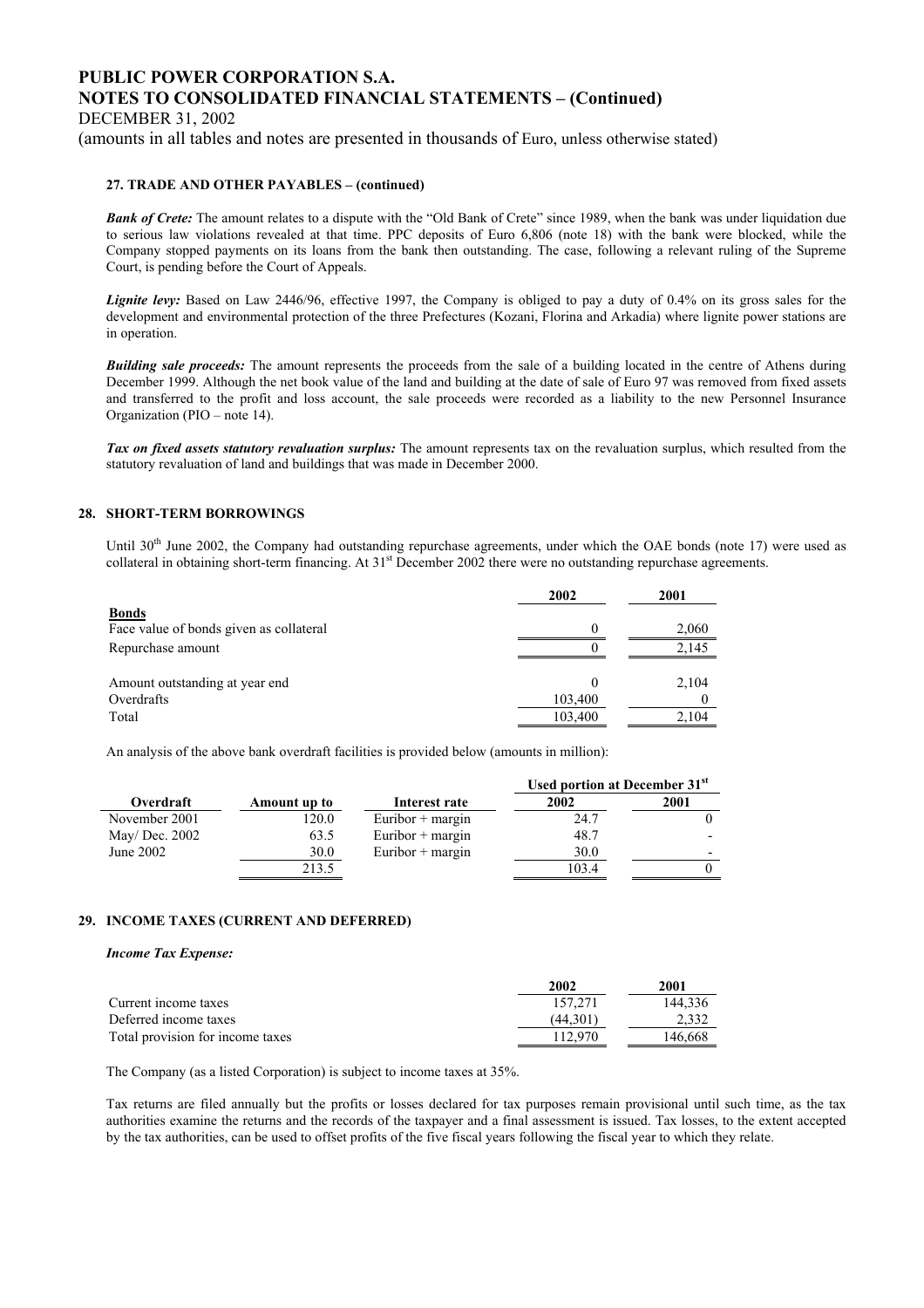DECEMBER 31, 2002

(amounts in all tables and notes are presented in thousands of Euro, unless otherwise stated)

### **29. INCOME TAXES (CURRENT AND DEFERRED) – (continued)**

In 2000, the tax audit of the Company's books for the fiscal years 1989 through 1999 was completed and additional taxes and penalties of Euro 76,417 were assessed. Of this amount, Euro 69,529 relate to the years 1989 through 1997, while Euro 3,202 and Euro 3,686 relate to 1999 and 1998, respectively. This amount was charged against the reserve, which was provided in prior years for probable future tax assessments. The Company has agreed with the tax authorities to settle the above amount in five equal annual installments, the first being due on  $1<sup>st</sup>$  January 2001, after deducting the amount of Euro 24,531 of VAT receivable outstanding at that time (discussed in note 13). As a result, the Company will pay Euro 51,886 (Euro 76,417 less Euro 24,531) in five installments of Euro 10,377. As at 31<sup>st</sup> December 2002, the Company had paid three installments totaling Euro 31,131 (note 27) and 26). In October 2001 the tax audit of the Company's books for fiscal year 2000 was completed and the tax authorities assessed additional income taxes of Euro 8,217, which was paid in November 2001.

For the unaudited tax period  $1<sup>st</sup>$  January 2001 to  $31<sup>st</sup>$  December 2002, it is not possible to determine the extent of any additional income taxes and penalties that might be assessed, as these will depend on the findings of the tax authorities. A provision has been made to cover for such additional probable future tax assessments, based on the findings of prior years' tax audits. An analysis and numerical reconciliation between tax expense and the product of accounting profit multiplied by the nominal applicable tax rate is set out below:

|                                                             | 2002      | 2001     |
|-------------------------------------------------------------|-----------|----------|
| Profit before tax                                           | 592,932   | 398,503  |
| Income tax calculated at nominal applicable tax rate of 35% | 207,526   | 139,476  |
| Provision for additional income taxes and penalties         | 11,196    | 8,804    |
| Tax effect on (from income tax returns):                    |           |          |
| Non tax deductible expenses                                 | 39.474    | 1,421    |
| Non taxable profits                                         | (8,885)   | (3,033)  |
| - Reversal of provision for litigation                      | (6,182)   | $\theta$ |
| - Reversal of additional depreciation (note 7)              | (85, 858) |          |
| <b>Provision for income taxes</b>                           | 157,271   | 146,668  |

#### *Deferred Income Taxes*

Deferred income taxes are calculated on all temporary differences using the Company's statutory income tax rate of 35%. Deferred income tax assets are recognised for tax loss carry forwards only to the extent that realisation of the related tax benefit is probable.

The movement of the deferred income tax account is as follows:

|                                      | 2002    | 2001     |
|--------------------------------------|---------|----------|
| Beginning balance                    | (8,894) | (6, 562) |
| Profit and loss account charge       | 44.301  | (2,332)  |
| Directly charged against equity      |         |          |
| - Post retirement benefits (note 14) | 74.479  |          |
| Ending balance                       | 109.886 | (8,894)  |

Deferred income tax assets and liabilities are disclosed in the accompanying balance sheets as follows:

|                               | 2002     | 2001       |
|-------------------------------|----------|------------|
| Deferred income tax asset     | 136.658  | 96.283     |
| Deferred income tax liability | (26.771) | (105, 177) |
|                               | 109.887  | (8.894)    |

The deferred tax charge (liability) in the accompanying consolidated statements of income comprises the temporary differences resulting mainly from the accounting for foreign exchange gains. The deferred tax credit (asset) is mainly due to temporary differences resulting from certain provisions that become tax deductible upon realisation. Deferred tax asset on post retirement benefits was charged directly to shareholders' equity (note 14). Deferred income tax assets and liabilities are attributable to the following items: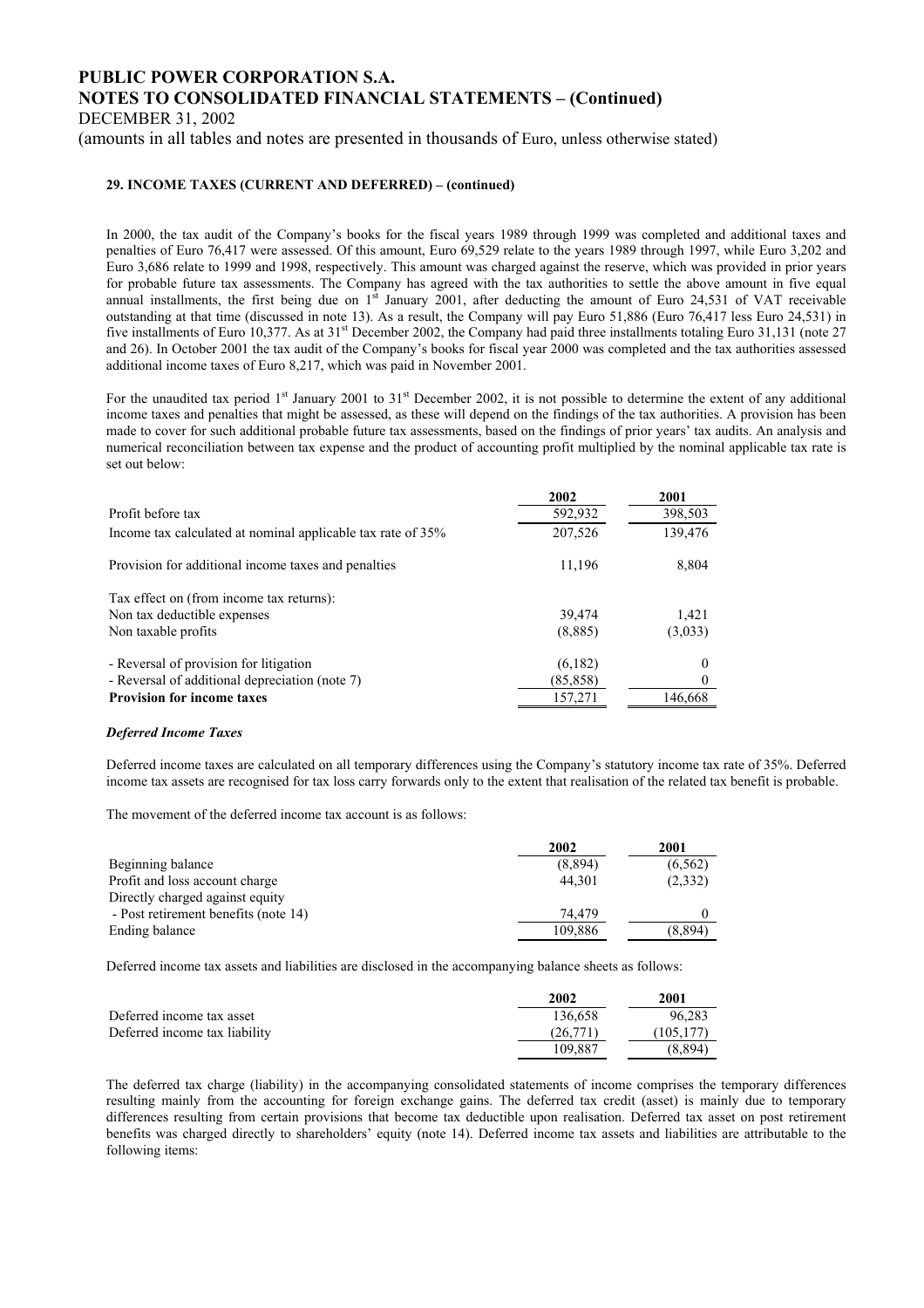DECEMBER 31, 2002

(amounts in all tables and notes are presented in thousands of Euro, unless otherwise stated)

### **29. INCOME TAXES (CURRENT AND DEFERRED) – (continued)**

|                                          | 2002      | 2001       |
|------------------------------------------|-----------|------------|
| Deferred tax assets                      |           |            |
| Provisions for:                          |           |            |
| - Materials, spare parts and lignite     | 6,673     | 37,086     |
| - Accounts receivable                    | 6,163     | 7,956      |
| - Risks and accruals                     | 21,245    | 47,704     |
| - Post retirement benefits (note 14)     | 75,906    |            |
| - Losses of subsidiaries carried forward | 1,539     |            |
| - Derivatives and swaps                  | 28,190    | 3,537      |
| Gross deferred tax asset                 | 136,658   | 96,283     |
| Deferred tax liabilities                 |           |            |
| - Long-term debt fees and expenses       | (4,703)   | (5,687)    |
| - Foreign exchange gains                 | (16, 827) | (7,660)    |
| - Fixed assets                           | (2,013)   | (88,602)   |
| - Other                                  | (3,228)   | (3,228)    |
| Gross deferred tax liability             | (26,771)  | (105, 177) |
| Deferred tax asset (liability), net      | 109,886   | (8,894)    |

No deferred tax asset and deferred tax liability have been accounted for in relation to the fixed assets statutory revaluation (which has been reversed for the purposes of preparing financial statements under IFRS) and the fixed assets revaluation (note 7), as such asset and liability do not meet the recognition criteria of IAS 12.

### **30. ACCRUED AND OTHER CURRENT LIABILITIES**

|                                     | 2002    | 2001    |
|-------------------------------------|---------|---------|
| Interest on long-term debt          | 47.210  | 53,558  |
| Natural gas and liquid fuel         | 24,735  | 40,337  |
| Energy                              | 6.522   | 9,075   |
| Additional expropriation for Klitos | 26,999  |         |
| Other                               | 3.237   | 4.475   |
|                                     | 108,703 | 107.445 |

#### **31. COMMITMENTS AND CONTINGENCIES**

- *(a) Construction programme:* The Company is engaged in a continuous construction programme, currently estimated to approximately Euro 2.6 billion over a four-year period from 2003 to 2006. These expenditures are planned to be focused primarily on the Distribution and Generation units. The programme is subject to periodic review and revision and actual construction costs may vary from the above estimate because of numerous factors, including changes in business conditions, changes in environmental regulations, increasing costs of labour, equipment and materials and cost of capital.
- *(b) Agreement with WIND:* In August 2001, the Company's wholly owned subsidiary PPC Telecommunications Services S.A. entered into an agreement to form a new company with WIND (an Italian telecommunication provider, a subsidiary of Enel S.p.A.). The new company, WIND-PPC Holding N.V. through its subsidiary Tellas S.A. Telecommunications ("Tellas") entered the fixed and fixed wireless communications as well as multimedia and Internet services in Greece in the first quarter of 2003. The Company's total estimated equity contribution into this new company is expected to be approximately Euro 70 million. The Company is also constructing a fibre-optic network along its existing lines (an investment which is expected to amount to Euro 29 million), which will in turn be leased to the new company.
- *(c) Agreement to buy shares of "DEPA":* The Special Shareholders' General Assembly held on 15<sup>th</sup> November and continued and concluded on 22<sup>nd</sup> November 2002, approved the agreement that was signed between the Greek State and PPC S.A, through which the latter has the right to buy from the Greek State up to 30% of DEPA's shares and which the Greek State is obliged to sell to PPC S.A. The option, which does not have an expiry date, has not been exercised by the Company to date. On 18th February 2003 the Company's Board of Directors decided to notify the Greek State of its intention to commonly appoint an independent valuer in order to proceed with the evaluation of the 30% of DEPA's shares. The Company upon finalisation of the valuation shall decide whether to exercise this option, or not.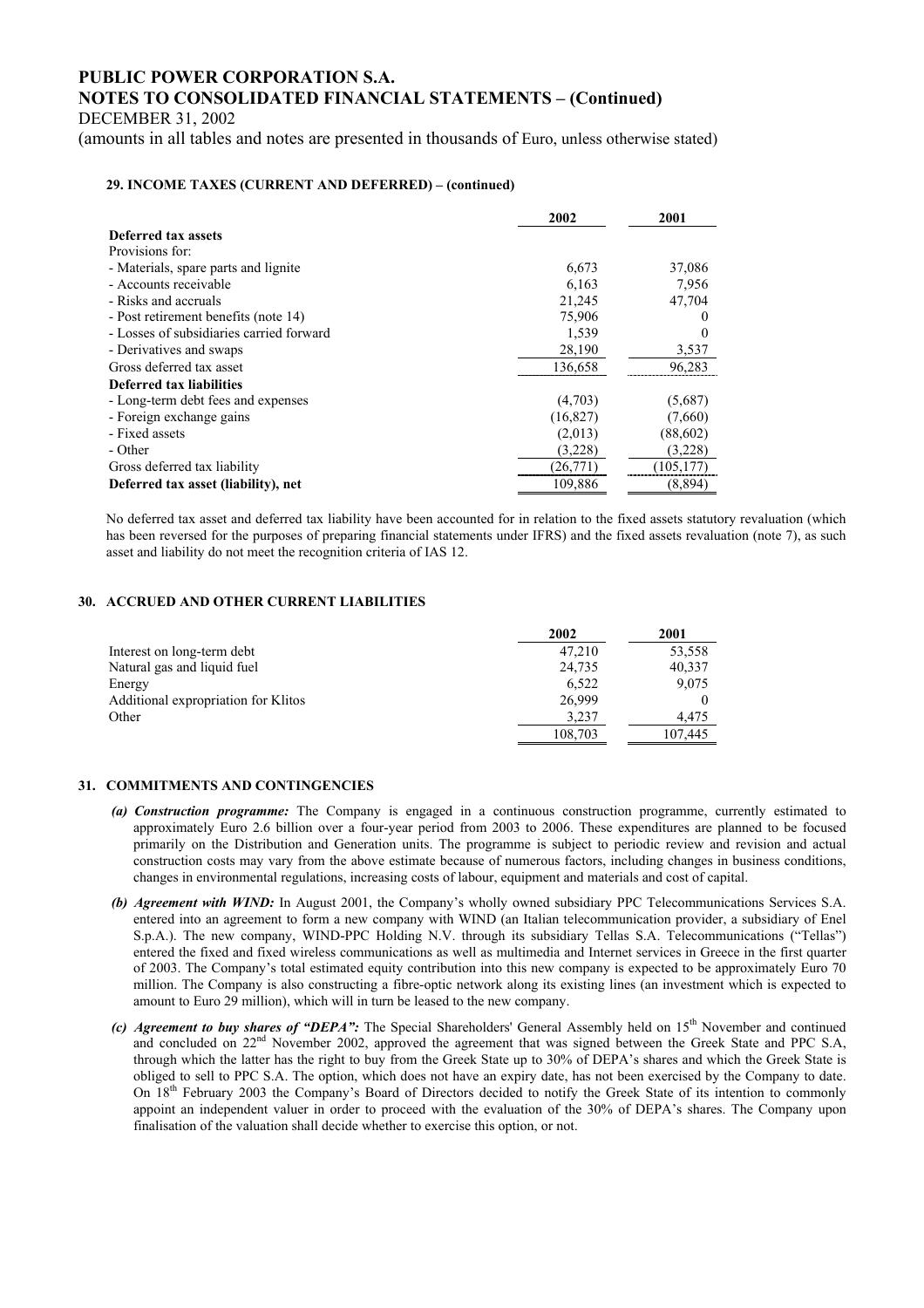DECEMBER 31, 2002

(amounts in all tables and notes are presented in thousands of Euro, unless otherwise stated)

### **31. COMMITMENTS AND CONTINGENCIES – (continued)**

- *(d) Ownership of property: According to a study performed by an independent law firm, major matters relating to the ownership of PPC's assets, are as follows:* 
	- 1. Public Power Corporation S.A. is the legal successor to all property rights of the former PPC legal entity. Its properties are for the most part held free of encumbrances. Although all property is legally owned, legal title in land and buildings will not be perfected and therefore title may not be enforced against third parties until the property is registered at the relevant land registry in the Company's name. PPC is in the process of registering this property free of charge at the relevant land registries following a simplified registration procedure. This process is not yet finalised.
	- 2. In a number of cases, expropriated land, as presented in the expropriation statements, differs (in quantitative terms), with what PPC considers as its property.
	- 3. Agricultural land acquired by PPC through expropriation in order to be used for the construction of hydroelectric power plants, will be transferred, following a decision of PPC's Board of Directors and a related approval by the Ministry of Development, to the State, at no charge, if this land is no more necessary to the PPC S.A. for the fulfilment of its purposes.
- *(e) Litigation and claims:* The Company is a defendant in several legal proceedings arising from its operations. The total amount claimed as at  $31<sup>st</sup>$  December 2002 amounts to Euro 414 million, as further analysed below:
	- 1. *Claims with contractors, suppliers and other claims:* A number of contractors and suppliers have raised claims against the Company, mainly for disputes in relation to the construction and operation of power plants. These claims are either pending before courts or in arbitration and mediation proceedings. The total amount involved is approximately Euro 227 million. In most cases the Company has raised counter claims, which are not reflected in the accounting records until the time of collection.
	- 2. *Fire incidents:* A number of individuals have raised claims against the Company for damages incurred as a result of alleged electricity-generated fires for a total amount involved of approximately Euro 49 million.
	- 3. *Claims by employees:* Company's employees are claiming the amount of Euro 138 million, for allowances and other benefits that according to the employees should have been paid by the Company. The majority of the above amount relates to periods prior to 1996.

For the above amounts the Company has established provisions, which at  $31<sup>st</sup>$  December 2002 amounted to Euro 151 million (note 24).

- *(f) Arbitration:* As at 31<sup>st</sup> December 2001 the Company was in arbitration proceedings with one of its high voltage customers for the revision of the price at which electricity is supplied (under a contract, which expires in the year 2006). The arbitration proceeding commenced in February 1999 and related to the electricity supplied during the period for 1<sup>st</sup> January 1999 to 31<sup>st</sup> December 2001. In June 2002, the arbitration ruled in favour of the Company. In this respect, the Company was compensated with the amount of Euro 9.2 million (included in other income, (expense), net – note 37) plus interest of Euro 2.2 million (included in financial income) relating to the above period, while billings subsequent to the arbitration ruling are based on the revised prices. A compensation fee of a similar nature of Euro 3.9 million (plus interest of Euro 1.1), was billed to another high voltage customer whose billings follow the prices applied to that with whom the Company had entered into the arbitration proceedings.
- *(g) Environmental obligations:* Following an assessment of PPC's operations by an independent environmental consulting firm, the Company believes that approximately Euro 425 million of investment in environmental, health and safety matters will be required over ten years (from 2001 to 2010). The above amount represents only an indication of the probable investment needs. The precise investments will depend upon a number of factors, such as the demand for electricity in the future, PPC's long-term business strategy, the regulatory environment and also the future level of enforcement of environmental laws and regulations in Greece.

Key uncertainties that may influence the final level of environmental investment which PPC will be required to make over the forthcoming decade, include:

- 1. Several Environmental Permits and operating Licenses have yet to be obtained by individual PPC operating units. This includes the mines, Megalopolis A power station, some of the hydroelectric stations and a large part of the national transmission network.
- 2. Construction operations at the Messochora Dam on the Acheloos river are halted, until the Environmental Permit is issued by the State. As the Environmental Permit was issued in March 2003, the hydroelectric project will be completed by the end of the year 2005.
- 3. Under IPPC (Integrated Pollution Prevention and Control), the Best Available Techniques for Large Combustion Plants have yet to be defined. These, and the amendments to the Large Combustion Plant Directive may: 1) require additional to the already foreseen investments at PPC's larger thermal power plants stations, 2) reduce the hours of operation of its oil fired stations and 3) bring forward closure of units I and II of Megalopolis A plant.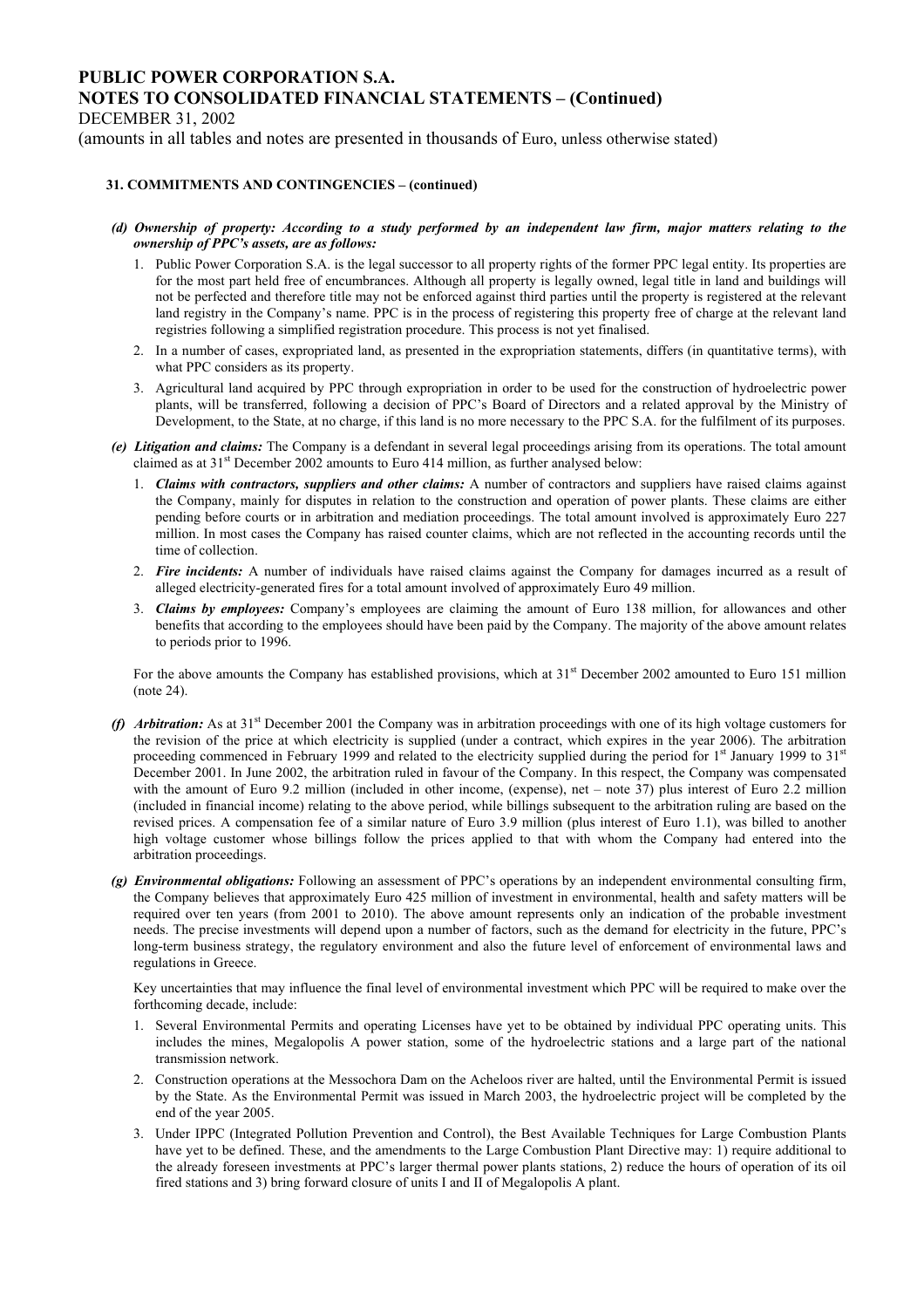DECEMBER 31, 2002

(amounts in all tables and notes are presented in thousands of Euro, unless otherwise stated)

#### **31. COMMITMENTS AND CONTINGENCIES – (continued)**

- 4. The Kyoto protocol, if ratified by the European Union, may require the Company to reduce CO2 (carbon dioxide) emissions using flexible mechanisms. This could include the substitution of old power plants with modern, natural gas combined cycle power plants, an increase in the share of renewable energy, implementation of combined heat and power plants or recovery and storage of CO2 from flue gases.
- 5. The extent of contaminated land has yet to be defined for many of PPC's installations. At present, there appears to be no requirement for large scale remediation projects at PPC's sites in the short term, and it is unlikely that this will be required at the mining areas or at the lignite stations for the foreseeable future. Remediation, however, may be warranted at some of the firm's oil-fired stations, and depots and of its underground cables in the future.
- 6. Limited studies on the presence of asbestos-containing materials have been undertaken by the Company, but these are not comprehensive. Costs may be incurred across certain of PPC's operations, once comprehensive surveys have been carried out.
- 7. Exposure of the public to electromagnetic fields from PPC's transmission lines and sub stations is considered to be substantially less than the exposure guidelines thresholds (100  $\mu$ T for magnetic fields) developed by the International Commission on Non Listing Radiation Protection (ICNIRP) and CENELEC.

#### **32. REVENUES**

|                                                                | 2002      | 2001      |
|----------------------------------------------------------------|-----------|-----------|
| <b>Energy sales:</b>                                           |           |           |
| - High voltage                                                 | 256,342   | 231,055   |
| - Medium voltage                                               | 613,305   | 571,046   |
| - Low voltage                                                  | 2,448,783 | 2,250,856 |
|                                                                | 3,318,430 | 3,052,957 |
| Municipalities and Greek TV (note 27)                          | 18,689    | 17,306    |
| Fees from HTSO for the use of the transmission system (note 2) | 51,844    |           |
| Other                                                          | 31,743    | 21,124    |
|                                                                | 102,276   | 38,430    |
|                                                                | 3,420,706 | 3,091,387 |

### **33. PAYROLL COST**

|                                               | 2002       | 2001       |
|-----------------------------------------------|------------|------------|
| Total payroll cost                            | 1,111,772  | 1,073,435  |
| Less:                                         |            |            |
| - Capitalisation of payroll to fixed assets   | (103,203)  | (97, 420)  |
| - Payroll cost included in lignite production | (241, 124) | (224, 417) |
| - Payroll cost of PIO (note 14)               |            | (20, 564)  |
|                                               | 767,445    | 731,034    |

#### **34. DEPRECIATION AND AMORTISATION**

|                                                     | 2002      | 2001      |
|-----------------------------------------------------|-----------|-----------|
| Depreciation on fixed assets (note 7)               | 365,516   | 344.305   |
| Plus:                                               |           |           |
| - Software amortisation                             | 2.433     | 2.512     |
| Less:                                               |           |           |
| - Amortisation of deferred subsidy income (note 25) | (90, 346) | (86,169)  |
| - Depreciation included in lignite production       | (34,051)  | (44, 616) |
|                                                     | 243,552   | 216,032   |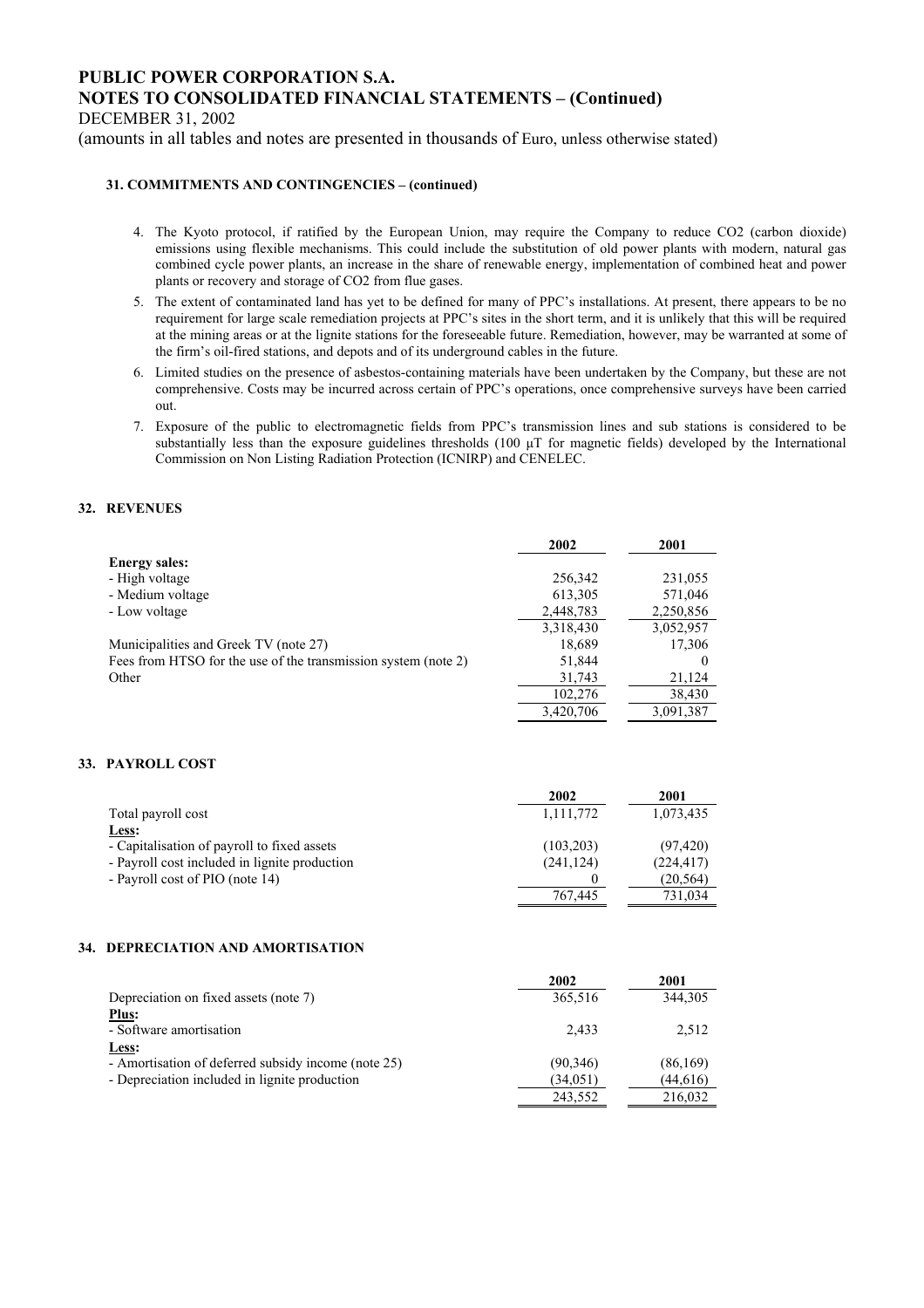DECEMBER 31, 2002

(amounts in all tables and notes are presented in thousands of Euro, unless otherwise stated)

#### **35. OTHER EXPENSES**

|                                        | 2002   | 2001   |
|----------------------------------------|--------|--------|
| Transportation and travelling expenses | 25.084 | 23.269 |
| Write-off of projects in progress      | 6.144  |        |
| Other                                  | 26.164 | 24.784 |
|                                        | 57.392 | 48.053 |

#### **36. FINANCIAL EXPENSES**

|                                                | 2002    | 2001    |
|------------------------------------------------|---------|---------|
| Interest expense                               | 201,398 | 249.928 |
| Borrowed capital related costs                 | 6.210   | 7,633   |
| Amortisation of loans' issuance and other fees | 2.814   | 2,782   |
| Provision for fair values of swaps (note 16)   | 16,006  | 1,931   |
| Other                                          | 5.856   | 6.295   |
|                                                | 232.284 | 268,569 |

#### **37. OTHER INCOME (EXPENSE), NET**

|                                                                 | 2002      | 2001   |
|-----------------------------------------------------------------|-----------|--------|
| Subsidies on expenses                                           | 7.415     | 4.170  |
| Gain (loss) on sale of materials and retirement of fixed assets | (6, 439)  | 7,930  |
| Proceeds from materials' restitution                            | 9.510     |        |
| Penalty clauses                                                 | 6.979     | 9,488  |
| Benefits on employee overtime.                                  | (12, 835) |        |
| Arbitration compensation (note $31(f)$ )                        | 13,111    |        |
| Write-off of PIO balance                                        | (7,085)   |        |
| Other                                                           | 3,966     | 9,763  |
|                                                                 | 14,622    | 31,351 |

#### **38. SEGMENT INFORMATION**

Effective 1st January 2002, the Company adopted IAS 14, "Segment Information". The Company operates primarily throughout Greece and its core businesses are focused on generation, transmission and distribution of electric energy. No geographical information has been presented since substantially all of the Company's operating activities are located in Greece. PPC is also engaged in mining activities.

The Company, effective 2001 implemented an organisational and management structure reflecting its core business operations, separated in four business units (Generation, Transmission, Distribution and Mining). Each business unit has its own management structure, headed by a General Manager who reports directly to the Company's Chief Executive Officer. Prior to 2002, the Company managed its operations on an integrated utility basis, without separate, identifiable business units. As a result, no comparative segment information for 2001 is available.

The accounting policies of the segments are the same as those described in note 4. Inter-segment sales are based on internal management arrangements. Corporate expenses and net financial expenses are allocated to business segments. Information about the Company's segments for the year ended  $31<sup>st</sup>$  December 2002 is as follows:

|                             |                       | Generation | <b>Transmission</b> | <b>Distribution</b> | <b>Eliminations</b> | <b>Consolidated</b> |
|-----------------------------|-----------------------|------------|---------------------|---------------------|---------------------|---------------------|
| <b>Revenues</b>             |                       |            |                     |                     |                     |                     |
| External sales, electricity |                       |            | 0                   | 3,318,429           |                     | 3,318,429           |
| External sales, other       |                       | 12.160     | 61.548              | 28.568              |                     | 102,276             |
| Inter-segment sales         |                       | 2,312,206  | 166.290             | 274.733             | (2,753,229)         | $\theta$            |
|                             | <b>Total revenues</b> | 2,324,366  | 227,838             | 3,621,730           | (2,753,229)         | 3,420,705           |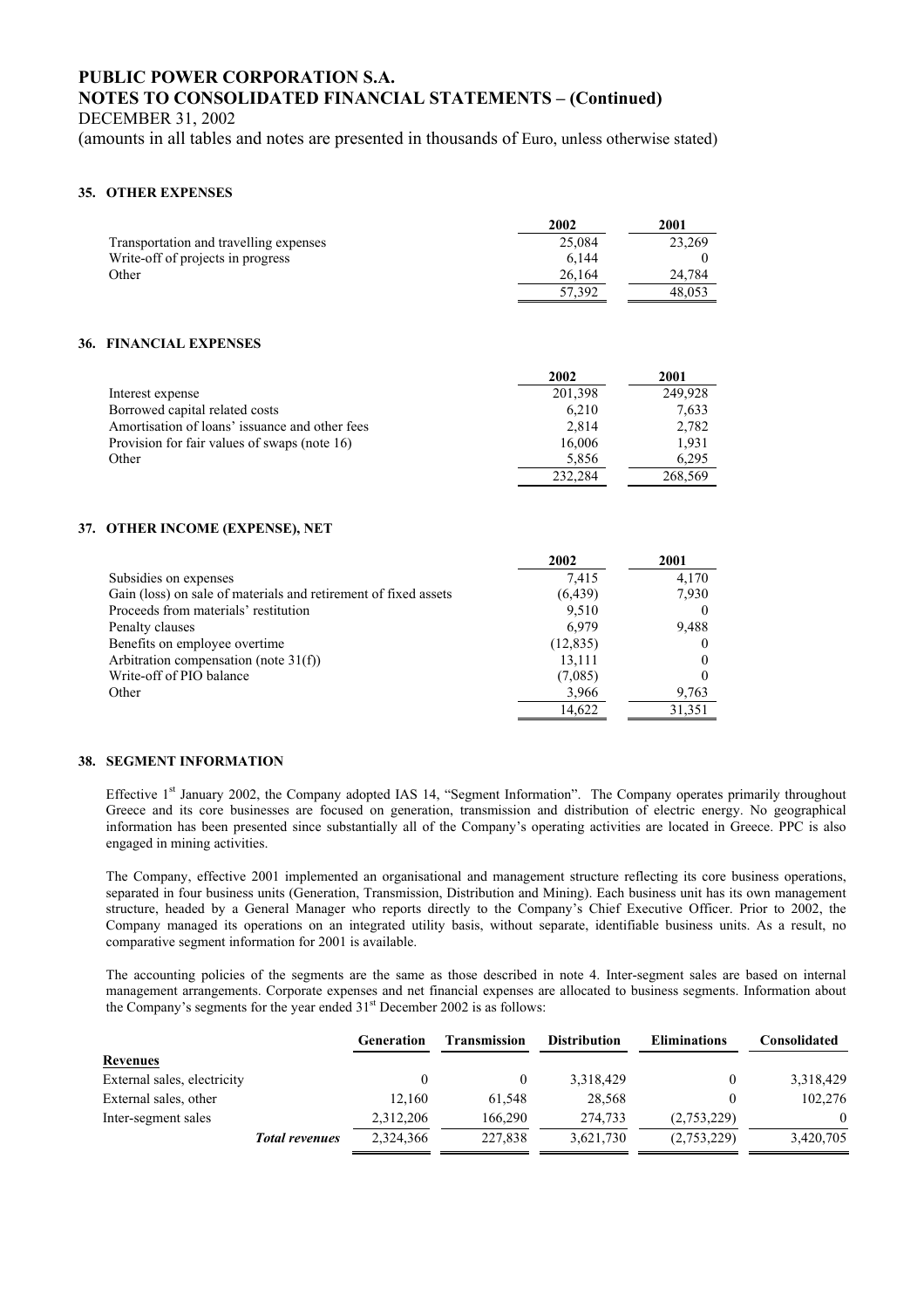DECEMBER 31, 2002

(amounts in all tables and notes are presented in thousands of Euro, unless otherwise stated)

#### **38. SEGMENT INFORMATION – (continued)**

|                                   | <b>Generation</b> | <b>Transmission</b> | <b>Distribution</b> | <b>Eliminations</b> | Consolidated   |
|-----------------------------------|-------------------|---------------------|---------------------|---------------------|----------------|
| <b>Result</b>                     |                   |                     |                     |                     |                |
| Segment result                    | 381,168           | 108,727             | 103,037             |                     | 592,932        |
| Income taxes                      |                   |                     |                     |                     | (113, 185)     |
| Net profits                       |                   |                     |                     |                     | 479,747        |
| Segment assets                    | 5,469,061         | 1,362,790           | 3,330,689           |                     | 10,162,540     |
| Unallocated corporate assets      |                   |                     |                     |                     | 322,059        |
| <b>Consolidated assets</b>        |                   |                     |                     |                     | 10,484,599     |
| Segment liabilities               | 685,213           | 86,969              | 1,783,995           |                     | 2,556,177      |
| Unallocated corporate liabilities |                   |                     |                     |                     | 4,641,497      |
| Consolidated liabilities          |                   |                     |                     |                     | 7,197,674      |
| Capital expenditure               | 319,078           | 72,361              | 232,700             |                     | 624,139        |
| Depreciation and amortisation     | 167,861           | 27,056              | 173,032             |                     | 367,949        |
| Inter-segment costs               | 127,293           | 3,797               | 2,622,139           | (2,753,229)         | $\overline{0}$ |

#### **39. SUMMARY OF SIGNIFICANT DIFFERENCES BETWEEN GREEK GAAP AND IFRS**

As further discussed in note 3(a), the accompanying financial statements have been based on the statutory financial statements, appropriately adjusted and reclassified for conformity with the standards prescribed by the IASB. The significant differences applicable to the Company's financial statements, are described below:

#### **Reconciliation of shareholders' equity and net income from Greek GAAP to IFRS**

The following reconciliation tables summarise the significant adjustments to shareholders' equity and to net income that were applied to the statutory financial statements in order to comply with IFRS for the years 2002 and 2001, respectively:

|                                                                              | Item         | 2002          | 2001        |
|------------------------------------------------------------------------------|--------------|---------------|-------------|
| <b>Shareholders' equity per Greek GAAP</b>                                   |              | 4,342,780     | 1,834,106   |
| <b>Adjustments to:</b>                                                       |              |               |             |
| - Account for fixed assets subsidies and customers' contributions            |              |               |             |
| as deferred income rather than as part of the shareholders' equity           | a            | (1, 196, 653) | (1,107,117) |
| - Reverse fixed assets statutory revaluation                                 | <sub>b</sub> | (74, 454)     | (353, 193)  |
| - Account for deferred income taxes                                          |              | 109,886       | (8,892)     |
| - Account for marketable securities and financial instruments at fair values | d            | (68,331)      | (54,999)    |
| - To defer and amortize loan fees and expenses                               |              | 13.439        | 16,253      |
| - Fixed assets' depreciation rates                                           |              | 10,443        | 250,130     |
| - Fixed assets extra depreciation                                            |              |               |             |
| - Income tax                                                                 | h            | (8,717)       | (135, 530)  |
| - Unrealised foreign exchange gains                                          |              | 48,078        | 21,884      |
| - Share capital issuance costs                                               |              |               |             |
| - Dividends not yet approved by the General Assembly                         |              | 116,000       |             |
| - Post retirement benefits                                                   | note 14      |               |             |
| - Allowance for PIO doubtful balances                                        | note 14      |               |             |
| - Lignite costing                                                            |              | (5,108)       |             |
| - Other                                                                      |              | (223)         | (306)       |
|                                                                              |              | (1,055,640)   | (1,371,770) |
| <b>Shareholders' equity per IFRS</b>                                         |              | 3,287,140     | 462,336     |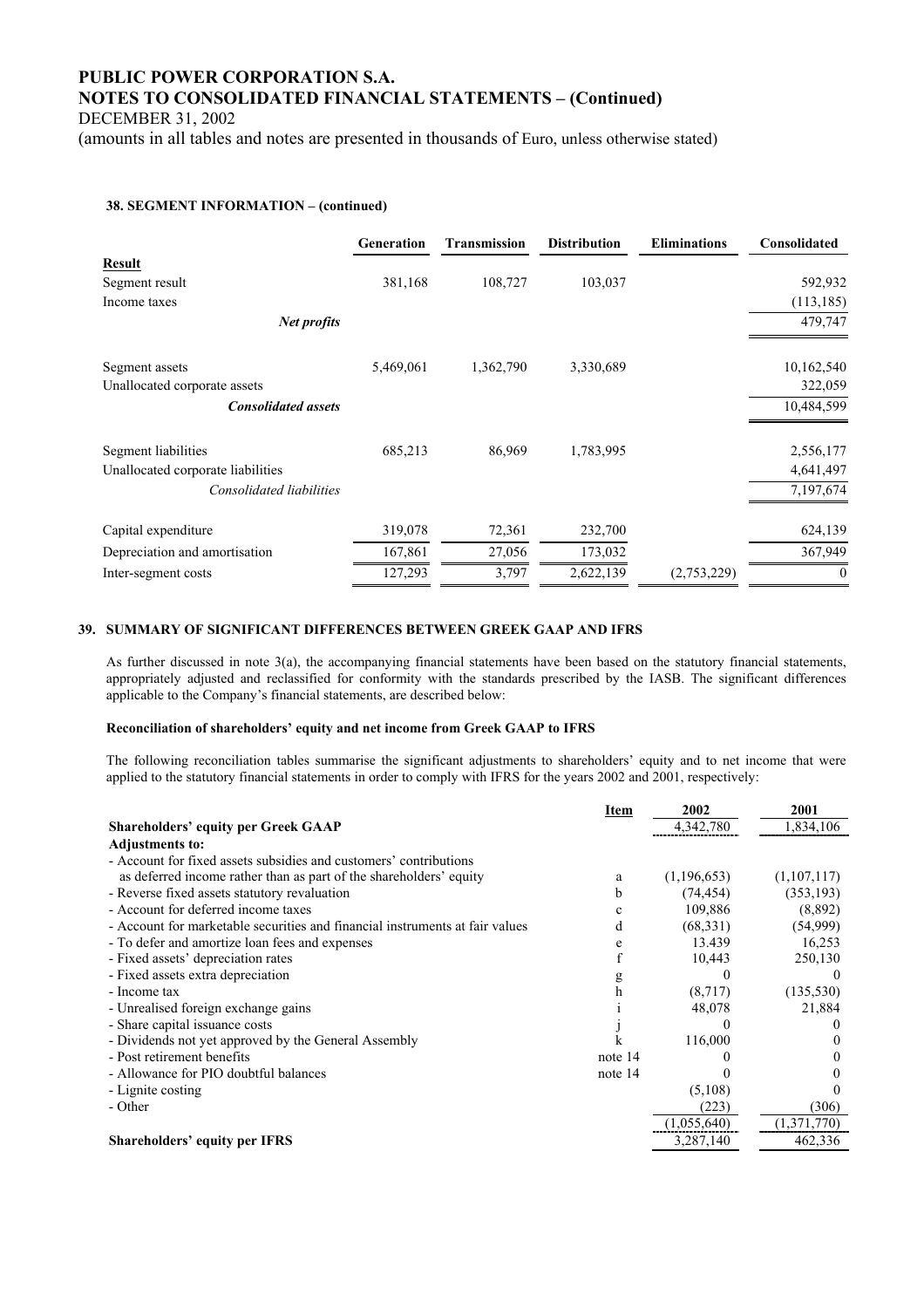DECEMBER 31, 2002

(amounts in all tables and notes are presented in thousands of Euro, unless otherwise stated)

#### **39. SUMMARY OF SIGNIFICANT DIFFERENCES BETWEEN GREEK GAAP AND IFRS – (continued)**

|                                                                              | Item    | 2002       | 2001       |
|------------------------------------------------------------------------------|---------|------------|------------|
| <b>Net income per Greek GAAP</b>                                             |         | 417,940    | 354,826    |
| Less: Net income per Greek GAAP for 2001                                     |         | (354, 826) | $\theta$   |
| Net income per Greek GAAP for 2002                                           |         | 63,114     | 354,826    |
| <b>Adjustments to:</b>                                                       |         |            |            |
| - Account for fixed assets subsidies and customers' contributions            |         |            |            |
| as deferred income rather than part of the shareholders' equity              | a       | $_{0}$     |            |
| - Reverse depreciation on fixed assets statutory revaluation surplus         | b       | 7,217      | 20,253     |
| - Account for deferred income taxes                                          | c       | 44,301     | (2,333)    |
| - Account for marketable securities and financial instruments at fair values | d       | (715)      | (25, 837)  |
| - To defer and amortize loan fees and expenses                               | e       | (2,814)    | (2,779)    |
| - Fixed assets depreciation rates                                            |         | (36,217)   | 20,384     |
| - Fixed assets extra depreciation                                            | g       | 508,043    |            |
| - Income tax                                                                 | h       | (146, 075) | (135, 530) |
| - Unrealised foreign exchange gains                                          |         | 26,194     | 13.793     |
| - Share capital issuance costs                                               |         |            | 9,074      |
| - Dividends not yet approved by the General Assembly                         |         | 0          |            |
| - Post retirement benefits                                                   | Note 14 | 9,334      |            |
| - Adjustment of social security                                              | Note 14 | (4,399)    |            |
| - Reverse unused litigation provision                                        |         | 17,664     |            |
| - Lignite costing                                                            |         | (5,108)    |            |
| - Other                                                                      |         | (577)      | (16)       |
|                                                                              |         | 416,848    | (102,991)  |
| Net income per IFRS                                                          |         | 479,962    | 251,835    |

- *a. Subsidies for fixed assets and customers' contributions:* Under Greek GAAP subsidies and customers' contributions received to finance the purchase and/or acquisition of fixed assets are recorded as a reserve under equity and are amortised on a straight line basis over the useful life of the asset to which they relate. Under IFRS subsidies and customers' contributions received to finance the purchase and/or acquisition of fixed assets are recorded as a deferred income under non-current liabilities and are amortised on a straight line basis over the useful life of the asset to which they relate.
- *b. Statutory revaluation of fixed assets:* As further discussed in note 7, in accordance with Greek tax legislation, fixed assets are periodically revalued (usually every four years). These revaluations are based on (non-industry specific) indices, which are determined by the Government, through Ministerial Decisions. These statutory revaluations do not meet the criteria required by IAS 16 "Property, plant and equipment" and accordingly have been reversed in the accompanying financial statements.
- *c. Deferred income taxes:* Greek GAAP does not permit accounting for deferred taxes. As further discussed in note 29, IFRS requires deferred taxes to be accounted for.
- *d. Valuation of marketable securities and financial instruments:* Under Greek GAAP marketable securities are accounted for at the lower of cost or fair value, while there is no guidance as to the accounting for financial instruments. As further discussed in note 4 above, IFRS requires accounting for marketable securities and financial instruments at fair value.
- *e. Loan fees and expenses:* Under Greek GAAP loan fees and expenses are accounted for on a cash basis or may be deferred and amortised over a period of five years, at maximum. The Company, for statutory reporting purposes, accounts for such costs on a cash basis. Under IFRS loans are carried at amortised cost and accordingly such costs are deferred and amortised using the effective interest rate method. If any debt facilities have been modified from their original terms, the associated debt costs that have been deferred should be written-off/ amortised over a different period depending on the terms that have changed.
- *f. To account for depreciation on mining equipment and transmission lines and substations in accordance with useful lives rather than statutory depreciation rates:* Under Greek GAAP depreciation is calculated based on rates determined by the tax authorities which may differ from the fixed assets' estimated useful lives based on which depreciation is accounted for under IFRS.
- *g. Extra depreciation of assets:* The Company in its statutory books revalued its fixed assets at 1st January 2001 while for IFRS reporting purposes such revaluation was accounted for at  $31<sup>st</sup>$  December 2002. The extra depreciation that has been recorded in the statutory books is reversed.